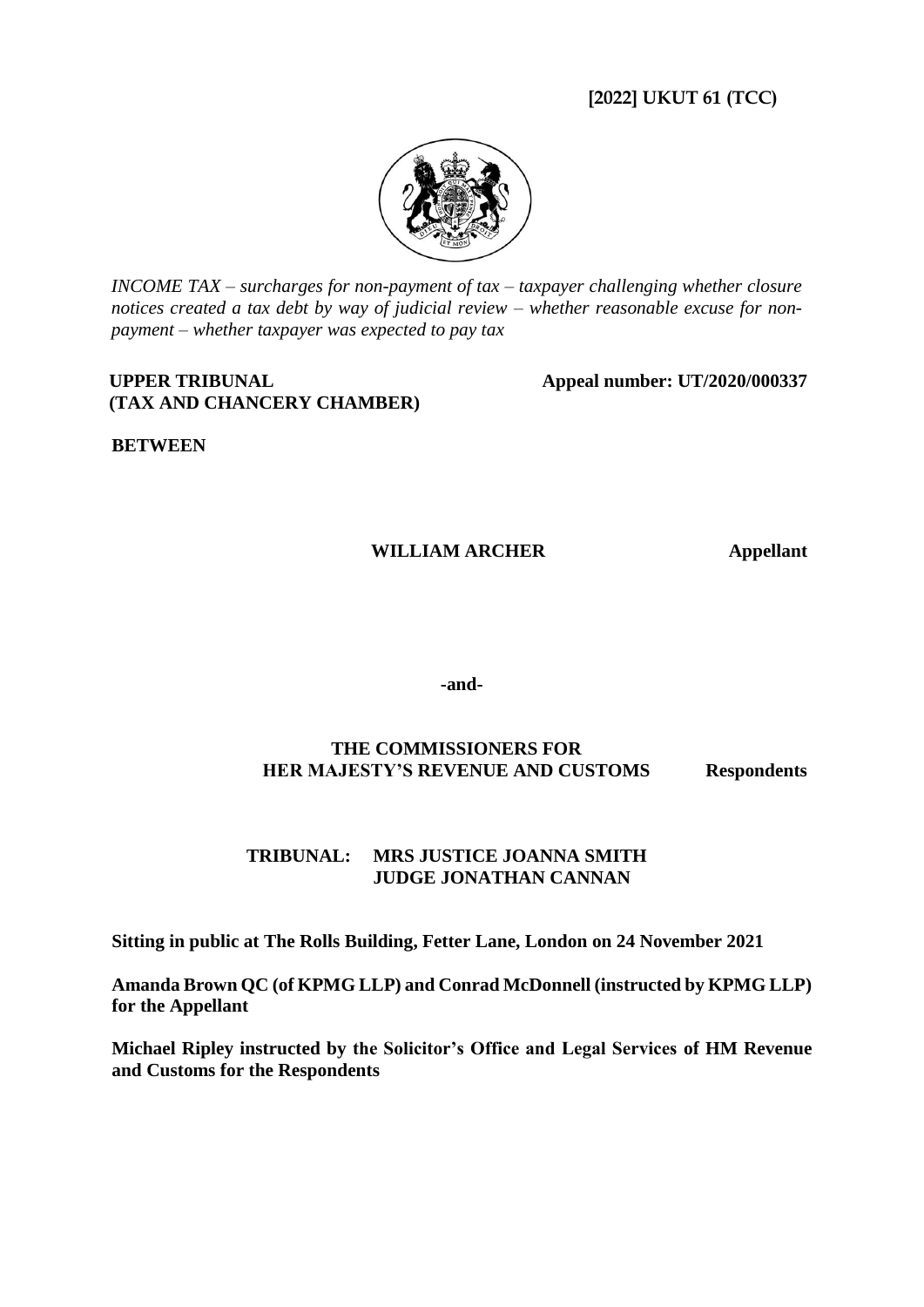### **DECISION**

#### **INTRODUCTION**

1. This is an appeal against a decision of the First-tier Tribunal ("**the FTT**") released on 8 July 2020 ("**the Decision**"). The FTT dismissed Mr Archer's appeal against notices of surcharge pursuant to section 59C Taxes Management Act 1970 ("**TMA 1970**"). The surcharges totalled £1,403,181.78. They were imposed because the respondents ("**HMRC**") contended that Mr Archer had failed to pay tax which was due and payable following enquiries into his self-assessment tax returns for 2001-02 and 2002-03 ("**the Relevant Years**"). Closure notices in relation to those enquiries were issued on 2 February 2016 ("**the Closure Notices**").

2. By way of brief summary at this stage, HMRC contended that the tax due pursuant to the Closure Notices was approximately £14m. Mr Archer did not pay that amount within the time for payment. It was Mr Archer's position that the Closure Notices did not make any amendment to his self-assessments and as a result no tax was due and payable by him. HMRC threatened bankruptcy proceedings and Mr Archer commenced judicial review proceedings ("**the JR Proceedings**") on 29 March 2016, challenging HMRC's decision to commence bankruptcy proceedings. Mr Archer obtained interim relief restraining HMRC from taking steps to bankrupt him pending determination of the JR Proceedings.

3. The application for judicial review was dismissed by Jay J on 21 February 2017 following a hearing ([2017] EWHC 296 (Admin)). Mr Archer obtained permission to appeal from the Court of Appeal, but his appeal was dismissed on 30 November 2017 ([2017] EWCA (Civ) 1962). Mr Archer applied to the Supreme Court for permission to appeal but permission was refused on 13 June 2018. Mr Archer then paid the tax and interest of some £22.5m on 22 June 2018.

4. HMRC can issue a tax-geared surcharge notice under TMA 1970 where tax remains unpaid more than 28 days after the due date, and a further surcharge notice where the tax remains unpaid more than 6 months after the due date. In this case, HMRC issued surcharge notices on 10 May 2016, together with further surcharge notices on various dates thereafter. It is these surcharges which are under appeal. Before the FTT, Mr Archer raised various points as to the validity of the surcharge notices and it was accepted by HMRC that some of the further surcharge notices were invalid because they were not served on Mr Archer. However, the FTT found that the remaining further surcharges were valid. There is no appeal against that decision.

5. It was Mr Archer's case in relation to the valid surcharge notices that he had a reasonable excuse for non-payment of the underlying tax. In summary, his grounds of appeal to the FTT were as follows:

(1) He had a reasonable belief that no payment was due to HMRC because the Closure Notices did not make any amendment to his self-assessments.

(2) In the alternative, he had an arguable case with a real prospect of success that no payment was due.

(3) Fairness required that no payment of the claimed tax debt should be made until after the conclusion of the JR Proceedings.

6. The FTT dismissed the appeal. It was not satisfied on the evidence that Mr Archer had a reasonable excuse for not paying the tax until 22 June 2018. We will need to address the detail of the FTT's findings in due course.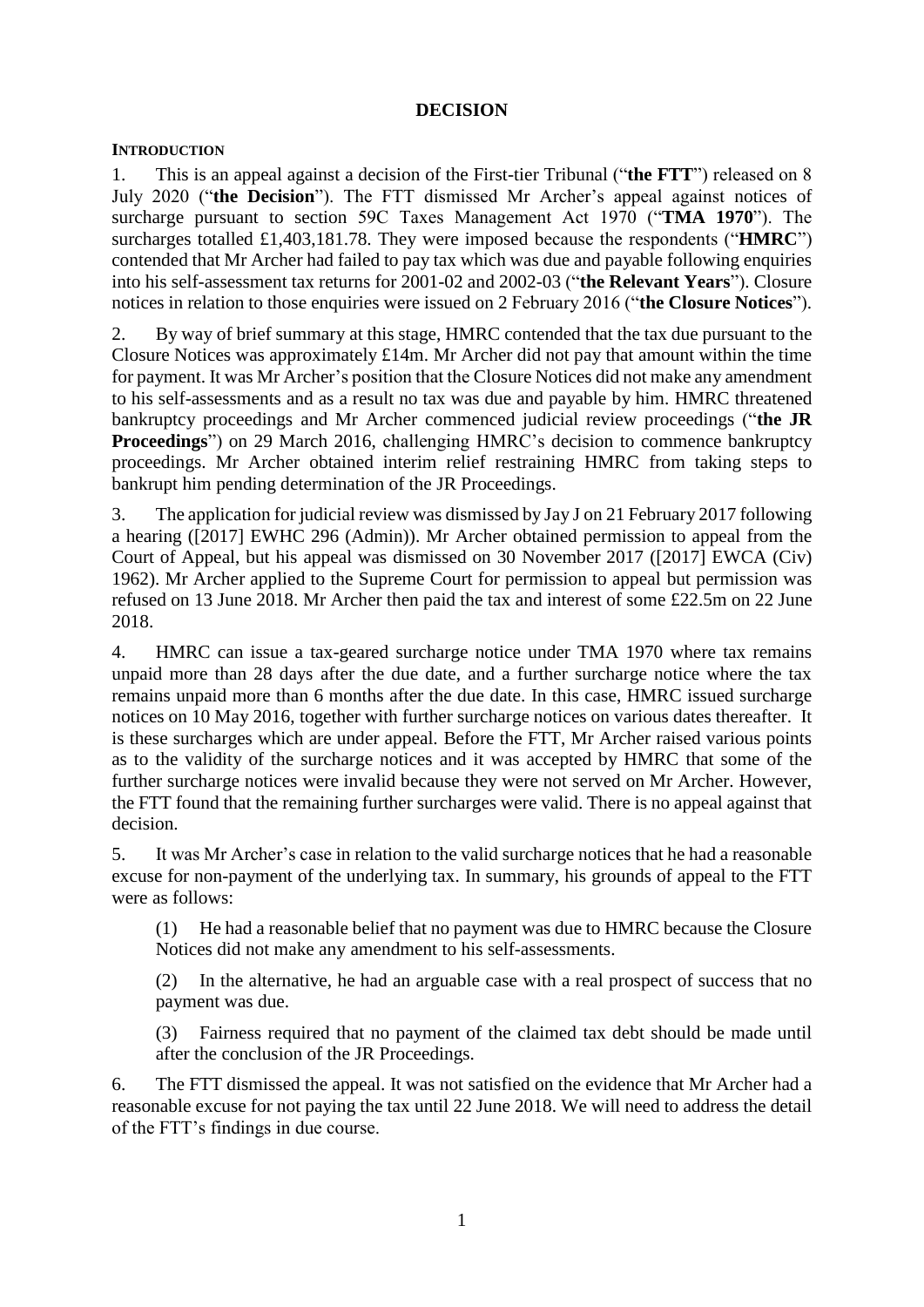#### **THE GROUNDS OF APPEAL**

7. There are four grounds of appeal to this tribunal. Mr Archer has permission to appeal from the FTT on at least two grounds which we can summarise as follows:

(1) The Decision is affected by a fundamental error of reasoning. The FTT wrongly considered that, as a matter of law, Mr Archer could and should have appealed the Closure Notices to the FTT rather than seeking to challenge them by way of judicial review. The FTT wrongly proceeded on the basis that if Mr Archer had appealed to the FTT then it could have determined whether or not the disputed tax was due and payable and the disputed tax would not have been postponed. This led the FTT to find that it was not a reasonable excuse for the Appellant to have chosen the judicial review route, which involved delaying the tax payment as a result of the interim relief ordered by the Courts.

(2) The FTT failed properly to apply the decision of the Upper Tribunal in *Perrin v HMRC* [2018] UKUT 156 (TCC) as to what amounts to a reasonable excuse. It wrongly placed sole or undue focus on Mr Archer's subjective belief and failed to consider his acts, the situation he found himself in and relevant external facts.

8. However, the FTT refused permission to appeal on grounds that alleged the tax was not due and payable. It did so on the basis of what it considered to have been a concession by Mr McDonnell, who appeared before the FTT on behalf of Mr Archer, that the tax was due and payable, a concession to which we will have to return in due course. In circumstances where the scope of the permission from the FTT was unclear, the Upper Tribunal subsequently gave permission to appeal on the two additional grounds identified by Mr Archer, which may be summarised as follows:

(3) The FTT failed to recognise that collection of the tax by HMRC prior to 14 June 2018 would have been a conspicuous and indefensible abuse of power and/or otherwise unlawful in the circumstances of the case. As a result, the tax was not payable or was not in practice expected to be paid prior to 14 June 2018 and, in either event, there was a reasonable excuse for non-payment.

(4) The FTT failed to recognise that Mr Archer was entitled to rely on certain statements made by HMRC at material times that there was no amount of tax due and payable. Mr Archer was entitled to rely on those statements as establishing a reasonable excuse for non-payment and/or HMRC was estopped from submitting to the contrary. Further, the statements should be construed as HMRC exercising its power to extend the time for payment pursuant to s 118(2) TMA 1970.

9. It is Mr Archer's case on this appeal, that in light of these errors, the whole of the FTT's reasoning on "reasonable excuse" must be reconsidered by the Upper Tribunal.

#### **RELEVANT STATUTORY PROVISIONS**

10. At this stage it is convenient to set out some of the statutory provisions relevant to the appeal which will also give some context for the various judgments in the JR Proceedings.

11. The Closure Notices were issued pursuant to section 28A TMA 1970 which provides as follows:

28A(1) An enquiry under section 9A(1) or 12ZM of this Act is completed when an officer of the Board by notice (a 'closure notice') informs the taxpayer that he has completed his enquiries and states his conclusions.

In this section 'the taxpayer' means the person to whom notice of enquiry was given.

(2) A closure notice must either: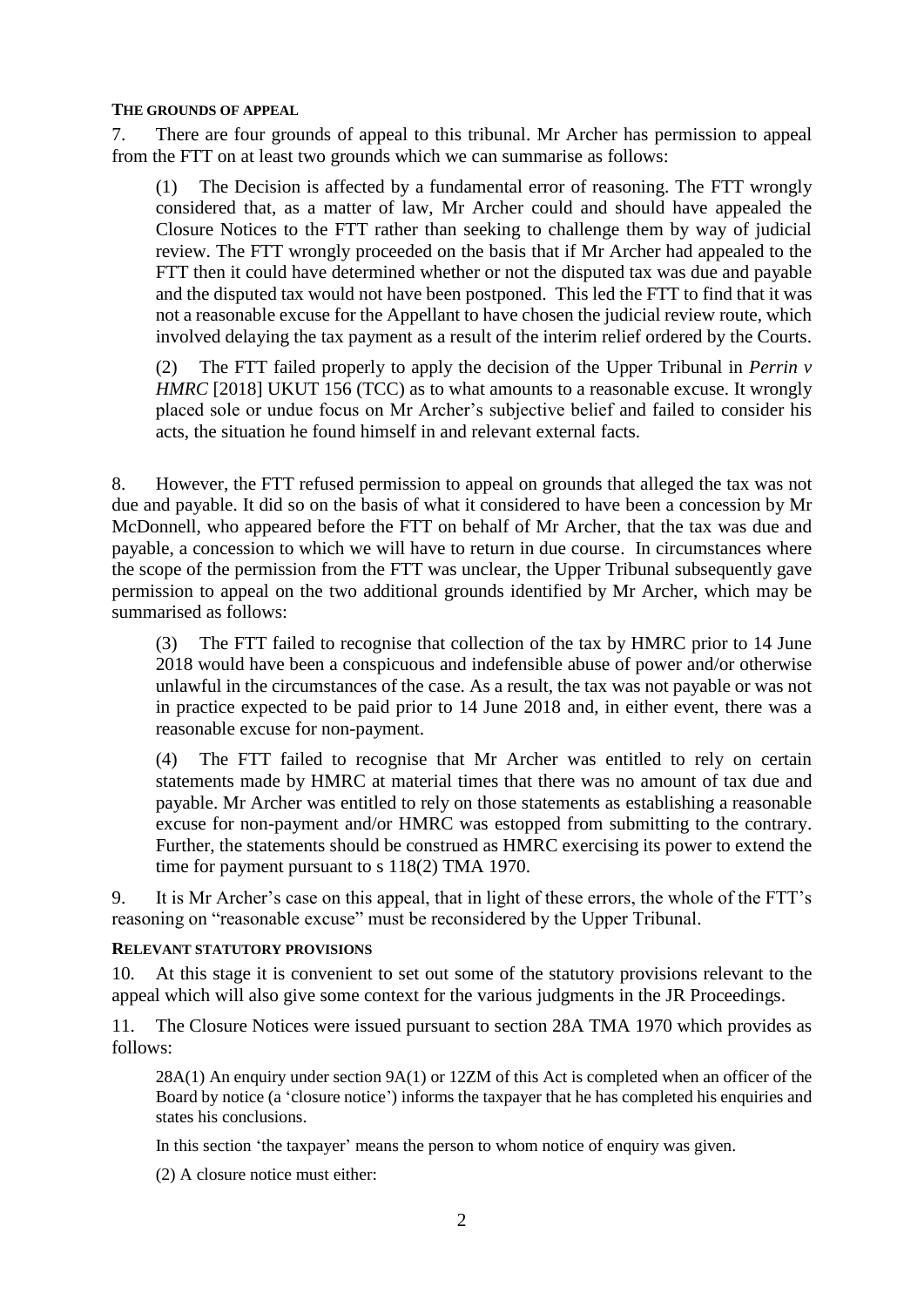(a) state that in the officer's opinion no amendment of the return is required, or

- (b) make the amendments of the return required to give effect to his conclusions.
- 12. Section 31(1)(b) TMA 1970 provides for appeals against Closure Notices as follows:

31(1) An appeal may be brought against—

(a) …

(b) any conclusion stated or amendment made by a closure notice under section 28A or 28B of this Act (amendment by Revenue on completion of enquiry into return)…

13. The following provisions in relation to the obligation to pay tax are relevant:

59B(5) An amount of tax which is payable or repayable as a result of the amendment or correction of a self-assessment under:

(*a*) section … 28A of this Act (amendment or correction of return under section 8 or 8A of this Act), or

(*b*) …

is payable (or repayable) on or before the day specified by the relevant provision of Schedule 3ZA to this Act.

14. Paragraph 5 Schedule 3ZA TMA 1970 provides:

 $5(1)$  This paragraph applies where an amount of tax  $\ldots$  is payable or repayable as a result of the amendment of a self-assessment or advance self-assessment under section 28A of this Act (amendment of return by closure notice following enquiry).

(2) The amount is payable (or repayable) on or before the day following the end of the period of 30 days beginning with the day on which the closure notice was given.

15. Surcharges for non-payment of tax following the issue of closure notices are imposed pursuant to s 59C TMA 1970. The relevant sub-sections are as follows:

59C(1) This section applies in relation to any income tax or capital gains tax which has become payable by a person (the taxpayer) in accordance with section 55 or 59B of this Act.

(2) Where any of the tax remains unpaid on the day following the expiry of 28 days from the due date, the taxpayer shall be liable to a surcharge equal to 5 per cent of the unpaid tax.

(3) Where any of the tax remains unpaid on the day following the expiry of 6 months from the due date, the taxpayer shall be liable to a further surcharge equal to 5 per cent of the unpaid tax.

(7) An appeal may be brought against the imposition of a surcharge under subsection (2) or (3) above within the period of 30 days beginning with the date on which the surcharge is imposed.

(9) On an appeal under subsection (7) above section 50(6) to (8) of this Act shall not apply but the Commissioners may:

(*a*) if it appears to them that, throughout the period of default, the taxpayer had a reasonable excuse for not paying the tax, set aside the imposition of the surcharge; or

(*b*) if it does not so appear to them, confirm the imposition of the surcharge.

(10) Inability to pay the tax shall not be regarded as a reasonable excuse for the purposes of subsection (9) above.

(12) In this section:

'the due date', in relation to any tax, means the date on which the tax becomes due and payable;

'the period of default', in relation to any tax which remained unpaid after the due date, means the period beginning with that date and ending with the day before that on which the tax was paid.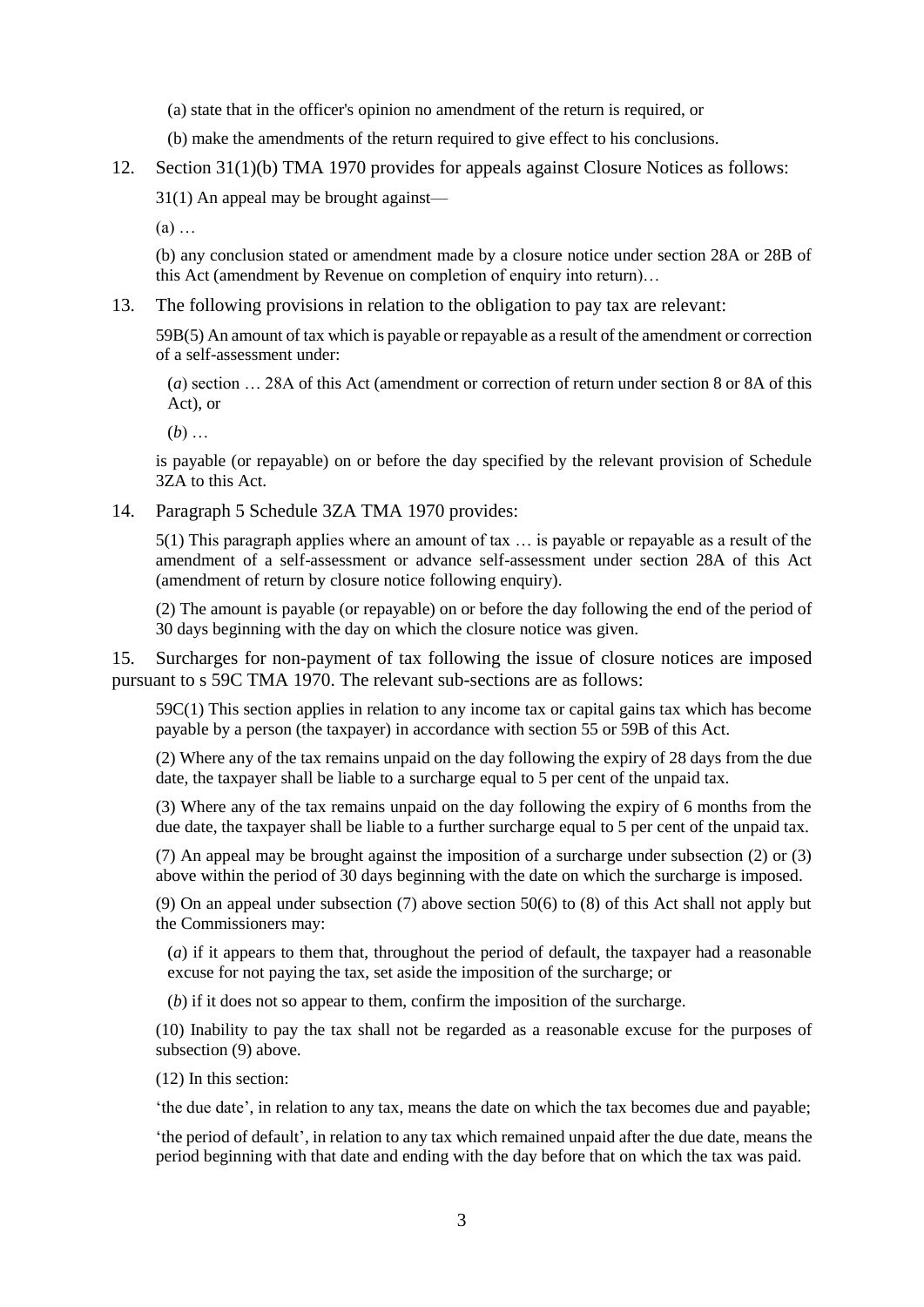16. Section 114 TMA 1970 provides that certain errors in an assessment or other proceeding, including for present purposes a closure notice, shall not invalidate the assessment:

114. An assessment or determination, warrant or other proceeding which purports to be made in pursuance of any provision of the Taxes Acts shall not be quashed, or deemed to be void or voidable, for want of form, or be affected by reason of a mistake, defect or omission therein, if the same is in substance and effect in conformity with or according to the intent and meaning of the Taxes Acts, and if the person or property charged or intended to be charged or affected thereby is designated therein according to common intent and understanding.

17. Section 114 TMA 1970 does not refer to any requirement for a "claim" to obtain the benefit of the section. However, where section 114 applies, it gives HMRC or the taxpayer (as the case may be) a right to claim that the assessment shall not be affected by reason of the defect (see Lewison LJ in the Court of Appeal at [33], with reference to *Baylis v Gregory* [1989] AC 398 at 438). The Court of Appeal described this as a "substantive right" and not a "procedural right". In effect, it is the right to assert the validity of an assessment affected by a relevant mistake or defect.

18. Section 118(2) TMA 1970 provides that:

118(2) For the purposes of this Act, a person shall be deemed not to have failed to do anything required to be done within a limited time if he did it in such further time, if any, as the Board or the tribunal or officer concerned may have allowed; and where a person had a reasonable excuse for not doing anything required to be done he shall be deemed not to have failed to do it unless the excuse ceased and, after the excuse ceased, he shall be deemed not to have failed to do it if he did it without unreasonable delay after the excuse had ceased.

19. There are essentially three elements to s 118(2). Firstly, there is deemed to be no default if a taxpayer agrees an extended time limit with HMRC, for example a time to pay arrangement. Secondly, there is deemed to be no default where a taxpayer has a reasonable excuse for not doing something. Thirdly, when a reasonable excuse ceases, there is deemed to be no default if the taxpayer does the act without unreasonable delay after the excuse ceases.

20. Section 55 TMA 1970 deals with payment of tax where there is an appeal to the FTT against an amendment in a closure notice. Essentially, the tax remains payable, unless HMRC agrees to postpone payment of the tax or the Tribunal directs postponement:

55(1) This section applies to an appeal to the tribunal against -

(*a*) …

(*aa*) a conclusion stated or amendment made by a closure notice under section 28A …

(2) Except as otherwise provided by the following provisions of this section, the tax charged –

(*a*) by the amendment or assessment, or

(*b*) where the appeal is against a conclusion stated by a closure notice, as a result of that conclusion,

shall be due and payable as if there had been no appeal.

(3) If the appellant has grounds for believing that the amendment or assessment overcharges the appellant to tax, or as a result of the conclusion stated in the closure notice the tax charged on the appellant is excessive, the appellant may –

(*a*) first apply by notice in writing to HMRC within 30 days of the specified date for a determination by them of the amount of tax the payment of which should be postponed pending the determination of the appeal;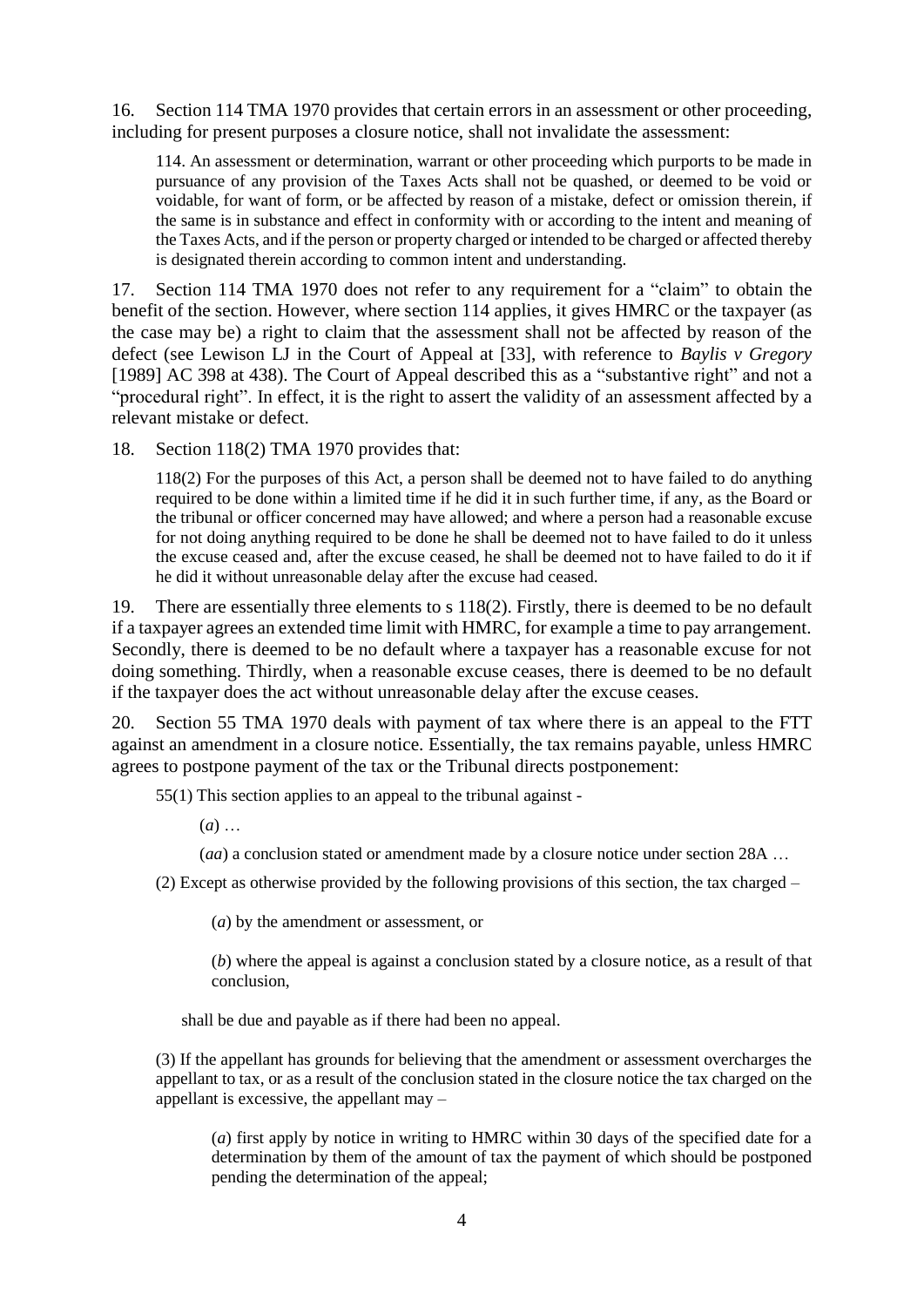(*b*) where such a determination is not agreed, refer the application for postponement to the tribunal within 30 days from the date of the document notifying HMRC's decision on the amount to be postponed.

An application under paragraph (*a*) must state the amount believed to be overcharged to tax and the grounds for that belief.

21. It is clear from section 55(8B)-(8D) TMA 1970, to which we will refer in due course, that the position is different in the case of a sum specified as payable in an accelerated payment notice ("**APN**") issued by HMRC pursuant to the Finance Act 2014 ("**FA 2014**"). In broad terms, where HMRC considers that a taxpayer is seeking to obtain a tax advantage from tax avoidance arrangements it may serve an APN which requires payment of an amount equal to the understated tax. That payment is treated as being made on account of the understated tax. The result is that the tax may become payable sooner than would otherwise have been the case. The taxpayer is given an opportunity to make representations objecting to the APN or the payment specified in the APN. HMRC must then either confirm the amount specified in the APN or amend the notice to specify a different amount.

22. The APN regime is relevant to Ground 1 of this appeal and we consider the provisions in more detail below.

### **THE FTT'S FINDINGS OF FACT**

23. The FTT heard no oral evidence and neither party served witness statements in relation to the appeal (although there was some evidence in the form of witness statements prepared for the JR Proceedings). The FTT's findings of fact were therefore based on the documentary material before it. That documentary material included the judgments and orders made in the course of the JR Proceedings. The FTT set out its findings of fact at  $[11] - [51]$  and we summarise those findings (which are not controversial) so far as they are relevant to the issues before us.

24. HMRC opened enquiries into Mr Archer's tax returns for the Relevant Years on 18 July 2003 and 30 June 2004 respectively. The enquiries concerned the use of two marketed tax avoidance schemes. In 2009 the Court of Appeal decided that neither of the schemes was effective.

25. HMRC issued Follower Notices ("**FNs**") and APNs to Mr Archer in respect of the Relevant Years in October 2015 and January 2016. The FTT acknowledged that the APNs did not give rise to any debt due and payable by Mr Archer. This was because KPMG made statutory representations on Mr Archer's behalf on 27 January 2016 in relation to the APNs and HMRC did not respond.

26. KPMG made applications to the FTT in December 2015 and January 2016 pursuant to section 28A(4) TMA 1970 for directions that HMRC be required to issue closure notices in respect of the enquiries. In the event, prior to the hearing of those applications, HMRC issued the Closure Notices on 3 February 2016.

27. Mr Archer had until 3 March 2016 to lodge any appeal against the Closure Notices with HMRC. However, on 2 March 2016, KPMG notified HMRC that the Closure Notices did not make any amendments to Mr Archer's self-assessments for the Relevant Years. This was on the basis that the Closure Notices did not expressly state any amount of tax due. KPMG said that in their view the Closure Notices did not create any payment obligation under section 59B TMA 1970 and there was no date for payment under para 5 Sch3ZA, TMA 1970. As a result,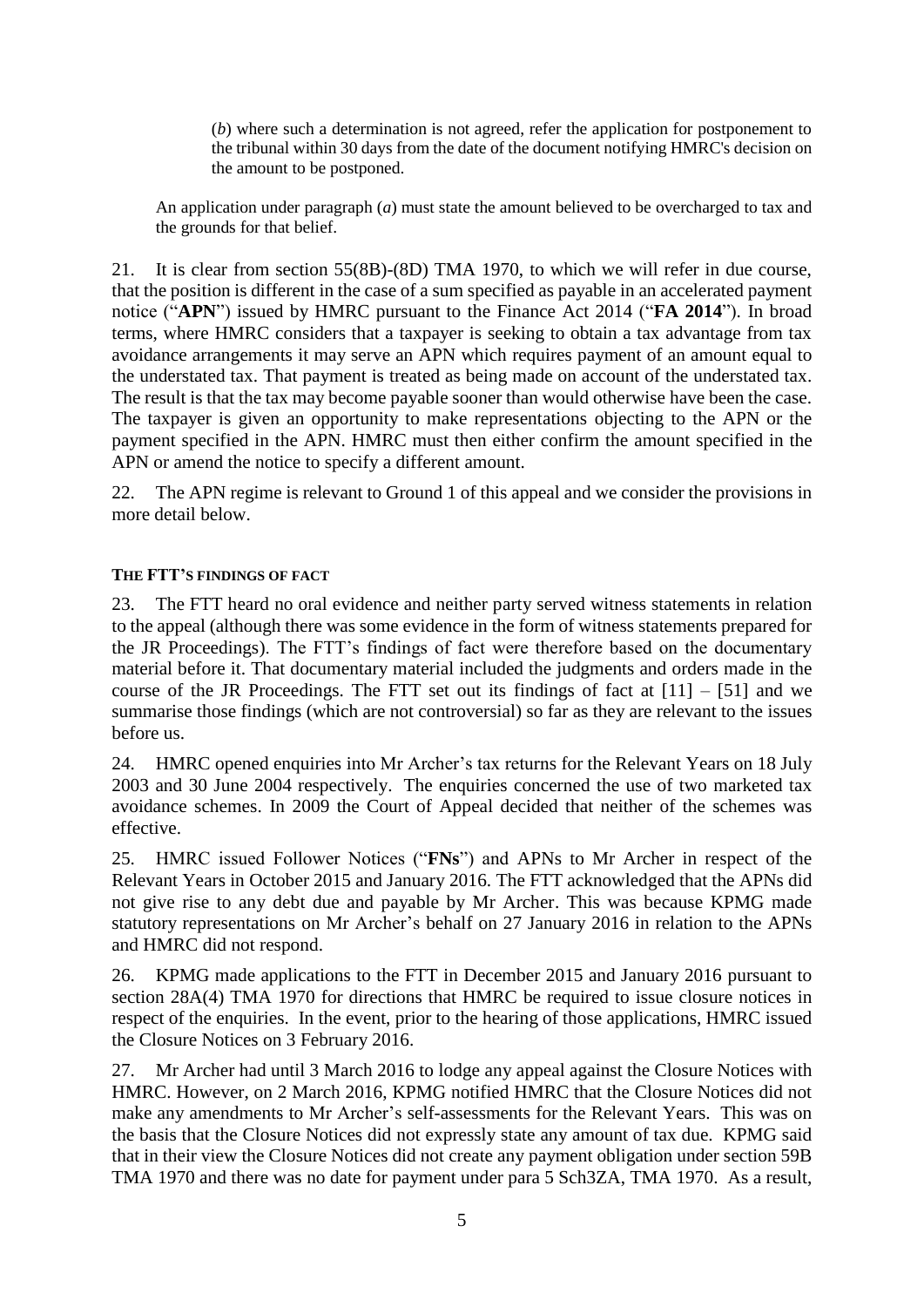the original self-assessment stood and KPMG asserted that as the Closure Notices did not overcharge Mr Archer there was nothing to appeal.

28. In a letter dated 10 March 2016, HMRC set out the basis on which they maintained that the Closures Notices were valid. It was noted that Mr Archer had not appealed the Closure Notices and HMRC stated that in their view the tax was due and payable and they would commence any appropriate enforcement proceedings in due course.

29. HMRC's debt management team wrote to Mr Archer on 11 March 2016 warning of bankruptcy proceedings if a debt of £22,541,746.48 was not paid within seven working days. Discussions via email and telephone ensued between KPMG and HMRC. On 22 March 2016, HMRC confirmed in a telephone call that it would commence bankruptcy proceedings in respect of the Closure Notices in the week commencing 28 March 2016.

30. KPMG sent a judicial review pre-action protocol letter to HMRC on 24 March 2016. They warned that Mr Archer intended to commence judicial review of HMRC's decision to initiate bankruptcy proceedings on the basis that no debt was due and payable to HMRC. They asserted that HMRC had failed to assess Mr Archer to tax in the claimed amount, or any amount, in relation to the Relevant Years. KPMG maintained that the FTT had no jurisdiction to determine the question of whether there was a debt due and payable to HMRC for the purposes of bankruptcy proceedings.

31. Mr Archer filed a claim commencing the JR Proceedings in the High Court on 29 March 2016, applying for an order quashing HMRC's decision to bankrupt him. At the same time, he made an application for urgent interim relief restraining HMRC from issuing a statutory demand or commencing any bankruptcy proceedings until further order.

32. Mr Archer's claim for interim relief was heard by Kerr J on 29 March 2016. The application was granted and HMRC was restrained from issuing or serving a statutory demand or taking steps towards Mr Archer's bankruptcy in respect of the Relevant Years until further order.

33. By reference to a note of the hearing before Kerr J produced by KPMG, the FTT found that Kerr J had expressed some doubt as to whether what he described as a "procedural irregularity" with the Closure Notices would prevent HMRC from pursuing the substantial amount of money involved and that he had noted that the letter from HMRC dated 11 March 2016 told Mr Archer what money was owed. However, Kerr J considered that Mr Archer had raised a strong prima facie case that the tax debt of £22 million odd had not yet crystallised, even if in the end it may not turn out to be a good point.

34. Permission for Mr Archer's judicial review application to proceed was granted by Whipple J on 21 September 2016 on the basis that the claim was arguable. At the same time the order for interim relief was renewed.

35. The application for judicial review came before Jay J on 1 February 2017. In a judgment handed down on 21 February 2017 he dismissed the application. The FTT records at [25] of the Decision that Jay J decided as follows:

(1) Section 28A TMA 1970 requires that a closure notice itself amend the taxpayer's return by stating the amount of tax due. The Closure Notices were therefore defective.

(2) Section 114 TMA 1970 did not "save the errors" in the Closure Notices to make them effective to give rise to a debt due and payable. Although that section could cover purported assessments, there was no purported assessment in Mr Archer's case.

(3) However, there was nothing to preclude Mr Archer from issuing notices of appeal against the Closure Notices under section 3l(l)(b) TMA 1970 challenging HMRC's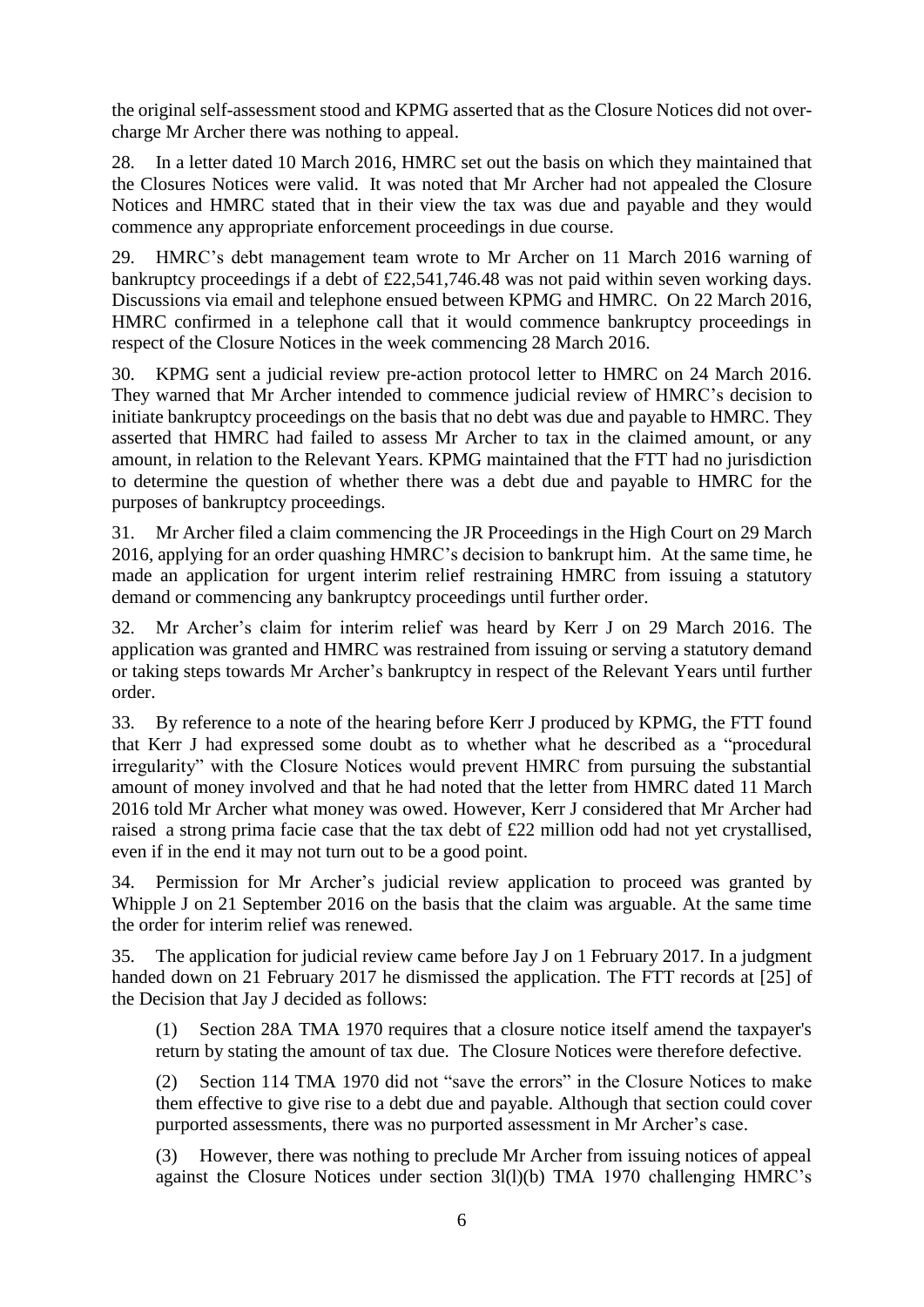conclusions. The FTT, on an appeal under section  $31(1)(b)$ , would and should have deployed section 114(1) to cure the defects in the Closure Notices.

(4) The FTT quoted the following facts found by Jay J at [97]:

"(a)…The taxpayer is a sophisticated businessman who has the benefit of high-powered advice. The APNs and the FNs explained HMRC's position very clearly, and the taxpayer did not place any of the amounts (*qua* figures) in dispute. Even setting to one side the point that I have found that the figures and sufficient of the methodology would have been visible in the "view accounts" section of the website, KPMG could have done the arithmetic for themselves. Instead, they waited until almost the last possible moment before raising their objections on the notices…[but] this was not a simple case: it had taken many years to resolve (unconscionably long, in my view), and KPMG were continuing to raise other technical arguments in their replies to the APNs.

(b) HMRC made amendments to Mr Archer's computer returns which were visible online."

(5) As a result, Mr Archer had an effective right of appeal against the Closure Notices and the judicial review was an abuse of process.

36. The FTT also referred at [26] to the following findings of fact made by Jay J but not challenged in the Court of Appeal:

(1) Mr Archer had been notified of HMRC's position, including the precise sums said to be due, by the APNs and the FNs before the date of issue of the Closure Notices.

(2) The Closure Notices made it clear that HMRC were rejecting the whole of Mr Archer' s claims for loss relief.

(3) Neither Mr Archer nor KPMG challenged HMRC's arithmetic and KPMG could have done the arithmetic themselves.

(4) HMRC did in fact amend Mr Archer's on-line returns and they were visible on HMRC's website.

(5) Although the conclusions in the Closure Notices were brief, they were sufficient to enable Mr Archer to understand where he stood with HMRC.

37. The FTT also observed that Jay J had commented that if his analysis about the application of section 114 TMA 1970 by the FTT was incorrect, the application for judicial review would have succeeded, but HMRC would have been able to issue fresh closure notices.

38. The FTT records that Mr Archer was granted permission to appeal by Jay J. In fact, the judge refused permission and an application to extend the interim relief was also refused. However, in making his order, Jay J nevertheless observed:

"I am persuaded by the Claimant that he has a real prospect of success in the Court of Appeal on my approach to s.114 of the TMA in relation to the hypothetical appeal the Claimant did not bring but in my view should have brought… However, the Claimant must lose one way or the other…. the Claimant will need to persuade the CoA that, even if he is right about s.114 and any hypothetical appeal, he should not be paying the entirety of the tax in dispute. The ·Claimant's argument that HMRC would be precluded from serving further closure notices is without merit… It follows that it would be inappropriate to order interim relief in this case… If the Claimant wishes to take this case further, he should nonetheless pay the tax due. In the event that (a) he wins on the s.114 point in the Court of Appeal, and (b) manages to secure a modest reduction of his tax liability on any appeal he might bring against further closure notices, HMRC would repay the balance."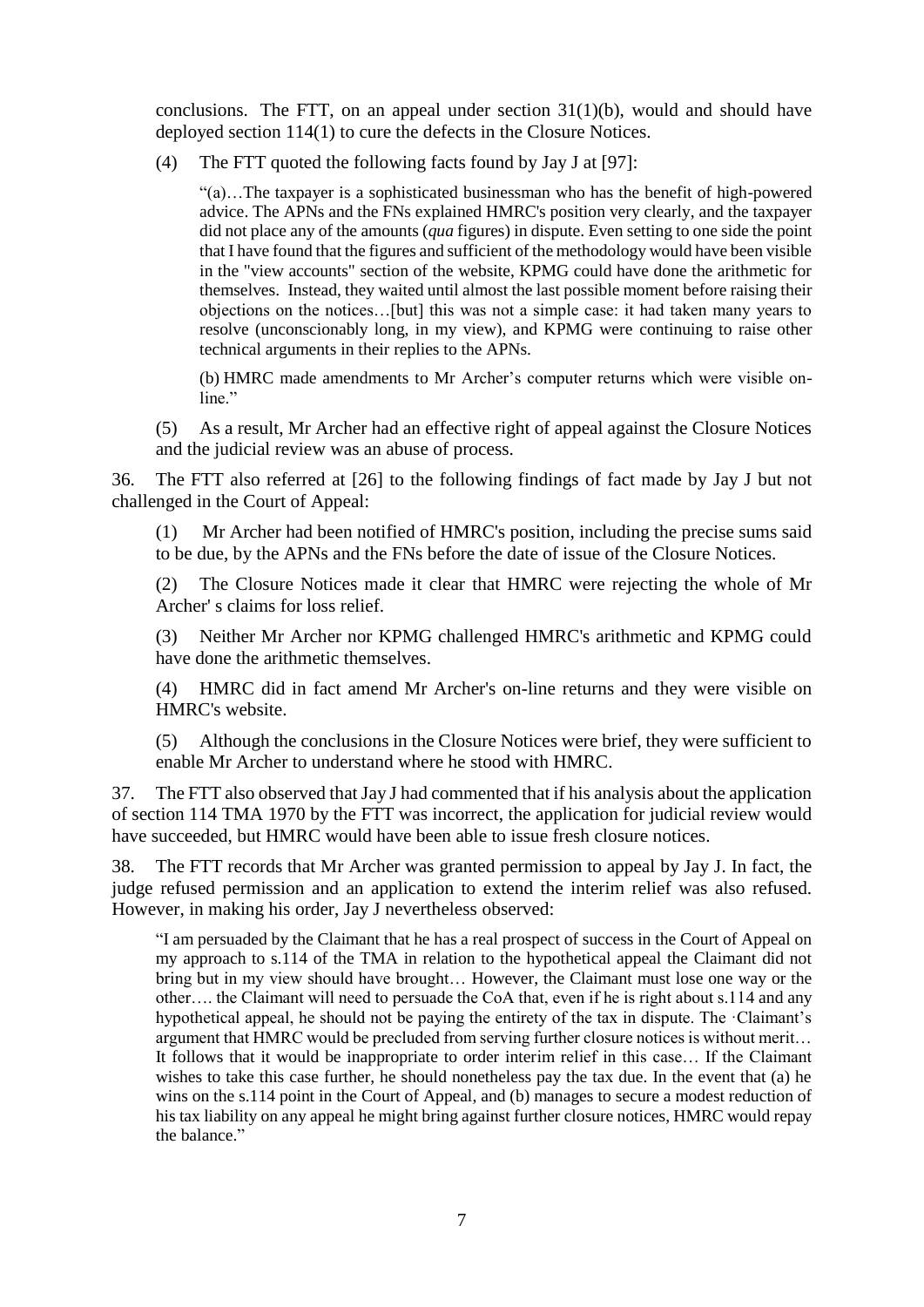39. KPMG immediately asked HMRC for an undertaking that they would not do anything that would have been a breach of the interim relief order granted by Kerr J if that had continued. On the same day KPMG applied to the Court of Appeal for permission to appeal and applied to that court to renew the order for interim relief on an expedited basis.

40. HMRC wrote to KPMG on 27 February 2017 saying that in view of the decision of Jay J, HMRC would proceed to bankrupt Mr Archer unless he paid the debt by 1 March 2017. KPMG referred this correspondence to the Court of Appeal.

41. Lord Justice Henderson granted permission to appeal on 7 March 2017 and reinstated the interim relief. He stated:

"Permission to appeal: the substantive grounds of appeal raise important questions of principle about the content of closure notices, the scope of s.114 of the Taxes Management Act 1970 ("TMA 1970"), and the application of the Autologic principle to the facts of this case. I am satisfied that the grounds have a real prospect of success.

Interim relief: the interim relief granted by the Order of Kerr J dated 29 March 2016 should be reinstated and continue until determination of the appeal. I consider that it would be wrong in principle for HMRC to initiate or pursue bankruptcy proceedings against Mr Archer at a time when, according to the judge, the closure notices were ineffective for failure to specify the amount of tax due, that failure was incapable of remedy under s. 114, and there was accordingly no statutory debt due under section 59B of TMA 1970".

42. The appeal was heard by the Court of Appeal on 22 November 2017. Judgment was given on 30 November 2017 dismissing Mr Archer's appeal.

43. The FTT records at [33] that the Court of Appeal decided:

"(1) The self-assessment that Mr Archer was required to file as part of his return was required to state the amount of tax for which he was liable. One would naturally expect that an amendment to that assessment must likewise state the amended amount of tax for which he is liable. The formal requirements for the validity of a closure notice must be the same irrespective of how sophisticated the particular taxpayer is or how skilled his professional advisers might be if he has any. Section  $28A(2)(b)$  TMA 1970 requires the amendment of the return to be made by the closure notice itself; not merely by an officer of HMRC. Unless incorporated by reference, HMRC's amendment of the on-line return cannot itself satisfy the words of the sub-section.

(2) The two conclusions reached by Jay J regarding the application of section 114 TMA were irreconcilable in that he said on the one hand there was nothing on which section 114 could bite in the proceedings for judicial review, but on the other hand that section 114 could validate a closure notice, at least in the context of an appeal to the FTT.

(3) The approach to the application of section 114 TMA 1970 set out in *HMRC v Donaldson* [2016] EWCA Civ 761 was applied. In applying an objective test the reader of the Closure Notices must be taken to be equipped with the knowledge that Mr Archer and KPMG had, including knowledge of what had led to the enquiry and what HMRC' s conclusions were. Mr Archer's liability could have been easily worked out, and he could have been in no doubt what he owed HMRC. He had in addition been informed by the APNs as to what HMRC asserted was his liability.

(4) HMRC's omission to amend his return to accord with their conclusions was a matter of form rather than substance on the particular facts of this case. Therefore, the Closure Notices were validated by section 114. Section 114 applied irrespective of the forum in which it was relied upon. Therefore, Mr Archer owed HMRC a debt which exceeded the bankruptcy limit."

44. The Court of Appeal refused permission to appeal to the Supreme Court. The interim relief order of Henderson LJ was discharged and Mr Archer's application to extend the interim relief was refused.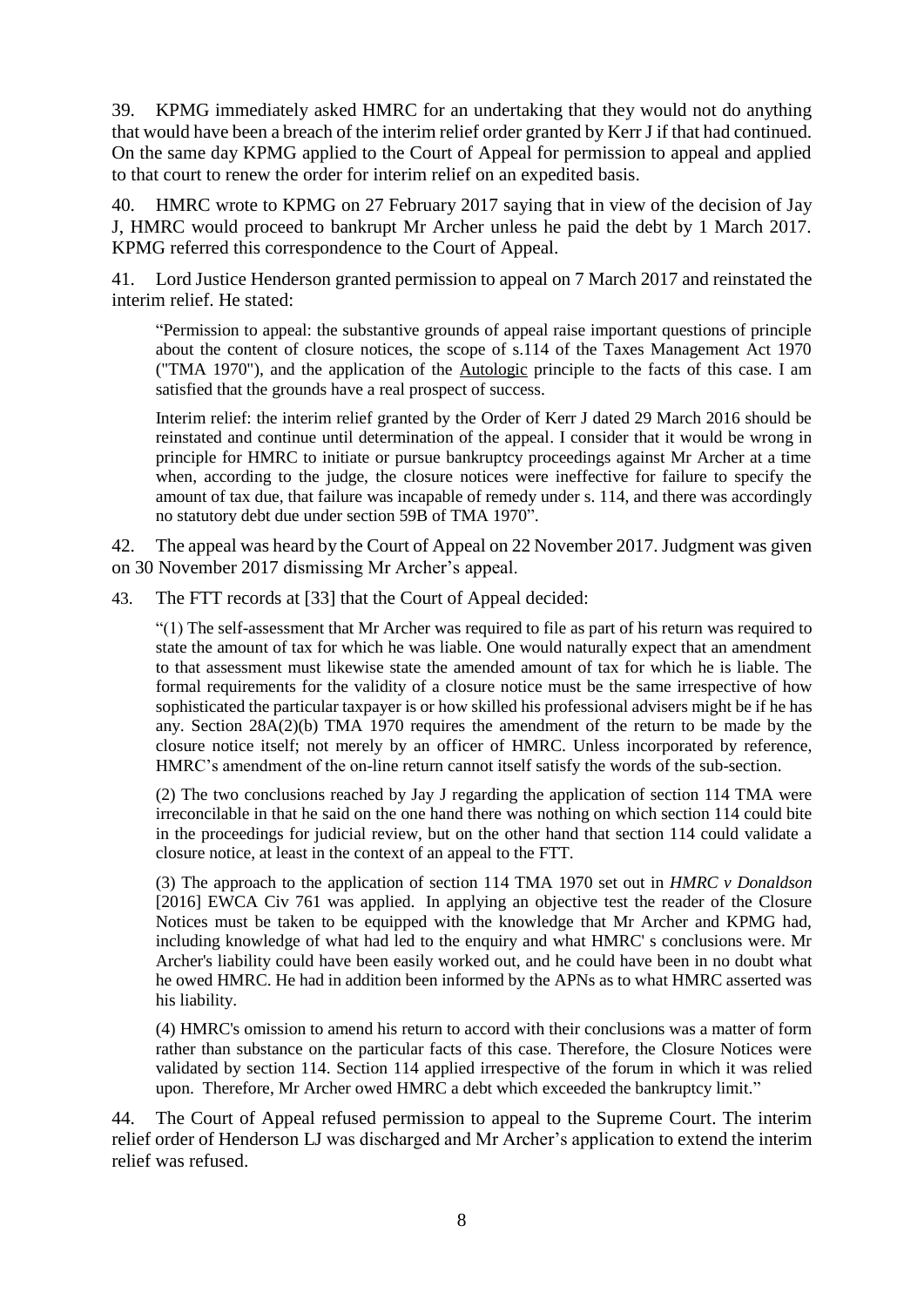45. HMRC wrote to KPMG on 1 December 2017 saying that enforcement action would be taken if Mr Archer did not pay the outstanding debt within 14 days.

46. KPMG responded on 5 December 2017 saying that they intended to make an urgent application to the Supreme Court for permission to appeal and for interim relief. They stated that an application for expedition would not be necessary if HMRC would undertake not to take any further steps towards Mr Archer's bankruptcy pending the outcome of the application.

47. HMRC agreed not to proceed to bankrupt Mr Archer for the debt due whilst the applications were being considered by the Supreme Court, provided that Mr Archer agreed in return not to ask the Supreme Court to consider the applications on an urgent basis. It was accepted by the parties that HMRC were anxious to avoid the Supreme Court being required to consider an expedited application for interim relief. The offer was accepted by KPMG on 7 December 2017. The terms of the agreement do not appear in the Decision, but it was stated in HMRC's letter dated 6 December 2017 as follows:

"HMRC will, however, agree not to proceed to bankrupt the Appellant for the debt of tax due for 2001/02 and 2002/03 whilst the applications are being considered by the Supreme Court provided that the Appellant agrees in return not to ask the Supreme Court to consider the applications on an urgent basis."

48. Mr Archer made his application to the Supreme Court for permission to appeal and for interim relief on 7 December 2017. HMRC objected to both applications and served notice of objection on 12 December 2017. They submitted that the application for interim relief was an abuse of process because it side-stepped the statutory scheme of the tax legislation which required Mr Archer to pay the disputed tax in circumstances where an APN had been issued before appealing the Closure Notices. HMRC maintained that the tax debt remained payable.

49. The Supreme Court refused Mr Archer's application for permission to appeal on 13 June 2018 on the grounds that it did not raise an arguable point of law.

50. Mr Archer paid the sum of £22,541,746.78 to HMRC on 22 June 2018.

51. We turn now to the surcharges issued by HMRC. The FTT described the surcharges issued to Mr Archer at [41] – [48] of the Decision. The First Surcharges were issued on 10 May 2016 in the sums of £360,588 and £339,256 for each Relevant Year. Mr Archer notified an appeal against those surcharges. The appeal was stood over pending the outcome of the JR Proceedings. Further surcharges were issued on 8 February 2019 in the sums of £362,334 and £339,256 for each Relevant Year. On the same date an additional surcharge was issued in the sum of £1,746 relating to tax year 2001-02. Mr Archer notified appeals against those surcharges. The FTT dismissed what might be described as technical challenges to the validity of the further and additional surcharges and, as we have said, there is no appeal against that decision.

52. The FTT made findings of fact at [49]-[51] of the Decision in relation to Mr Archer's online self-assessment account. The online account operates as a statement showing amounts due from a taxpayer, any adjustments to those amounts and any payments and claims made by the taxpayer. Mr Archer's account could be viewed online by Mr Archer and KPMG.

53. Mr Archer's online account statement for the period from 18 June 2017 to 17 June 2018 showed credit entries in relation to the Relevant Years with the narrative "Collection Suspended". As a result of those credit entries, the account showed a net balance of zero.

54. HMRC emailed KPMG on 19 June 2018 to say that the charges that had previously been held over had now been released. At that point, the amounts previously shown as credits against "Collection Suspended" were shown as £0. This meant that the balance shown as due from Mr Archer included the tax and interest claimed of some £22.5m.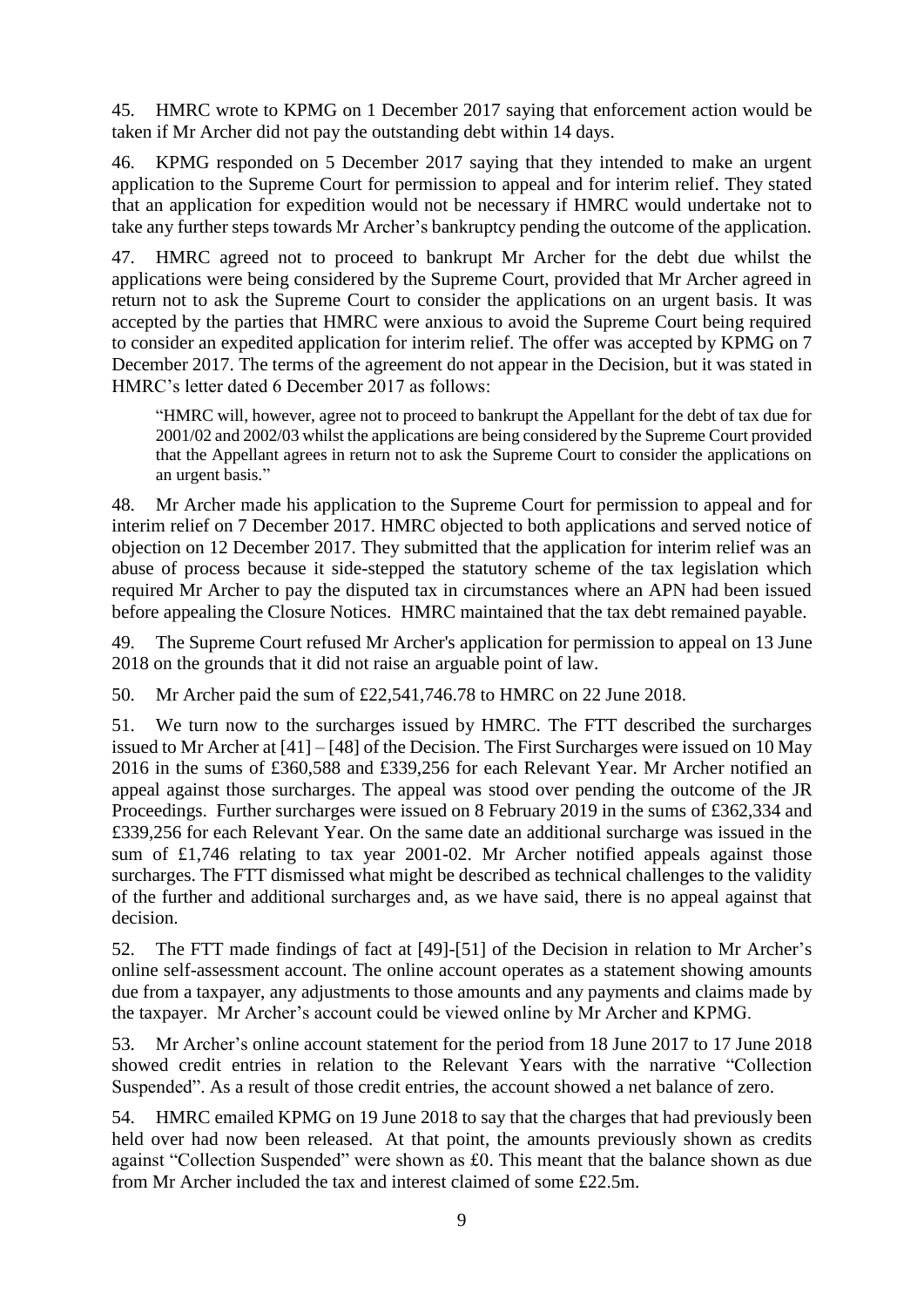#### **THE FTT'S DECISION**

55. In order to fully understand the Decision it is necessary for us to quote from it at length. The principal issue for the FTT was whether Mr Archer had a reasonable excuse for not paying the tax due for the Relevant Years. The FTT summarised the basis on which Mr Archer contended that he had a reasonable excuse at [107] as follows:

"107. Mr Archer maintains that he had a reasonable excuse for the later payment of tax for the Relevant Years because of the judicial review litigation concerning the existence of an obligation to pay HMRC. In the grounds of appeal it is said that the reasonable excuse consisted of:

(1) the reasonable belief that no payment was due to HMRC in consequence of the Closure Notices on the basis that it was Mr Archer's reasonable view that, as a matter of law, the Closure Notices did not make any amendments to his self-assessments for the Relevant Years and, accordingly, that the Closure Notices did not function to create any payment obligation under s.59B TMA 1970. That is to say, there was no tax debt due to HMRC as a result of the Closure Notices;

(2) the fact that the Appellant had an arguable case that no payment was due, with (in the words of Lord Justice Henderson) a real prospect of success, and Mr Archer continued to have an arguable case with a real prospect of success until the decision of the Supreme Court on 13 June 2018;

(3) the general principle - reflected in the injunctions granted by the Administrative Court and the Court of Appeal by way of interim relief and in the undertaking given by HMRC's solicitor on 7 December 2017 which had equivalent effect - that whilst the question of whether a payment is due or not is being considered by the courts in current legal proceedings with a real prospect of success, fairness requires the preservation of the status quo ante; that is to say, fairness requires that no payment of the claimed debt should be made until after the conclusion of the legal proceedings."

56. A question arose as to whether HMRC had conceded that Mr Archer had a reasonable excuse until 30 November 2017 when the Court of Appeal dismissed his appeal. The FTT concluded at [111] that there was no such concession.

57. The FTT dealt with the law on reasonable excuse in paragraphs [76]-[79] of the Decision. In particular, the FTT referred to the guidance given by the Upper Tribunal in *Perrin v HM Revenue & Customs* [2018] UKUT 0156 (TCC) at [81], which both parties accepted should be applied:

"81. When considering a "reasonable excuse" defence, therefore, in our view the FTT can usefully approach matters in the following way:

(1) First, establish what facts the taxpayer asserts give rise to a reasonable excuse (this may include the belief, acts or omissions of the taxpayer or any other person, the taxpayer's own experience or relevant attributes, the situation of the taxpayer at any relevant time and any other relevant external facts).

(2) Second, decide which of those facts are proven.

(3) Third, decide whether, viewed objectively, those proven facts do indeed amount to an objectively reasonable excuse for the default and the time when that objectively reasonable excuse ceased. In doing so, it should take into account the experience and other relevant attributes of the taxpayer and the situation in which the taxpayer found himself at the relevant time or times. It might assist the FTT, in this context, to ask itself the question "was what the taxpayer did (or omitted to do or believed) objectively reasonable for this taxpayer in those circumstances?"

(4) Fourth, having decided when any reasonable excuse ceased, decide whether the taxpayer remedied the failure without unreasonable delay after that time (unless, exceptionally, the failure was remedied before the reasonable excuse ceased). In doing so, the FTT should again decide the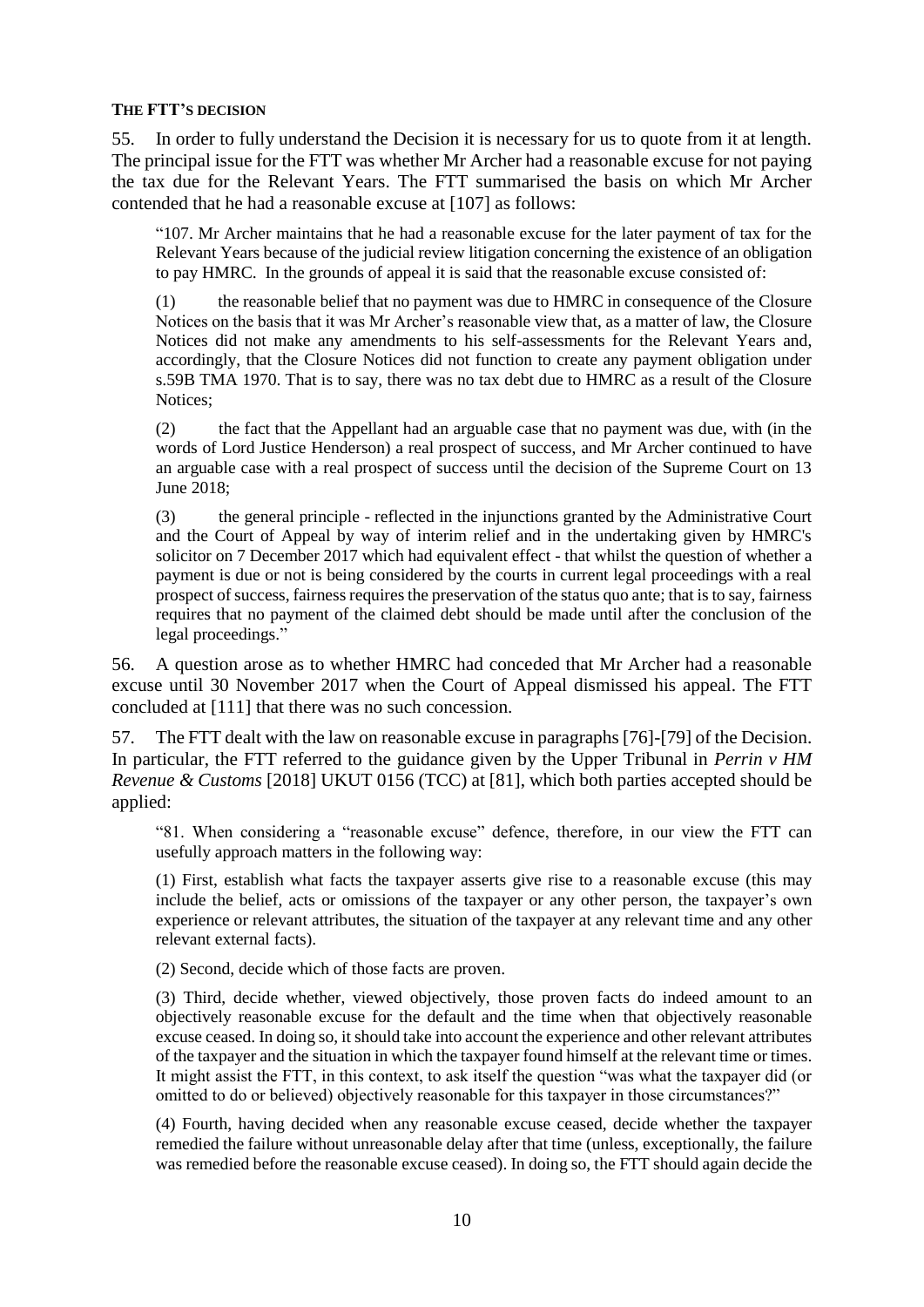matter objectively, but taking into account the experience and other relevant attributes of the taxpayer and the situation in which the taxpayer found himself at the relevant time or times."

58. Later in the Decision, the FTT referred to various other decisions as follows:

(1) The FTT agreed with the approach of Judge Berner in *Barrett v HM Revenue & Customs* [2015] UKFTT 329 (TC):

"161. The test is one of reasonableness. No higher (or lower) standard should be applied. The mere fact that something that could have been done has not been done does not of itself necessarily mean that an individual's conduct in failing to act in a particular way is to be regarded as unreasonable. It is a question of degree having regard to all the circumstances, including the particular circumstances of the individual taxpayer. There can be no universal rule; what might be considered an unreasonable failure on the part of one taxpayer in one set of circumstances might be regarded as not unreasonable in the case of another whose circumstances are different."

(2) The FTT referred to two FTT decisions on reasonable excuse for non-payment of tax in the context of APNs – *Chapman v HM Revenue & Customs* [2017] UKFTT 0800 (TC) and *Sheiling Properties v HM Revenue & Customs* [2018] UKFTT 0247. The latter case has subsequently been appealed and we refer to the Upper Tribunal's decision in detail below.

59. It is convenient to refer to *Chapman* at this stage. One of the grounds advanced by the taxpayer in that case as a reasonable excuse for non-payment of the sum specified in the APN was that he considered, on the strength of reputable advice, that the APN was invalid. He had been advised to pursue judicial review proceedings challenging the legality of the APN on the grounds that eventually the APN demand would be found to be unlawful. Judge Hellier at [65] observed that a person should not lightly assume that HMRC are acting unlawfully and then went on at [71] to [74] to consider whether this could be a reasonable excuse:

"71. …There must I think be circumstances in which it is reasonable to consider an APN unlawful and on that basis reasonably decline to pay it.

72. But those circumstances will I believe be exceptional. If one starts from the presumption that HMRC should not lightly be taken to act unlawfully, it will generally be only where there is an obvious or gross error in the notice (even though it may comply with the formal requirements of section 220) that belief in its unlawfulness could be a reasonable excuse for non payment. An example might be where the decimal point had slipped in the statement of the amount to be paid.

…

74. However, for such a belief reasonably to lead to non payment, it must be robustly based, and the decision to act on it must be reasonable. An opinion, even from an eminent practitioner, that "you should win" may not be enough. In this appeal neither Mr Chapman nor Mr Noorani pointed to any patent error in the APN, and I was not shown the advice received. I was therefore not able to conclude that it was so robust that it would have been reasonable not to pay."

60. The FTT in the present case agreed with Judge Hellier's observation that if a taxpayer believes that an amendment to a self-assessment is wrong and fails to pay the tax when due, it is possible for the taxpayer to establish a reasonable excuse if, in all the circumstances, the behaviour was reasonable (paragraph [112]). Although the FTT accepted the submission that *Chapman* should be read in its own context, i.e. as being concerned with whether there is a reasonable excuse for late payment under the specific regime applicable to APNs, nevertheless, the FTT also expressed the view that in one sense this was no more than "an extrapolation of the *Perrin* principle requiring consideration of all the circumstances" (paragraph [114]). It then went on to acknowledge that in this case, it is similarly relevant to bear in mind the "background legislative structure" which Mr Archer faced: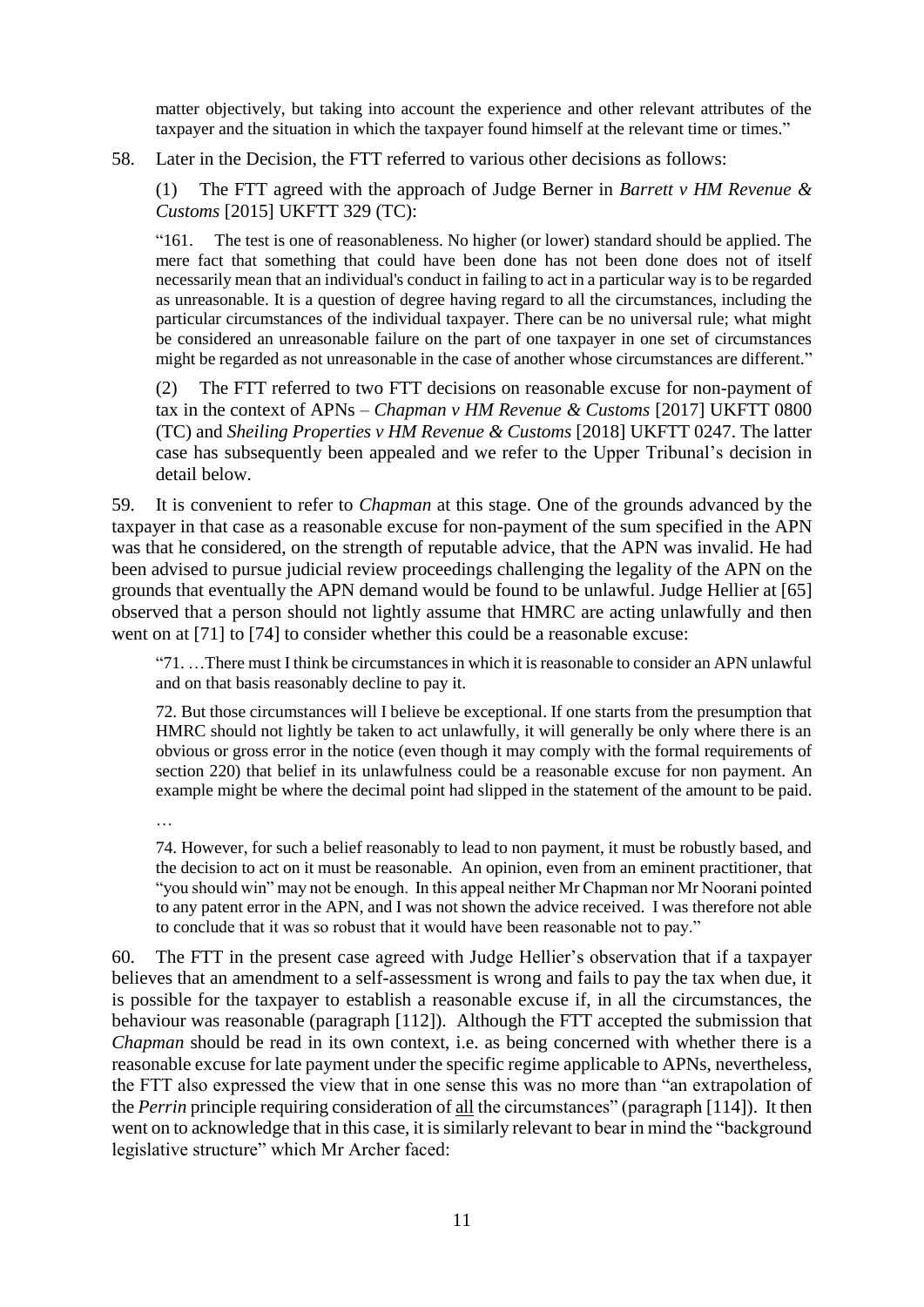"115. …Although the APNs issued to [Mr Archer] had not given rise to a debt, because a response from HMRC was outstanding, the effect of section 55(8B) [TMA 1970] is that the mere issuance of the APNs meant that the amounts to which they related could not be postponed on an appeal of the Closure Notices. The APN amounts accounted for nearly all of the amounts at issue under the Closure Notices. A small amount, less than  $\text{\pounds}7000$ , relating to a benefit in kind, was not the subject of the APNs. Therefore very nearly all of the £22.5 million would have been payable on an appeal of the Closure Notices and, in just the same way as in an appeal of an APN, that amount would have been repayable by HMRC if Mr Archer had won his appeal.

116. … Notably Mr Archer did not seek judicial review of the Closure Notices, albeit that in considering the lawfulness of HMRC's actions to initiate bankruptcy proceedings the courts were bound to address the validity of the Closure Notices in determining whether there was in fact a debt due and payable. This meant that payment of the tax claimed by HMRC would have rendered the judicial review nugatory and the taxpayer would not have been able to proceed. Once he had gone down the judicial review track Mr Archer therefore could not pay the tax for the Relevant Years and continue on that litigation track. In contrast, in the reported cases involving judicial review of APNs, payment of those APNs could be made without rendering the judicial review of the APNs themselves nugatory.

117. Mr Archer could not have pursued his challenge of the bankruptcy threat in the FTT, but it is clear, as a result of the Court of Appeal decision if not before, that Mr Archer could have appealed the imposition of tax resulting from the Closure Notices despite their apparent defects. However, the benefit of hindsight knowing the position as a result of the Court of Appeal decision cannot inform me about Mr Archer's knowledge and actions at the relevant times prior to that decision."

61. We note in passing the FTT's reference to an appeal of an APN. In fact, there is no appeal procedure in relation to APNs, simply the opportunity to make representations to HMRC. However, it is clear from these paragraphs that the FTT considered that Mr Archer could have appealed the Closure Notices to the FTT and that, if he had done so, he would have been required to pay the tax said by HMRC to be due and payable.

62. At [119], the FTT acknowledged, however, that the mere fact that Mr Archer could have appealed the Closure Notices "does not in itself mean that his conduct should be regarded as unreasonable" and it identified what it described as a "significant evidential problem" in this case:

"119. …*Perrin* identifies a non-exclusive list of factors which can be relevant to determining whether reasonable excuse exists, including a person's belief at the relevant time as well as all other relevant circumstances. Indeed, the grounds of appeal refer to Mr Archer's "reasonable belief". However, there is a significant evidential problem in this case. There is no evidence from Mr Archer himself about his belief at any stage. No witness statement has been provided from him save that which was prepared in 2016 for the judicial review and he did not attend the hearing."

63. Although it is not entirely clear, there are grounds for reading the FTT's Decision as reflecting the view that Mr Archer not only could have appealed the Closure Notices, but that he should have appealed them. We return to this later. For present purposes, we set out what the FTT said at  $[122] - [124]$  of the Decision, with particular reference to  $[123]$ :

"122. Mr Archer did not respond to HMRC's letter [dated 11 March 2016] by lodging an appeal. As Mr Shea submitted, this tribunal hears numerous cases where the issue in dispute is the validity of the notice. I recognise that events moved quickly after 10 March with that letter being followed up the next day with the letter from HMRC threatening bankruptcy proceedings, but again there is no evidence why KPMG did not contact HMRC to appeal the Closure Notices.

123. The witness statement of the senior KPMG manager advising Mr Archer which was prepared for the judicial review application makes reference to the fact that HMRC would only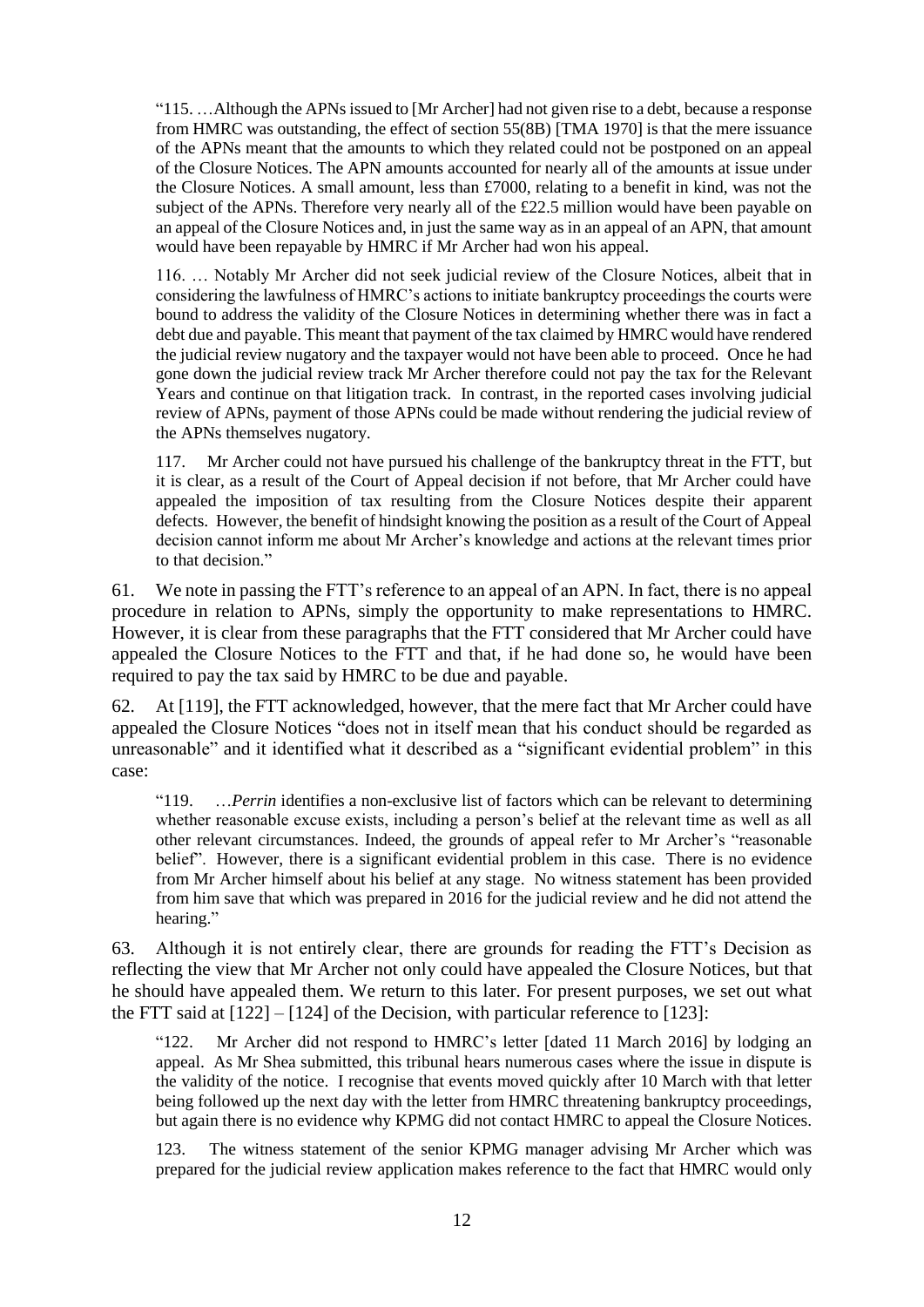be pursuing the bankruptcy proceedings if closure notices issued to Mr Archer were not appealed. Therefore the simple act of making the appeals would have stopped the bankruptcy proceedings. If the FTT considered no valid appeal could be made because there was nothing to appeal it is hard to understand how HMRC could then have proceeded with bankruptcy and at that stage if they had done so Mr Archer could have pursued the judicial review.

124. Ms Bews' Witness Statement for the judicial review application makes detailed reference to the perceived inadequacies of the Closure Notices, but does not engage with the assertion made by HMRC that the Closure Notices could be appealed. Ms Bews states in the same witness statement that she and Mr Archer were unaware of how much HMRC thought was due from Mr Archer for the Relevant Years as there was no amendment of the self-assessment in the Closure Notices and no accompanying calculations, yet this was found to be incorrect by Mr Justice Jay. He concluded, and this was confirmed by the Court of Appeal, that KPMG did know where Mr Archer stood with HMRC."

64. In addition, the FTT was plainly concerned at the lack of evidence from Mr Archer addressing his beliefs at any time:

"125. Was Mr Archer influenced, as HMRC have stated in the judicial review documents, in taking the decision that he would not or could not appeal the Closure Notices by the fact that on appeal he would have been required to pay the £22.5 million for the reasons explained earlier? I cannot make any findings about this because Mr Archer has provided no evidence about the assessment carried out by him and his advisers.

126. Mr McDonnell submitted that in this case it is not a matter of Mr Archer's beliefs. Instead, the evidence of the High Court and Court of Appeal decisions shows that Mr Archer pursued a reasonable course of action in making his application for judicial review and in the circumstances of the threatened bankruptcy it provided a reasonable excuse for non-payment of the underlying tax because payment of the tax would bring the judicial review to an end."

65. The FTT did not accept that submission. It summarised its views as follows:

"129. The High Court and Court of Appeal documents show that Mr Archer had a reasonable basis to challenge the threatened bankruptcy as what the Court of Appeal described as "an entirely technical" matter as to whether a debt had been created for the purposes of the Insolvency Act 1986 and that was not a question for the FTT. The Court of Appeal made clear that the fact that a tax issue arises in proceedings to collect an amount claimed to be due by HMRC does not mean that the FTT is the only place in which the dispute can be determined. It is clear that Mr Archer was entitled to seek judicial review of the bankruptcy actions of HMRC, but in much the same way as in the context of the APN cases, that does not without more mean that his action in taking that course was a reasonable excuse for not taking the alternative route of appealing the Closure Notices and paying the dispute (*sic*) tax to do so. If, as Mr McDonnell urges, I simply look to the decisions, there remains an evidential hole in the evidence provided by Mr Archer about the basis on which the decision was made by him not to appeal the Closure Notices as invited by HMRC and pay the tax at that time. As Lord Justice Lewison stated "Mr Archer could have appealed against the conclusions stated in the closure notices but has chosen not to do so".

130. The reliance on the court documents alone as showing the reasonable excuse raises a further problem for Mr Archer's case. Mr Justice Jay said in his decision that it would be inappropriate to make a further order for interim relief and if Mr Archer wished to take the case further he should pay the tax due. Therefore on 21 February 2017 any reasonable excuse shown by the court documents ceased until the grant of interim relief by Lord Justice Henderson on 7 March 2017. There is no other evidence to fill the evidential gap as to why payment was not made at that time and on what basis it was considered by Mr Archer that he had a sufficiently strong case to justify not carrying out Mr Justice Jay's direction. .

131. Mr Archer has not provided any evidence of his belief or understanding about the strength of his case at any point. I consider that to show that he had a reasonable excuse for not paying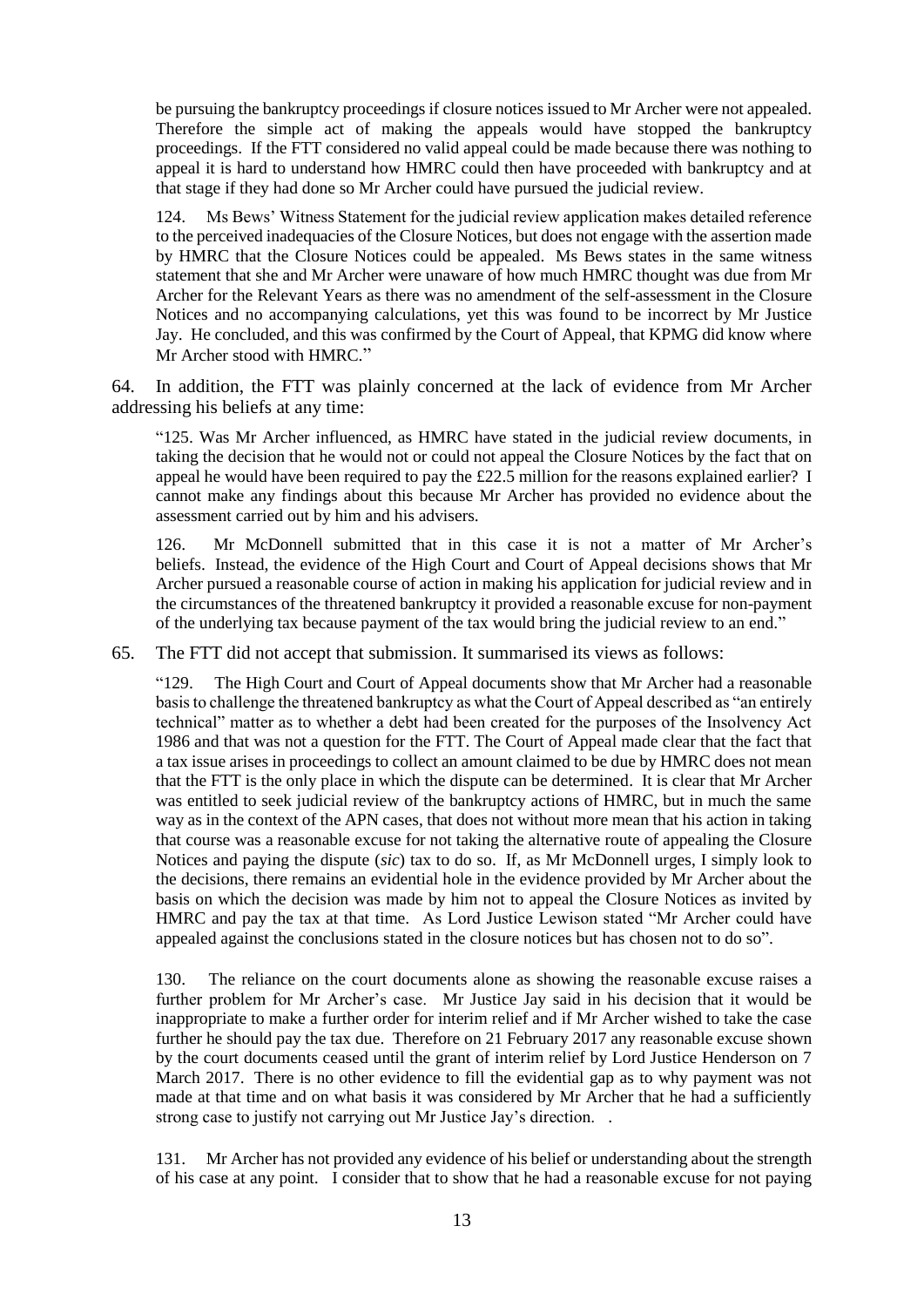the tax he should show "robust advice" or what Judge Richards in *Sheiling Properties* described as a "high degree of confidence" that he could not appeal the Closure Notices.

132. It is undoubtedly the case that Mr Justice Kerr decided that there was a strong prima facie case in the judicial review and Lord Justice Henderson decided that the case raised important points of principle and had a real prospect of success. However, even if, despite my reservations described above, I were to find the High Court and Court of Appeal decisions to be sufficient to show that Mr Archer had a reasonable excuse for not paying the tax, I would also find that the evidence of that reasonable excuse comes to an end on 30 November 2017 when the Court of Appeal made its decision and refused permission to appeal to the Supreme Court. That is because there is then a further gap in the evidence provided to me by Mr Archer. The fact that Mr Archer had the right to continue litigation is insufficient in itself to show that from that point he had a reasonable excuse without any further evidence about the prospects of success."

66. A key issue in the present appeal is whether the principal basis on which the FTT dismissed Mr Archer's appeal was the absence of any evidence as to what he believed in relation to the obligation to pay the tax. We return to that issue when we come to consider Ground 1. What can be seen from these passages is that even if the FTT had accepted Mr McDonnell's submission that it could just "look to the decisions" of the courts to establish a reasonable excuse, it considered that there were still "evidential gaps" when Mr Archer had not provided evidence as to why payment was not made in the following periods:

(1) 21 February 2017 to 7 March 2017: On 21 February 2017, Jay J had dismissed the application for judicial review and refused interim relief restraining any bankruptcy proceedings. Interim relief was not granted until the order of Henderson LJ on 7 March 2017.

(2) 30 November 2017 onwards: On 30 November 2017 the Court of Appeal dismissed Mr Archer's appeal and refused permission to appeal to the Supreme Court.

In relation to these two periods the FTT considered that there was no evidence as to the prospects of success of the JR Proceedings (see paragraph [130] of the Decision set out above together with paragraph [133]:

"133. Mr Archer had lost his case in both the High Court and the Court of Appeal, albeit on differing bases and at that point, if not before, I would expect robust evidence of the likelihood of the Supreme Court overturning the Court of Appeal, in line with the approach taken in *Chapman* and *Sheiling Properties* to counteract the "evidence" from the decisions."

67. Even on the assumption that there was a reasonable excuse up to 30 November 2017 (and the FTT does not appear to have made any clear finding as to this point one way or the other), the FTT found that Mr Archer did not have a reasonable excuse after that date, or at least had not made payment without unreasonable delay after the excuse ceased. The FTT did not consider that HMRC's agreement not to pursue bankruptcy proceedings after that date, or the information available to Mr Archer on his self-assessment account indicating "collection suspended", justified the delay:

"134. That leads to the question of whether HMRC's agreement not to pursue the bankruptcy proceedings and/or the "Collection Suspended" notes on Mr Archer's account extended any such reasonable excuse from 30 November 2017.

135. I find that the agreement not to pursue the bankruptcy proceedings was no more than that. There was no suggestion in the agreement that it meant that the underlying tax was not payable. There is no evidence from Mr Archer or his advisors at KPMG to show that they understood anything else beyond the words in the letter of 6 December 2017. Indeed, if I apply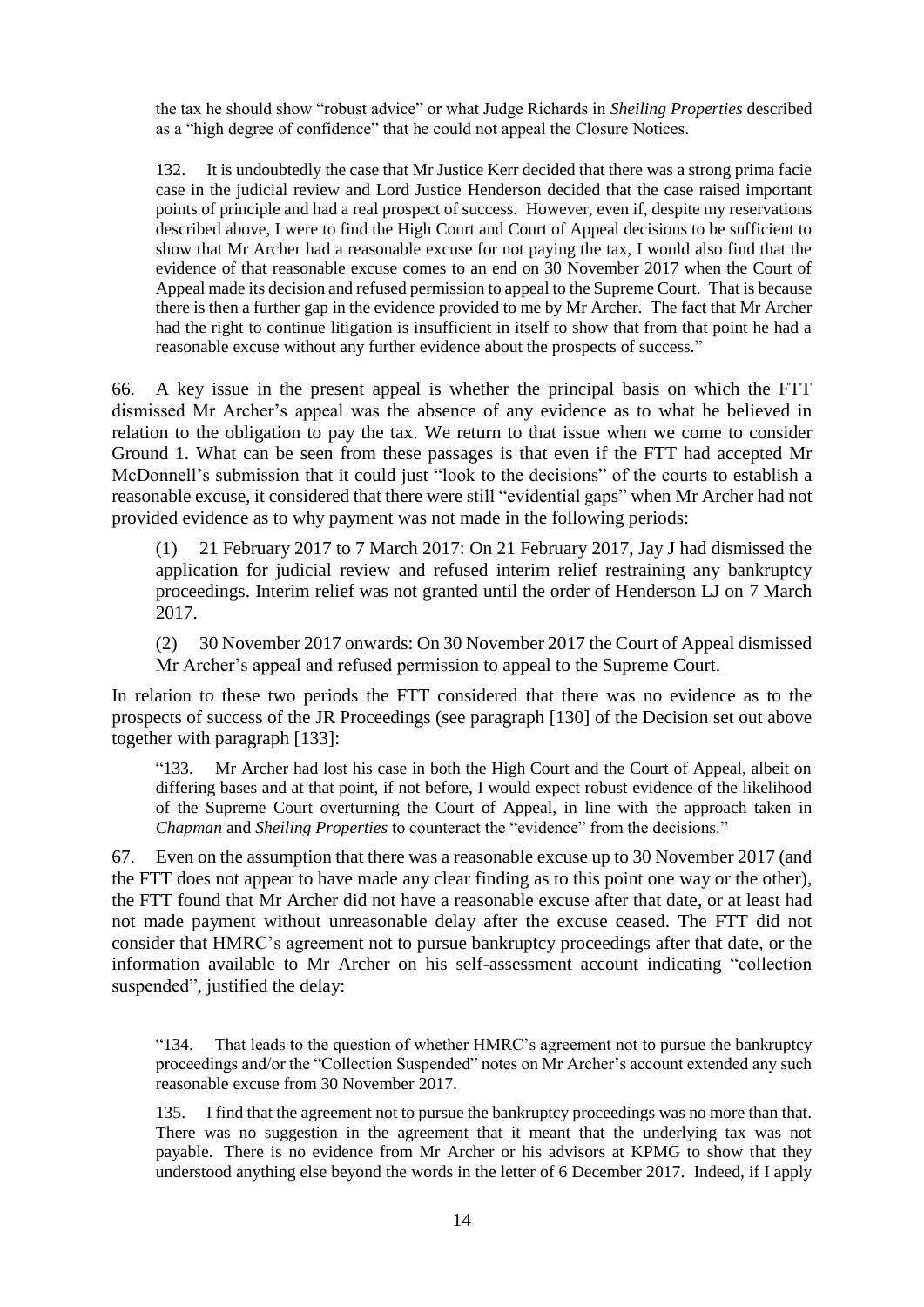the approach of looking to the judicial review court documents for "evidence", HMRC's grounds of objection to Mr Archer's application for interim relief served on KPMG on 12 December 2017 make it abundantly clear that in HMRC's view the tax remained payable.

136. Similarly, I find little basis to give the words "Collection Suspended" more than their natural meaning. Suspended is defined in the Oxford English dictionary to mean "to cease for a time from the execution or performance of". Therefore the action of collection was ceased for a time, but it was only the collection, or enforcement, of the debt which was paused. Liability to pay was not suspended.

137. … the reader of the entries marked "Collection Suspended" must be taken to be equipped with the knowledge Mr Archer and KPMG had. This case involves a taxpayer benefitting from what Mr Justice Jay described as "high-powered advice". No evidence has been provided from anyone at KPMG or from Mr Archer himself to describe what was understood by the statement entries. I consequently find that there is insufficient basis to conclude in the circumstances overall that they realistically understood the entries in the self-assessment statement to mean that the underlying tax was no longer payable.

138. Mr McDonnell submits that if HMRC had considered the sums were payable at an earlier time, for example following the Court of Appeal's judgement, then HMRC would have shown the sums due in the self-assessment account, cancelling the credits against the "Collection Suspended" entries as was later done on 19 June 2018. I do not agree with the submission. Given the fact that HMRC had agreed not to pursue the money via bankruptcy proceedings, collection was in fact still suspended and the existence of the credit entries is consistent with that agreement. Again the entries must be read in the context of the information and knowledge of KPMG and Mr Archer.

139. I therefore find that neither the HMRC agreement nor the "Collection Suspended" entries (nor a combination of the two) gave rise to a reasonable excuse for Mr Archer not to pay the tax for which he was liable in the Relevant Years."

68. In the light of these findings, the FTT dismissed Mr Archer's appeal against the surcharges.

### **DISCUSSION**

69. We have set out above the four grounds on which Mr Archer has been given permission to pursue his appeal against the decision of the FTT.

### **Ground 1**

70. Mr Archer says that the FTT was wrong to consider that he could and should have appealed the Closure Notices to the FTT rather than commence JR Proceedings. It was also wrong to consider that if he had done so, the FTT could have determined whether or not the disputed tax was due and payable and that the disputed tax would not have been postponed. These errors of law infected the FTT's approach to the question of whether he had a reasonable excuse such that it wrongly considered that, owing to his choice of jurisdiction, Mr Archer should not be entitled (and had no reasonable excuse) to avoid the consequences of nonpayment.

71. Ms Amanda Brown QC, now appearing on behalf of Mr Archer, submitted that he had no reason to appeal the conclusions in the Closure Notices, because the conclusions that the schemes did not work were correct. Also, the Closure Notices did not make any amendment to his return which he could have appealed. Hence, there was nothing to appeal under s 31(1)(b) TMA 1970.

72. Ms Brown described the issue as to whether there was any sum of tax which was due and payable as "the Debt Question". She submitted that the FTT would have had no jurisdiction to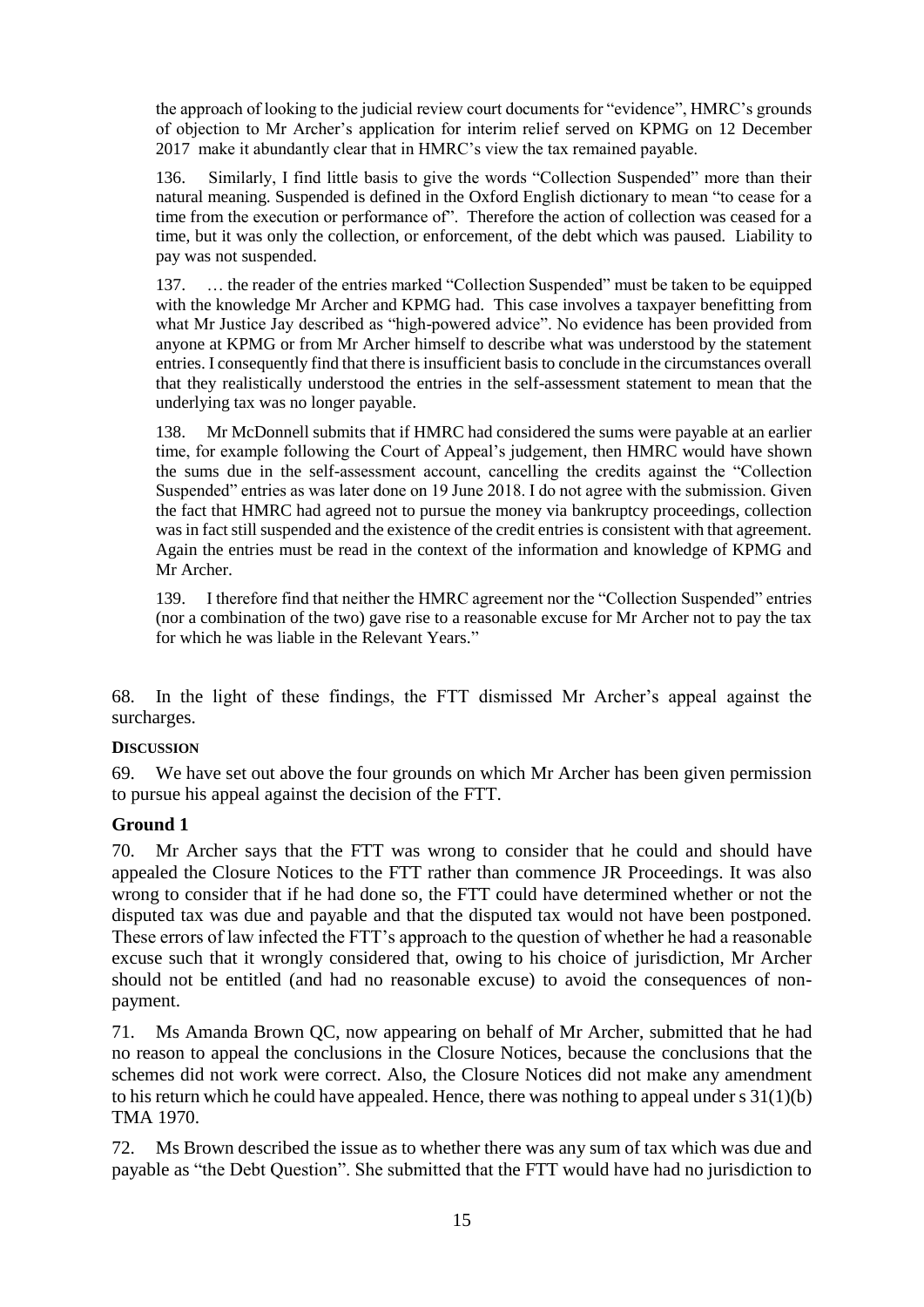determine the Debt Question and that accordingly the FTT had been wrong to take the view in its Decision that the Debt Question could and should have been determined on an appeal against the Closure Notices.

73. Mr Ripley, now appearing on behalf of HMRC, submitted that, on the contrary, the FTT did have jurisdiction to determine the Debt Question. The only point which could not be determined by the FTT was the technical question of whether a debt had been created for the purposes of the Insolvency Act 1986. The FTT could, however, have decided whether the Closure Notices had amended Mr Archer's self-assessment, thereby creating an amount of tax which was due and payable.

74. In support of her submissions, Ms Brown relied upon the decision of the Court of Appeal, and in particular a passage from the judgment of Lewison LJ at [42]-[44], which she submitted held that the FTT did not have jurisdiction to determine the Debt Question:

### **"Was Mr Archer entitled to proceed by way of judicial review?**

42. In view of my conclusion on the application of section 114 this question does not arise, so I can deal with it shortly. However, if Mr Goldberg [counsel for Mr Archer] had been correct in submitting that there had been no effective amendment of Mr Archer's self-assessments, and therefore no debt presently owing to HMRC, I find it difficult to discern the principle upon which a taxpayer could have been compelled to appeal to the FTT entirely against his own interest.

43. Mr Archer could have appealed against the conclusions stated in the closure notices but has chosen not to do so. Had he wished to dispute those conclusions then recourse to the FTT would have been his only option. His point is an entirely technical one: no debt has been created for the purposes of the Insolvency Act 1986. That, as it seems to me, is not a question for the FTT. It does not depend on whether HMRC are right or wrong in their conclusions. Nor does it depend on whether the purported closure notices are or are not valid. It is not a question of what the closure notices should have contained: it is a question of what they did contain. The answer depends simply on whether as a matter of fact (taking into account section 114) there was an amendment of Mr Archer's self-assessment. Proceedings to recover an amount of tax said to be due are collection proceedings. The mere fact that some tax issue arises in collection proceedings does not without more mean that the FTT is the only place that the dispute can be determined. If the dispute does not concern the correctness of HMRC's view about how the tax code applies to the taxpayer's case I do not consider that the civil courts are barred from dealing with that dispute: see *HMRC v Cotter* [2013] UKSC 69, [2013] 1 WLR 3514 at [32].

44. Accordingly, I consider that if HMRC had served Mr Archer with a statutory demand, Mr Archer would have been entitled to apply to set it aside on the ground that there was no debt owing to HMRC (if his legal arguments on the effect of the closure notice had been correct). HMRC did not argue (either before the judge or before us) that the availability of a potential challenge to a statutory demand either in the county court or in the Chancery Division was in itself a reason to refuse judicial review. On the assumption that such an argument would not have prevailed, I cannot see that it makes any difference if, instead, he seeks to challenge the decision to initiate proceedings towards his bankruptcy."

75. In these paragraphs, which were not referred to by the FTT, the Court of Appeal was dealing, *obiter*, with the position if section 114 TMA 1970 did not cure the defects in the Closure Notices. It was HMRC's argument, which had been accepted by Jay J, that in any event Mr Archer had not exhausted his available remedies by appealing to the FTT and therefore he could not proceed by way of judicial review.

76. We do not read these paragraphs as saying that Mr Archer could not have challenged the validity of the Closure Notices in the FTT. Rather, they point out that Mr Archer was entitled to challenge the existence of a debt in the JR Proceedings. The FTT would have no jurisdiction to determine the specific issue of whether the Closure Notices established a debt for the purposes of the Insolvency Act 1986. However, in our judgment, as the Court of Appeal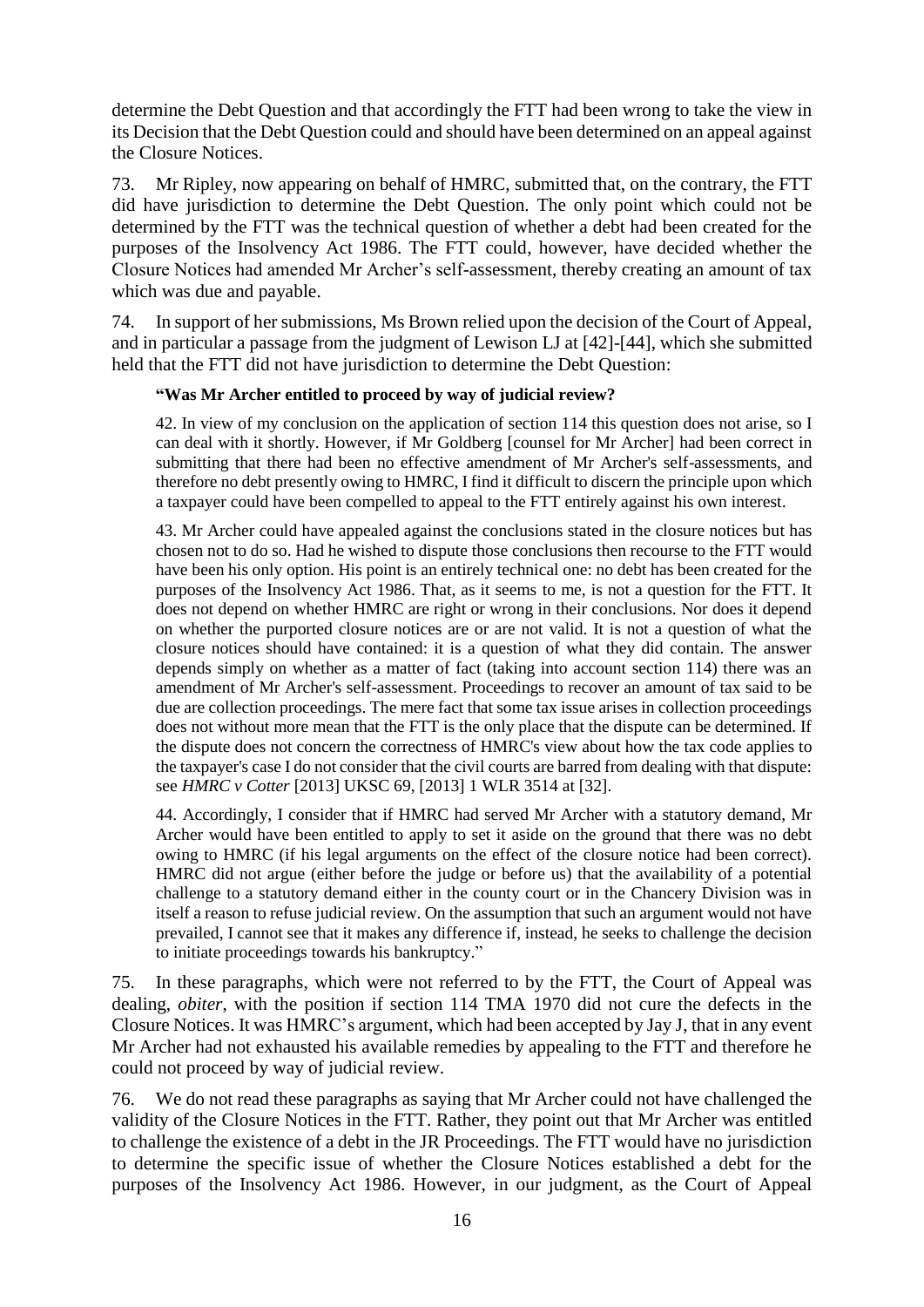recognised, the FTT would have jurisdiction to determine whether the conclusions stated in the Closure Notices were correct and whether the Closure Notices properly amended Mr Archer's return so as to give effect to the conclusions stated in the Closure Notices. In this regard, it was not Mr Archer's case in the JR Proceedings that the Closure Notices were invalid. It was his case that they were valid, but did not make any amendment. HMRC's case was that they did make an amendment. We see no reason why that issue would not fall within the jurisdiction of the FTT pursuant to section 31(1)(b) TMA 1970.

77. This is consistent with the references by Lewison LJ in [42] to Mr Archer not being "compelled" to appeal to the FTT, and in [43] to (i) the fact that Mr Archer "could have appealed against the conclusions stated in the closure notices"; (ii) the FTT not being the only place where the dispute could be resolved and (iii) to the civil courts not being barred from dealing with the dispute.

78. We note the reference in [42] of Lewison LJ's judgment to an appeal to the FTT being "entirely against [Mr Archer's] own interests". It is not clear from the Court of Appeal's judgment what was meant by that reference, although Lewison LJ referred at [6] to the FTT's jurisdiction under section 50 TMA 1970 to increase a self-assessment. In her skeleton argument, Ms Brown submitted that this was a reference to an appeal that Mr Archer could properly have brought under section 31(1)(b) TMA 1970, such as an appeal against the conclusions stated in the Closure Notices, as opposed to an appeal against the amendment. Such an appeal would be against Mr Archer's interests because it would have facilitated a remediation of the defect in the Closure Notices which would otherwise have been unavailable. The FTT would have power pursuant to section 50(7) TMA 1970 to amend an assessment, unshackled by any arguments as to whether there was a defect and whether that defect could be cured by section 114:

50(7) If, on an appeal notified to the tribunal, the tribunal decides

- (*a*) that the appellant is undercharged to tax by a self-assessment
- (*b*) that any amounts contained in a partnership statement are insufficient; or
- (*c*) that the appellant is undercharged by an assessment other than a self-assessment,

the assessment or amounts shall be increased accordingly.

79. If Mr Archer had appealed the conclusions in the Closure Notices, the FTT could therefore have amended Mr Archer's self-assessment so as to increase it in line with those conclusions. However, Mr Archer was not seeking to challenge the conclusions in the Closure Notices which were based on previous Court of Appeal decisions that the tax avoidance schemes were ineffective. Further, it was Mr Archer's case that there was no amendment to challenge.

80. We note that at [123] of the Decision, the FTT records evidence from KPMG to the effect that if Mr Archer had appealed the Closure Notices, HMRC would not have sought to bankrupt Mr Archer. That may explain why the FTT did not consider an appeal to the FTT would have been against Mr Archer's interests.

81. If, as appears may have been the case, the FTT took the view that, as a matter of law, Mr Archer should have appealed the Closure Notices to the FTT in order to determine the Debt Question, that was plainly an error. He was entitled to raise the Debt Question in the JR Proceedings. Further, we are satisfied that, whilst Mr Archer could have appealed the Closure Notices to the FTT, on the face of it that would have been against his own interests, as the Court of Appeal recognised, in that it would have engaged the FTT's jurisdiction to increase his self-assessment. The FTT failed to recognise that fact in its analysis at [117] of the Decision.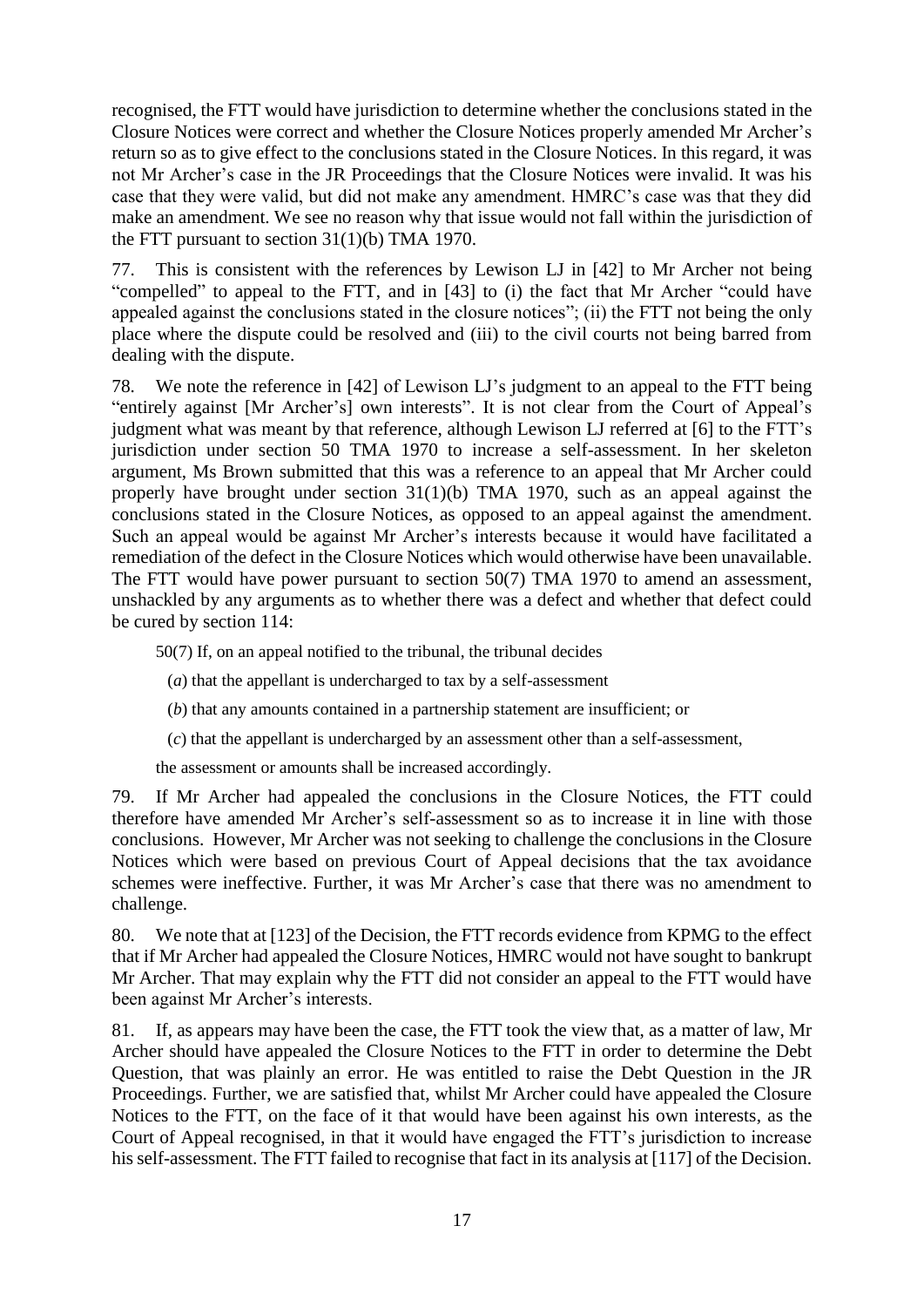82. In her skeleton argument, Ms Brown points to paragraph [115] of the Decision, submitting that there the FTT compounds its error as to the potential role of the FTT in determining the Debt Question by considering that had Mr Archer appealed, he would have had to pay the tax immediately and would not have been entitled to a postponement owing to the effect of section 55(8B) TMA 1970. In other words, the FTT treated Mr Archer as somehow seeking to evade the consequences of section 55(8C) TMA 1970 by virtue of what the FTT (incorrectly) saw as his jurisdictional choice for determination of the Debt Question.

Ms Brown criticised that conclusion, first by reference to the jurisdiction issue identified above, and second on the grounds that it was a fundamentally flawed interpretation of the relevant provisions of section 55 TMA 1970. In particular, she argued that:

(1) Section 55(2) TMA 1970 provides that (except as otherwise provided in section 55) where there is an appeal against a closure notice, tax shall be due and payable as if there were no appeal, subject to the postponement provisions in section 55(3).

(2) The postponement provisions only apply to postpone the payment of tax which is already due and payable. If no postponement is allowed by HMRC or the tribunal the tax shall be "due and payable as if there had been no appeal".

(3) Section 55(2) TMA 1970 does not create a debt, it simply provides that section 59B TMA 1970 and other provisions shall continue to apply as if there had been no appeal.

(4) If the Closure Notices did not create a debt under section 59B TMA at the outset because they did not amend Mr Archer's self-assessment, then that position would simply continue, because an appeal cannot, through section 55(2), create a debt which does not already exist. They could only create a debt once the FTT had cured the defect under s 114 TMA 1970 or had increased Mr Archer's self-assessment under section 50(7) TMA 1970.

(5) Further, or additionally, section 55(8B)-(8D) TMA 1970 only effectively preclude postponement beyond the due and payable date for the payment specified in the APN.

84. It is clear from [115] that the FTT considered that the £22.5m would have been payable by Mr Archer in the event he had appealed the Closure Notices. In order to test that finding, Ms Brown referred us in detail to the APN provisions and the postponement provisions.

85. Section 219 FA 2014 provides that an APN may be given to a taxpayer where conditions A – C are met. Condition A distinguishes APNs given whilst an enquiry is in progress and APNs given after an enquiry has concluded and an appeal been notified to HMRC:

219(2) Condition A is that  $-$ 

(a) a tax enquiry is in progress into a return or claim made by P in relation to a relevant tax, or

(b) P has made a tax appeal (by notifying HMRC or otherwise) in relation to a relevant tax but that appeal has not yet been –

(i) determined by the tribunal or court to which it is addressed, or

(ii) abandoned or otherwise disposed of.

86. Section 220 makes provision for the contents of an APN given pursuant to section 219(2)(a) whilst an enquiry is in progress, which was the position in relation to the APN given to Mr Archer:

 $220(2)$  The notice must –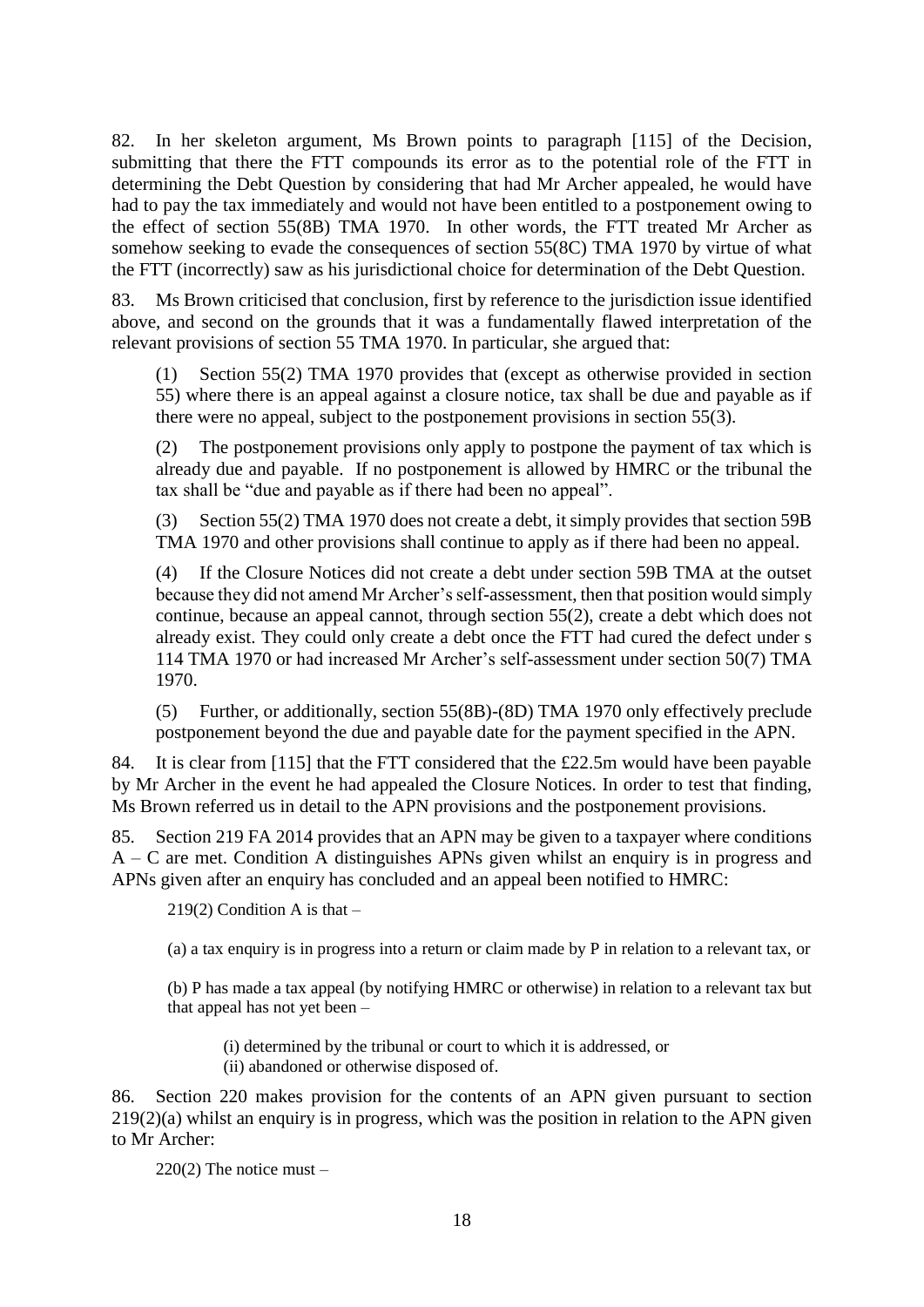(a) …

(b) specify the payment (if any) required to be made under section 223 and the requirements of that section.

87. Section 221 makes provision for the contents of an APN given when the taxpayer has already made an appeal against an assessment. It is not directly relevant to the present situation.

88. Section 222 makes provision for taxpayers to make representations in relation to an APN, either objecting to the APN on the grounds that Conditions A-C are not met, or objecting to the amount specified in the APN. HMRC must consider any representations and must determine whether to confirm or withdraw the APN, or confirm or amend the amount specified in the APN. We note that in the present case HMRC did not determine Mr Archer's representations, despite section 222 requiring them to do so. It is not clear why that was the case.

89. Section 223 FA 2014 makes provisions dealing with the effect of an APN issued whilst an enquiry is in progress, including the situation where representations are made under section  $222:$ 

 $223(1)$  This section applies where –

(*a*) an accelerated payment notice is given by virtue of section 219(2)(*a*) (notice given while a tax enquiry is in progress) (and not withdrawn), and

(*b*) an amount is stated in the notice in accordance with section  $220(2)(b)$ .

(2) P must make a payment ("the accelerated payment") to HMRC of that amount.

(3) The accelerated payment is to be treated as a payment on account of the understated tax (see section 220).

(4) The accelerated payment must be made before the end of the payment period.

(5) "The payment period" means –

(a) if P made no representations under section 222, the period of 90 days beginning with the day on which the accelerated payment notice is given, and

(b) if P made such representations, whichever of the following periods ends later –

(i) the 90 day period mentioned in paragraph (a);

(ii) the period of 30 days beginning with the day on which P is notified under section 222 of HMRC's determination.

90. Where an APN has been issued, the postponement provisions in section 55 are amended as follows:

(8B) Subsections (8C) and (8D) apply where a person has been given an accelerated payment notice or partner payment notice under Chapter 3 of Part 4 of the Finance Act 2014 and that notice has not been withdrawn.

 $(8C)$  Nothing in this section enables the postponement of the payment of (as the case may be) –

(a) the understated tax to which the payment specified in the notice under section 220(2)(b) of that Act relates,

(b) the disputed tax specified in the notice under section  $221(2)(b)$  of that Act ...

(8D) Accordingly, if the payment of an amount of tax within subsection (8C)(b) is postponed by virtue of this section immediately before the accelerated payment notice is given, it ceases to be so postponed with effect from the time that notice is given, and the tax is due and payable -

(a) if no representations were made under section 222 of that Act in respect of the notice, on or before the last day of the period of 90 days beginning with the day the notice or partner payment notice is given, and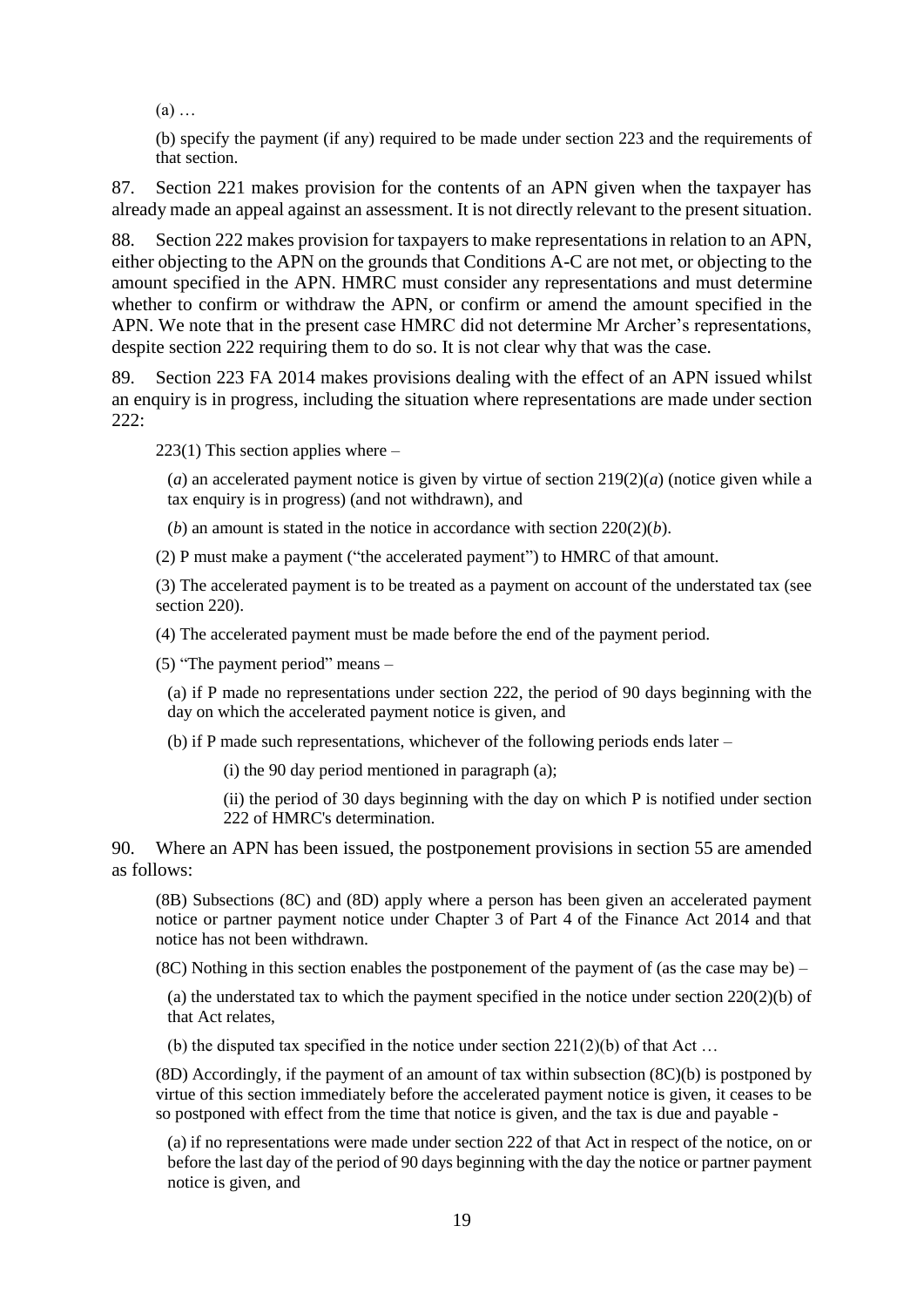(b) if representations were so made, on or before whichever is later of -

(i) the last day of the 90 day period mentioned in paragraph (a), and

(ii) the last day of the period of 30 days beginning with the day on which HMRC's determination in respect of those representations is notified under section 222 of that Act.

91. Thus section 55(8C)(a) applies to APNs given during an enquiry and section 55(8C)(b) applies to APNs given after an appeal has been lodged.

92. In the case of an APN issued after an appeal has been lodged and where the disputed tax had already been postponed, the tax ceases to be postponed pursuant to section 55(8D) and becomes due and payable by reference to whether the taxpayer had made representations and if so the date on which HMRC issued a determination in response to those representations.

93. In the case of an APN issued during an enquiry, where representations are made but for whatever reason there is no determination by HMRC, there is no payment period pursuant to section 223(4) by reference to which the accelerated payment must be made. Hence no payment is due pursuant to the APN.

94. Ms Brown submitted that the effect of this is that "the amount [specified in] the APN is not only not due but the ability to postpone also remains unaffected". Ms Brown's submission was that the FTT was wrong to assume that there would have been an automatic and immediate liability to pay the tax on an appeal against the Closure Notices.

95. Mr Ripley submitted that the FTT was right to conclude that on an appeal against the Closure Notices the tax would have been due and payable without postponement. However, he did not engage with Ms Brown's submissions in relation to the effect of the APNs on the ability of Mr Archer to postpone any sum payable. This appears to be because his submission was that the Decision did not depend on the FTT's finding as to the ability of Mr Archer to postpone the tax payable on an appeal against the Closure Notices. He submitted that the Decision was principally founded on the absence of evidence as to Mr Archer's beliefs as to his liability to pay tax, which is the issue addressed in Ground 2.

96. In our judgment no question of postponement even arises on the facts of this case.

97. It is necessary to distinguish between two different statutory regimes; first the tax payable pursuant to a closure notice and second the payment required by an APN which is treated as a payment on account of what HMRC considered to be and specified as the understated tax.

98. In the ordinary course, there will be no doubt that a closure notice has amended the taxpayer's self-assessment. If an APN has been issued during the enquiry and the taxpayer makes representations which are not determined by HMRC, then no amount would be payable pursuant to the APN. However, there would still be tax payable as a result of the amendment in the closure notice. Section 55(8C) provides that the understated tax to which the payment specified in the APN relates cannot be postponed. Hence, in so far as the tax payable pursuant to the closure notices is the understated tax to which the APN payment relates it cannot be postponed. In the present case, the FTT found at [115] that the payment specified by the APN was indeed the tax in issue under the Closure Notices. If that tax was due and payable, it could not be postponed.

99. The circumstances of Mr Archer were unusual because the sum specified in the APN was not due, and his case was that the Closure Notices did not give rise to any tax debt because they did not amend his self-assessment. In other words, as Ms Brown identifies in her primary argument set out in paragraph 83 above, his case on an appeal against the Closure Notices would have been that section 55(2) was of no effect because section 59B(5) was not engaged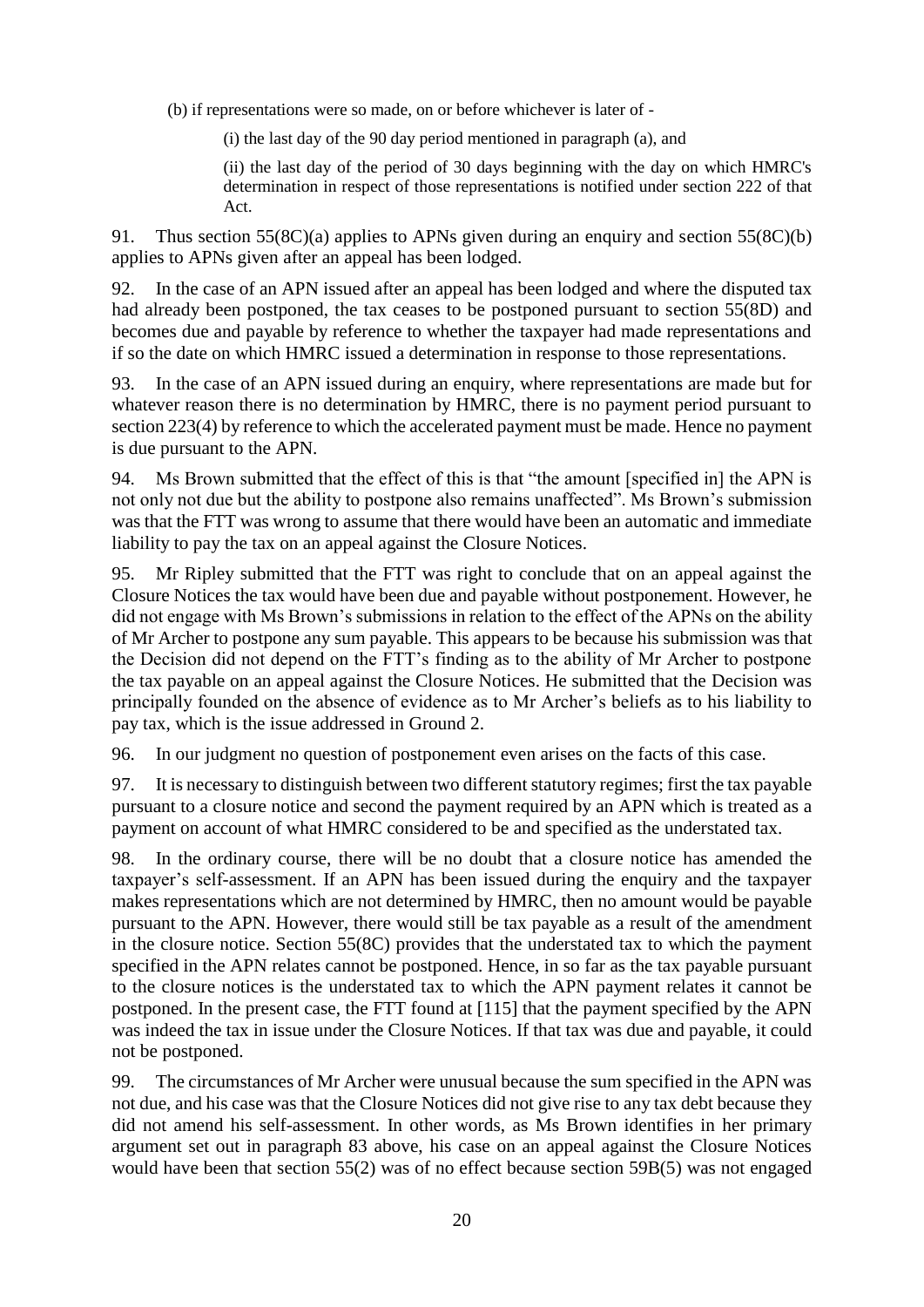and there was no tax charged by the Closure Notices. It is because the Closure Notices did not specify any sum due by way of amendment that no tax was due (subject to a claim under s 114 TMA 1970), rather than the effect of the postponement provisions.

100. In our judgment, on an appeal against the Closure Notices, there would inevitably have been an argument as to whether the Closure Notices were effective to amend Mr Archer's returns and if so what tax was payable. There was certainly no prospect of postponement. The real issue would have been whether the Closure Notices were effective and if not, whether the identified defect could be cured by section 114 TMA 1970. That was essentially the issue which was determined in the JR Proceedings.

101. In the JR Proceedings, there is some ambiguity in the judgment of Jay J as to whether or not he found that a debt was owing. The FTT did not quote directly from his decision, save as described above. However, for present purposes, we note his finding at [74] and his disposal of the claim at [107] and [108], which clearly support the proposition that he had concluded there was no debt:

"74. … I have reached the point that the Closure Notices were defective in that they did not contain amendments to the returns, and (perforce) consequential amendments to the selfassessments. Section 59B(5) of the TMA fixes HMRC's claim to an existing debt only on the basis that there has been an amendment of a self-assessment under section 28A. I have found that there has not been one. It follows that there could be no relevant debt for the purposes of section 59B(5) *unless* section 114(1) may be recruited to save the error (using shorthand parlance).

…

### *Disposal*

107. I am dismissing this application for judicial review on the basis that the taxpayer had an effective right of appeal which he should have exercised. In reaching that conclusion, I have upheld Mr Goldberg's submissions on section 28A(2) of the TMA but – in this particular context - have rejected them on section 114(1).

108. If the last of these conclusions were incorrect, I would have granted the judicial review application on the basis that no statutory debt had arisen under section 59B(5) of the TMA as at the date of the decision under challenge. But, I would also have held that there was nothing to prevent HMRC issuing further closure notices under section 28A of the TMA."

102. By contrast, at [106] of the judgment, Jay J says in terms that Mr Archer "must pay up" thereby apparently acknowledging (contrary to the passages referred to above) the existence of a debt:

"106. … If I had reached a different conclusion on the principal issues, this application for judicial review would have succeeded but HMRC would have been able to issue fresh closure notices. These could have been appealed in due course, and KPMG's technical points on the APNs considered by the F-tT. But, my decision on the principal issues means that there is now no possibility of an appeal, **and the taxpayer must pay up**. Albeit tempting, it would be supererogatory for me to express any view on these technical points which, were I to be overturned by the Court of Appeal, might live to fight another day" (**our emphasis**).

103. Mr Ripley submitted that it was plain from paragraph [106] and from the terms of the order of Jay J refusing interim relief (quoted above), that he considered the tax was due. Mr Ripley also relied on the fact that Mr Archer had appealed the decision of Jay J, which he contended would have been unnecessary if the judge had determined that there was no debt.

104. The Court of Appeal clearly found that the Closure Notices were defective and did not create a debt for the purposes of s 59B(5), subject to the defect being cured by section 114. Lord Justice Lewison said this at [31]: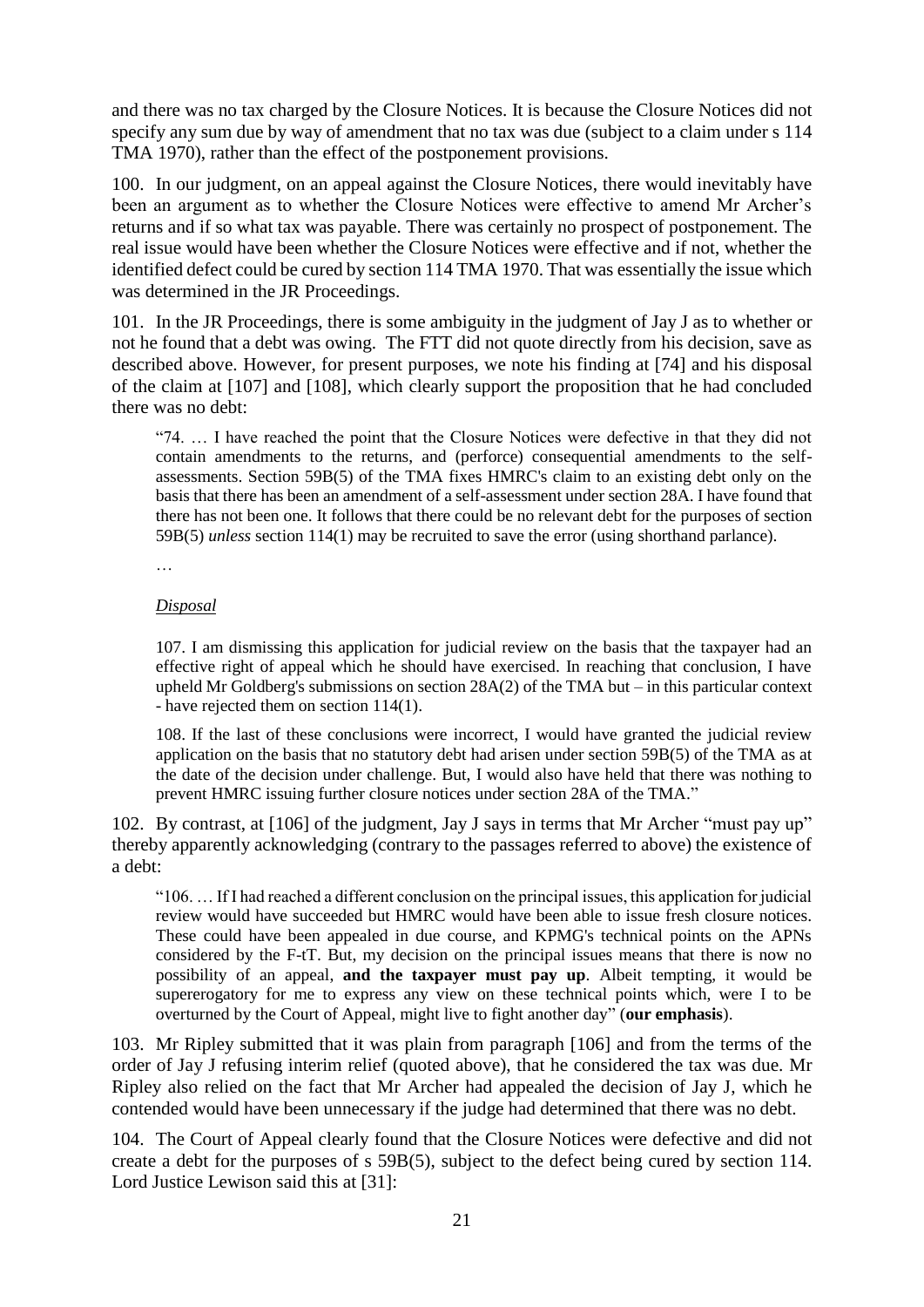"31. In my judgment in principle *Hallamshire* still holds good where it is HMRC who calculate the tax due, despite the change to self-assessment. I consider, therefore, that the closure notices did not comply with section 28A (2). Unless section 114 can be successfully invoked to supply the omission to amend the self-assessment, no debt payable under section 59B (5) has been created. The application of section 114 was not addressed in *Hallamshire*, so it is to that question that I now turn."

105. That had also been the view of Henderson LJ when he extended the interim relief and gave permission to appeal to the Court of Appeal.

106. We do not know what arguments were put to the FTT in relation to these issues, beyond what is recorded in the Decision. However, the FTT did not appear to appreciate that on an appeal to the FTT against the Closure Notices, it would have been at least arguable that no tax was due because of the alleged defect in the Closure Notices. The FTT would have to make a finding as to the existence of that defect and consider whether it could be remedied through the application of section 114 TMA 1970. To that extent, therefore, we consider that the FTT was wrong to find at [115] that the tax and interest of £22.5m would have remained payable despite an appeal against the Closure Notices. Issues of postponement did not arise.

107. We are satisfied therefore that the FTT made the following errors in its analysis:

(1) It failed to recognise that an appeal against the Closure Notices to the FTT would have been against Mr Archer's interests. It also appears that the FTT may have considered that Mr Archer not only could have appealed the Closure Notices to the FTT but that he should have appealed the Closure Notices rather than pursuing the JR Proceedings.

(2) It wrongly considered that the tax and interest would have remained payable despite an appeal against the Closure Notices. Issues of postponement did not arise.

108. We must now consider what effect, if any, these errors had on the conclusion of the FTT that there was no reasonable excuse.

109. Ms Brown submitted that it is impossible to know how these errors of law influenced the FTT in reaching its decision that there was no reasonable excuse. The FTT was proceeding on the mistaken assumption that Mr Archer was "being too clever" in taking the judicial review route to avoid payment of the tax and its view of his choice of jurisdiction must have played a significant role in influencing its reasoning on whether there was a reasonable excuse.

110. Mr Ripley submitted that even if errors of law are established under Ground 1, the FTT was still entitled to find that Mr Archer had not established any reasonable belief that the tax was not due and payable. In other words, it is not sufficient for Mr Archer to succeed only on Ground 1.

111. Mr Ripley submitted that the FTT had four independent reasons for dismissing the appeal. Those reasons appear to have been in the alternative and, with reference to the relevant paragraphs in the Decision, may be summarised as follows:

(1) The absence of evidence as to Mr Archer's reasonable belief that he did not need to pay the tax - [119] to [121].

(2) The FTT was not satisfied that pursuing the judicial review claim instead of paying the tax and appealing the Closure Notices was a reasonable course of action - [129] and [131].

(3) There was an evidential gap between 21 February 2017 and 7 March 2017 [130].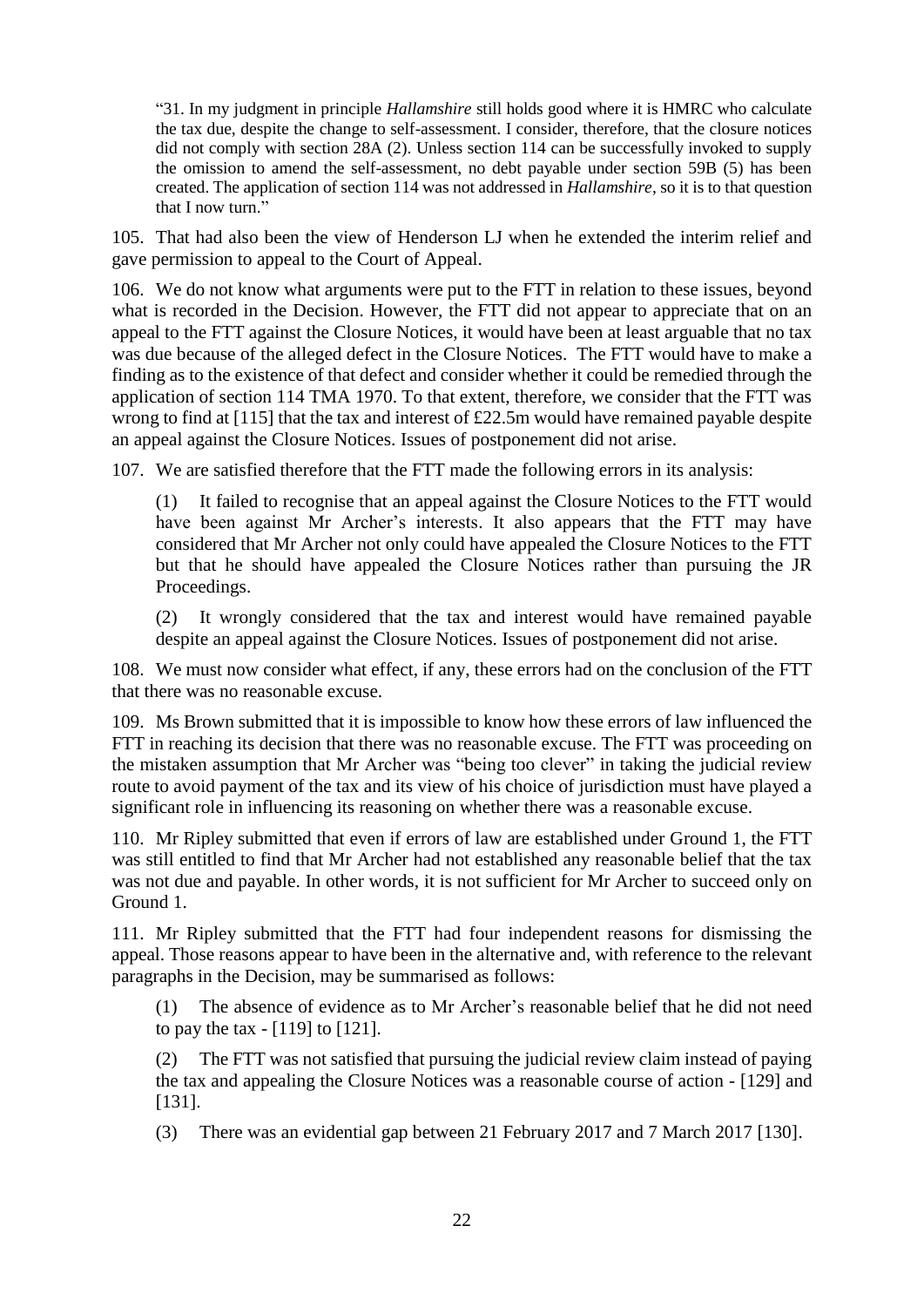(4) There was an evidential gap after 30 November 2017. If there was a reasonable excuse prior to that date, it came to an end on 30 November 2017 when the Court of Appeal gave judgment in HMRC's favour [132] and [140].

112. If the FTT found that evidence as to Mr Archer's beliefs as to his obligation to pay the tax was essential to establishing a reasonable excuse (and was missing), then Mr Ripley submits that the errors of law we have identified are irrelevant.

113. It is difficult to identify these independent reasons from the Decision. The FTT first identifies the absence of evidence as to Mr Archer's belief at [119] to [122]. It describes this as a "*significant evidential problem*". The FTT then moves on to observe at [123] that "*the simple act of making the appeals would have stopped the bankruptcy proceedings*". It appears from these passages that the FTT considered that Mr Archer should have appealed the Closure Notices rather than commencing the JR Proceedings. At [125] it poses the question whether Mr Archer was influenced in deciding not to appeal the Closure Notices by the fact that he would have been required to pay the £22.5m and concludes that it cannot make any finding in that regard because Mr Archer has provided no evidence about the assessment carried out by Mr Archer and his advisers. The FTT then leaves the topic, and at [126] to [130] it addresses Mr McDonnell's submission that the case is not about Mr Archer's beliefs but about whether it was objectively reasonable for Mr Archer to pursue the JR Proceedings. At [131] the FTT observes that there is no evidence about Mr Archer's belief about the strength of his case and that he should have adduced evidence of "robust advice" that he could not appeal the Closure Notices. The FTT then concludes at [132] that even if it accepted Mr McDonnell's submission and there was a reasonable excuse until 30 November 2017, there was no reasonable excuse after that date. It also must have found, although it does not expressly say as much, that the tax was not paid without unreasonable delay after that date.

114. There is no clear finding by the FTT that evidence of Mr Archer's beliefs as to his obligation to pay the tax was, in itself, essential to establish a reasonable excuse for nonpayment of the tax. In our judgement, we cannot safely conclude that this was the finding of the FTT. It appears that the FTT took an overall view that there was no reasonable excuse because of a combination of factors. Those factors included (i) the absence of evidence as to Mr Archer's beliefs, (ii) that he could and should have appealed the Closure Notices which would have resulted in the tax being payable, and (iii) that there was no evidence as to why payment was not made in the periods after 21 February 2017 and 30 November 2017. On that basis the errors of law we have identified above did form part of the FTT's reasons for dismissing the appeal.

115. It is arguable that the evidential gaps identified by the FTT in the periods after 21 February 2017 and 30 November 2017 amounted to a free-standing reason for the FTT's conclusion that there was no reasonable excuse throughout the period of non-payment. However, we do not consider it safe to draw that conclusion. We are satisfied that the errors of law we have identified above did affect the decision of the FTT and that we should, accordingly, set aside the Decision. In those circumstances Ms Brown invited us to re-make the decision rather than remit it to the FTT, and we consider that is the appropriate course.

### **Ground 2**

116. Ground 2 is in the alternative to Ground 1. The issues will be relevant when we come to re-make the decision of the FTT.

117. Mr Archer says that the FTT failed properly to apply the decision of the FTT in *Perrin v HMRC* [2018] UKUT 156 (TCC) as to what amounts to a reasonable excuse. It wrongly placed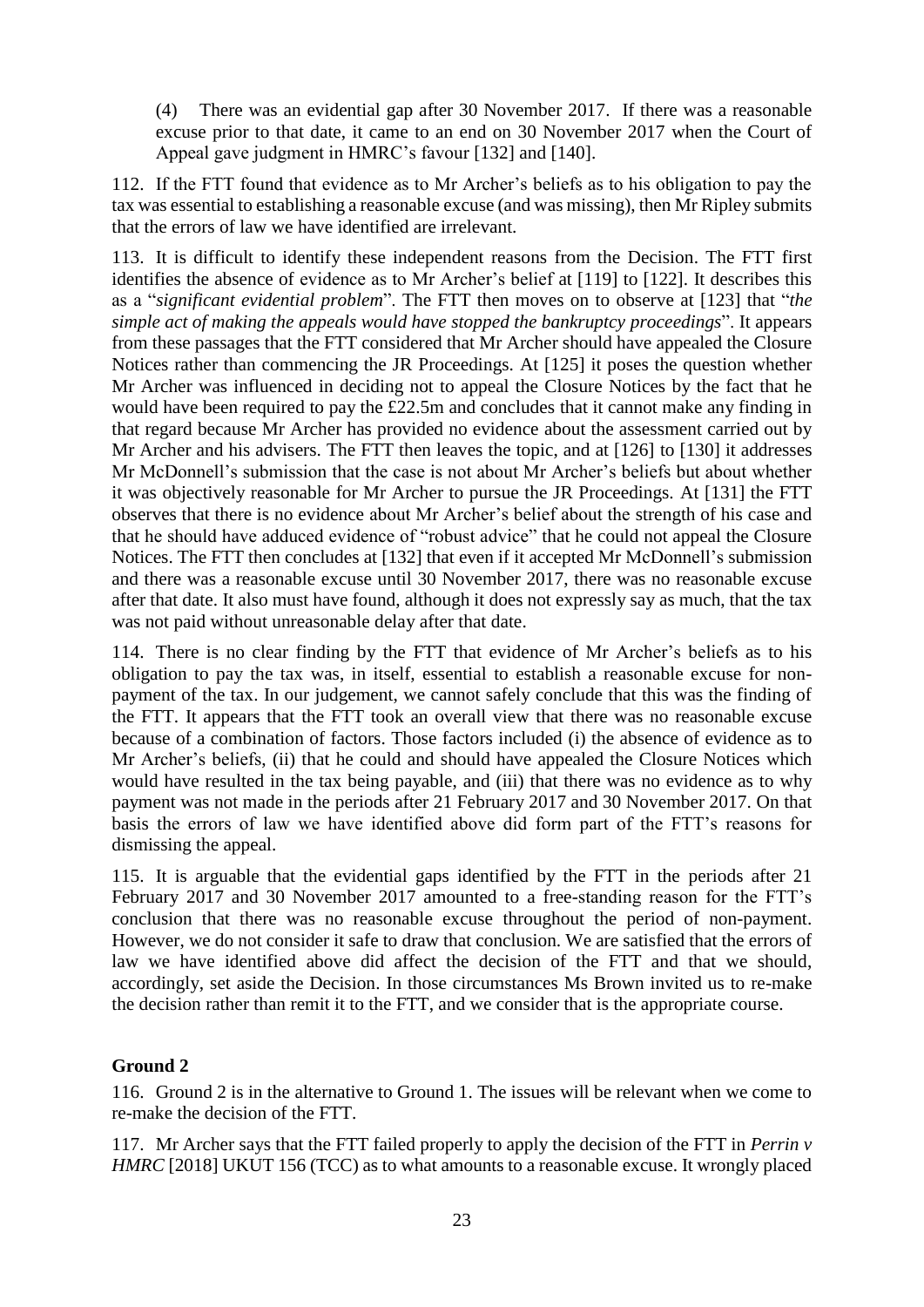sole or undue focus on Mr Archer's subjective belief and failed to consider his acts, the situation he found himself in and the relevant external facts.

118. The FTT properly set out the guidance given by the Upper Tribunal in *Perrin* at [81], quoted above. However, it is helpful at this stage to record what the Upper Tribunal in *Perrin* also said at [70] – [73] in relation to appeals concerning reasonable excuse:

"[70] … the task facing the FTT when considering a reasonable excuse defence is to determine whether facts exist which, when judged objectively, amount to a reasonable excuse for the default and accordingly give rise to a valid defence. The burden of establishing the existence of those facts, on a balance of probabilities, lies on the taxpayer. In making its determination, the tribunal is making a value judgment which, assuming it has (a) found facts capable of being supported by the evidence, (b) applied the correct legal test and (c) come to a conclusion which is within the range of reasonable conclusions, no appellate tribunal or court can interfere with.

[71] In deciding whether the excuse put forward is, viewed objectively, sufficient to amount to a reasonable excuse, the tribunal should bear in mind all relevant circumstances; because the issue is whether the particular taxpayer has a reasonable excuse, the experience, knowledge and other attributes of the particular taxpayer should be taken into account, as well as the situation in which that taxpayer was at the relevant time or times (in accordance with the decisions in *The Clean Car Co* and *Coales*).

[72] Where the facts upon which the taxpayer relies include assertions as to some individual's state of mind (eg 'I thought I had filed the required return', or 'I did not believe it was necessary to file a return in these circumstances'), the question of whether that state of mind actually existed must be decided by the FTT just as much as any other facts relied on…

[73] Once it has made its findings of all the relevant facts, then the FTT must assess whether those facts (including, where relevant, the state of mind of any relevant witness) are sufficient to amount to a reasonable excuse, judged objectively."

119. The issue of reasonable excuse in the context of non-payment of a sum shown in an APN has recently been considered by the Court of Appeal in *Beadle v HM Revenue & Customs*  [2020] EWCA Civ 562 and by the Upper Tribunal in *Sheiling Properties Limited v HM Revenue & Customs* [2020] UKUT 175 (TCC). Both of these authorities post-date the decision of the FTT in this case.

120. The Court of Appeal in *Beadle* was concerned with non-payment of a partner payment notice which is similar to an APN. The reason for non-payment was that the taxpayer considered that the sum specified in the notice was not due as a matter of law. He did not commence judicial review proceedings, but when he was issued with a penalty he appealed the penalty to the FTT on the ground that the notice was invalid or the payment required should have been zero. He relied on his genuine belief that the notice was invalid as a reasonable excuse for non-payment. The FTT considered that such a belief could not amount to a reasonable excuse owing to the fact that a reasonable taxpayer in the appellant's position would make payment of the sum under the partner payment notice within the payment period and make whatever challenges to the underlying liability he or she chose to make in the meantime; that would be the case whatever his or her reasonable belief as to the merits of the substantive challenge. The Court of Appeal agreed that in the context of the scheme for partner payment notices and APNs, the taxpayer's belief that the notice was invalid could not amount to a reasonable excuse.

121. In *Sheiling Properties*, the taxpayer appealed against penalties imposed in respect of nonpayment of APNs and asserted a reasonable excuse based on professional advice that there was a good prospect of establishing in judicial review proceedings that the APNs were invalid. The FTT made findings as to why the taxpayer had not paid the sums specified in the APNs. Those findings included findings that the financial consequences to the taxpayer of paying the sums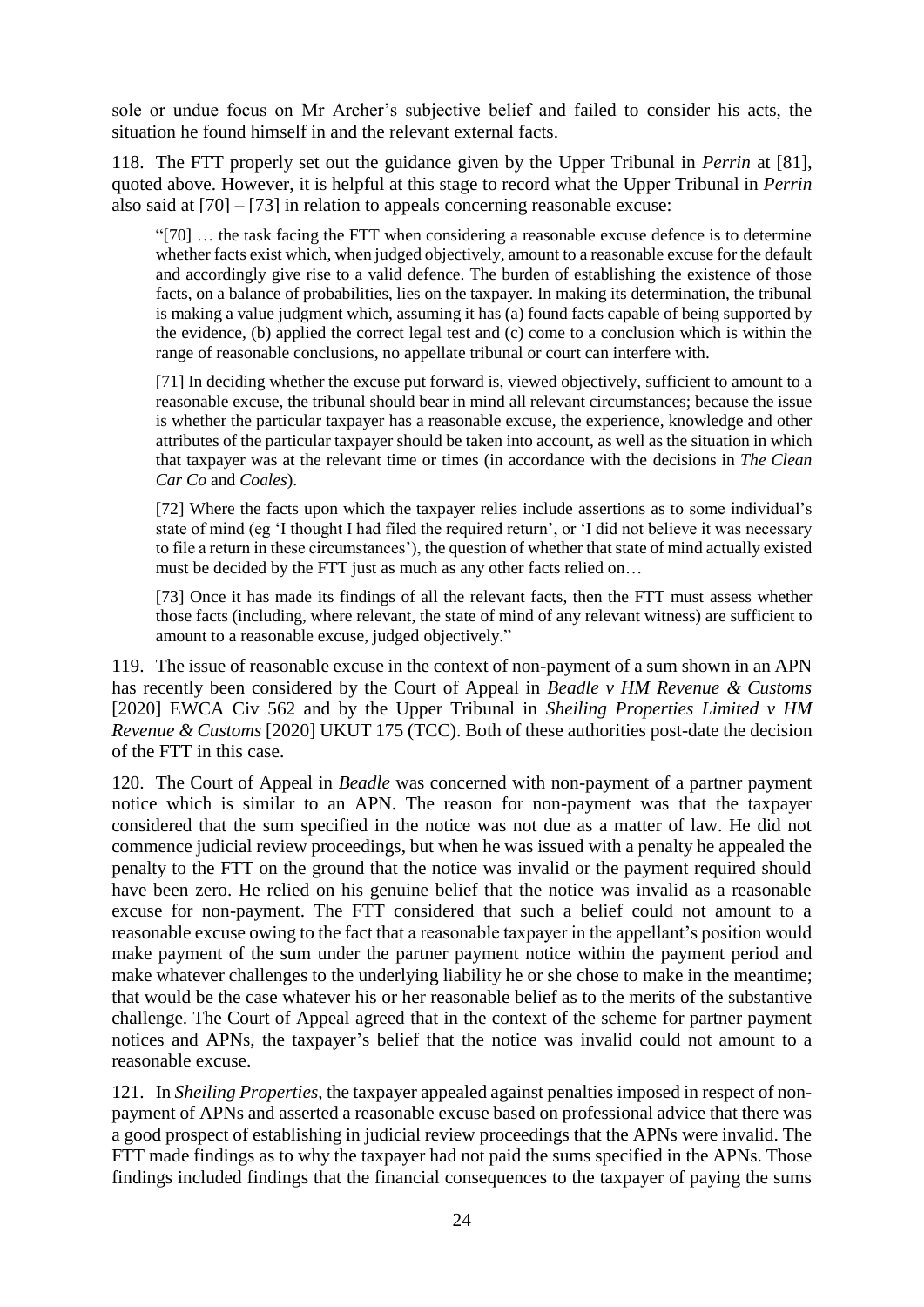specified in the APNs would have been extremely serious; it was not satisfied that the taxpayer's case on the judicial review "*had a sufficiently high degree of certainty, that was objectively justified, to give it a reasonable excuse for not paying the sums that HMRC demanded*"; and that "*the predominant reason*" why the company did not pay the APNs was because of its concern as to the severe financial consequences of doing so.

122. The Upper Tribunal endorsed the guidance in relation to reasonable excuse in *Perrin* and at [68] identified the particular issue before it as follows:

"68. … the situation in the current appeal raises a particular question. Leaving aside for the moment the separate challenge to the FTT's finding in relation to insufficiency of funds, how should objective reasonableness be assessed in relation to a belief by the taxpayer that an APN he has received has not been validly issued? More particularly, to what extent does the legislative policy underpinning the APN regime affect that assessment?"

123. The Upper Tribunal drew a distinction between cases in which the taxpayer is challenging the "substantive validity" of the APN by way of judicial review and those in which the taxpayer is challenging the "procedural validity" of the APN. It described the distinction at [69]:

"69. It must be noted at the outset that (real or perceived) "invalidity" can arise in two situations. The first is where the taxpayer believes that the tax payment accelerated by the notice is not owed by him, either because he does not owe it at all or because it has been wrongly calculated. We call that "substantive invalidity". The second is where the taxpayer believes that, regardless of whether he owes the tax, the APN has not been issued in compliance with one or more of the statutory conditions imposed by FA 2014. We call that "procedural invalidity"."

124. As to the significance of this distinction, the Upper Tribunal said as follows:

"74. HMRC submitted that *Beadle* was authority that reasonable excuse could never be a defence in respect of any alleged invalidity of a PPN, whether procedural or substantive. We disagree. It is clear on the facts that the Court was dealing only with an excuse founded on substantive invalidity. In the absence of binding authority, we begin by considering whether, in principle, a belief as to procedural invalidity is capable of forming a reasonable excuse. In doing so, we are looking at the objective element of the test, and not the subjective element of the taxpayer's actual belief. We then consider whether the FTT erred in this case in finding on the facts that a reasonable excuse on such a basis was not made out."

125. The Upper Tribunal considered that *Beadle* was a case involving belief in a substantive invalidity, namely whether the sum charged by the APN was owed by the taxpayer. Such a belief could never amount to a reasonable excuse. Whereas a challenge to the procedural validity of the APN, namely whether the APN complied with the statutory conditions, could found a reasonable excuse. It considered arguments as to whether a belief that an APN was procedurally invalid could give rise to a reasonable excuse for non-payment. These focussed on the policy behind the APN regime, which the Court of Appeal in *Beadle* described as "*pay now, argue later*". The Upper Tribunal said as follows:

"78. These arguments have given us pause for thought. However, we have concluded on balance that it would be unduly restrictive to determine that a belief as to procedural invalidity could never be a reasonable excuse in respect of a penalty for non-payment of the APN. In our opinion, there is a difference between substantive invalidity and procedural invalidity, because in relation to procedural invalidity the policy considerations considered in *Beadle* and in other cases cannot simply be assumed to apply in undiluted form. Where the taxpayer's belief is essentially that what purports to be on its face an APN is not an APN at all, because it does not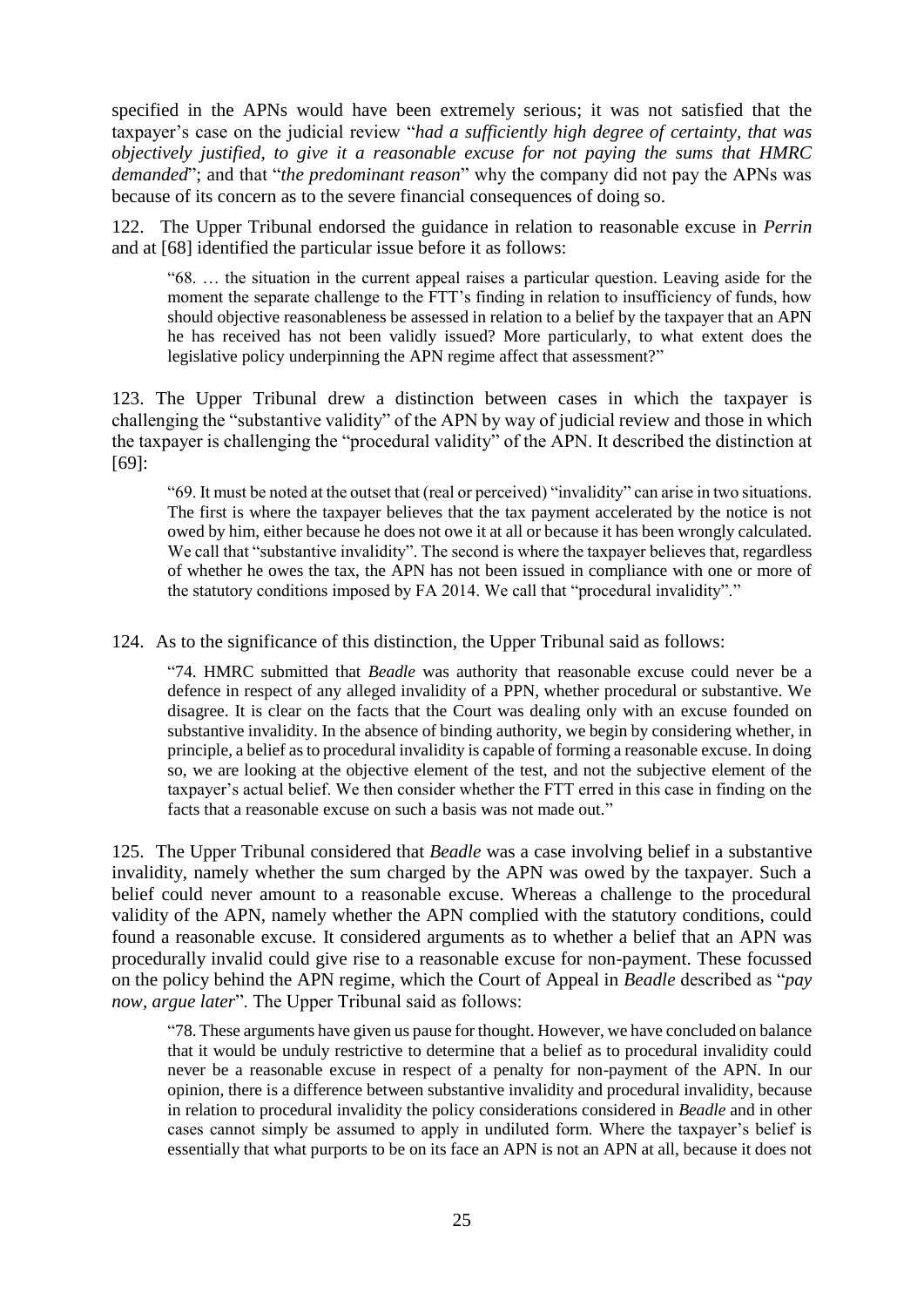satisfy the statutory conditions, the policy considerations driving the APN code are necessarily less persuasive in determining the objective reasonableness of that belief."

126. In *Sheiling Properties*, the taxpayer had commenced judicial review proceedings asserting the invalidity of the APN. Those proceedings had been stayed behind the claims of other taxpayers. The Upper Tribunal addressed the relationship between the two types of proceedings as follows:

"80. However, the objection that a penalty appeal before the FTT is the wrong forum in which to debate the procedural validity of an APN remains a substantial concern. Where the taxpayer who alleges that the APN is invalid (for whatever reason) has not begun judicial review proceedings, he should do so. Where judicial review proceedings have begun, in our view it cannot be desirable for the hearing of those proceedings to have been preceded, and to a degree prejudged, by a "mini-trial" before a specialist tax tribunal of the objective strength, and effective merits, of the taxpayer's case."

127. The Upper Tribunal gave the following guidance in relation to assessing whether such challenges gave rise to a reasonable excuse for non-payment of the sum specified in the APN:

"81. We consider, therefore, that in assessing the objective reasonableness of a belief which a taxpayer had been found to hold that the APN issued to him is procedurally invalid, the FTT's assessment should take into account the following points:

(1) In line with *Perrin*, it should consider all the surrounding facts and circumstances, including the foundation for the taxpayer's belief, any advice on which he has relied, and whether that advice is specific to his APN.

(2) It should identify precisely what the taxpayer does believe; is it that the APN is obviously procedurally invalid, or merely that it is arguable (however strongly) that it is?

(3) It should take into account the reason for the alleged procedural invalidity. We observe that in *Francis Chapman*, to which the FTT referred in this case in forming its view, the FTT referred at [72] to "an obvious or gross error" in the notice, such as where the decimal point had slipped in the statement of the amount to be paid. One can postulate other similar errors. One would hope that in practice such errors would be corrected through the process of representations. In any event, the assessment of objective reasonableness in such a situation will be much more straightforward than one where the determination of validity turns on detailed legal arguments and the outcome of a judicial review.

(4) In view of the concerns we have set out above, it would not be desirable or appropriate for the FTT to conduct a "mini-trial" of the arguments which a taxpayer asserts mean that his judicial review into procedural invalidity will or is likely to be successful.

(5) It must be borne in mind that substantive invalidity cannot form the basis for a reasonable excuse. While the dividing line between substantive and procedural invalidity is clear in principle, there may be instances where the taxpayer's excuse is really the former dressed up as the latter."

128. The first ground of appeal in *Sheiling Properties* was that the FTT erred in holding that Sheiling could only establish a reasonable excuse if, viewed objectively, there was a high degree of confidence that the APNs were invalid. The Upper Tribunal accepted that the FTT had erred in this way:

"83. For the reasons we have given, we consider that the FTT was correct to conclude, at [52], that it was not impossible for a belief in the likely success of the judicial review proceedings to amount to a reasonable excuse. We also consider that it was correct, at [53], to take into account in assessing objective reasonableness the clear parliamentary intent of the APN regime. However, we consider that the FTT's approach of requiring the taxpayer "to demonstrate that, viewed objectively, there is a high degree of confidence that the APNs are invalid" is not the best way to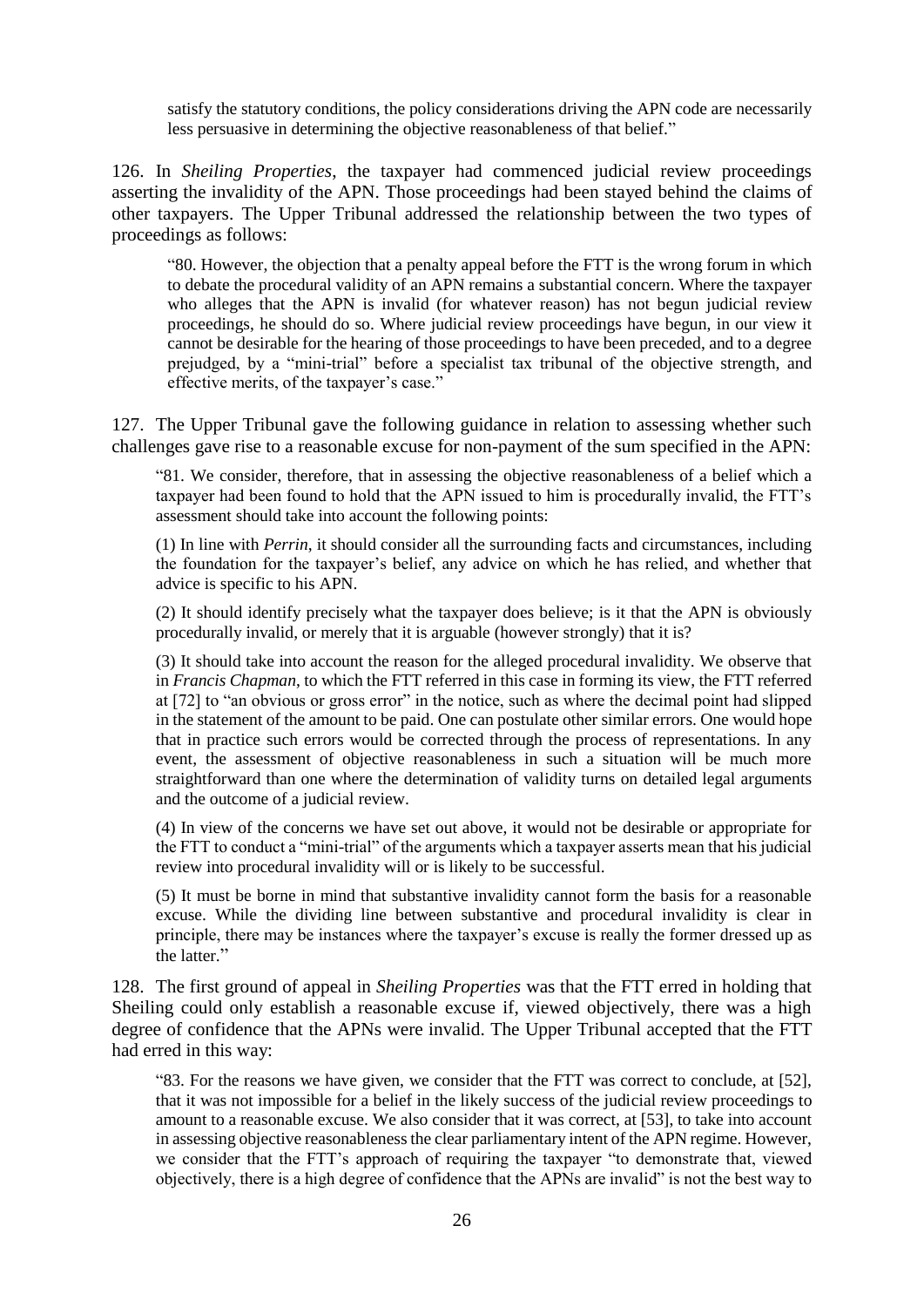make that assessment. We do not favour some separate test of objective reasonableness in relation to a belief in the procedural invalidity of an APN; in our view the better approach is to apply *Perrin*, but taking into account the considerations we identify above. Further, a focus on the objective degree of confidence in the belief, where the basis of that belief turns on legal arguments which will be heard in full in the judicial review proceedings, is likely to lead to the disadvantages and problems we have described in relation to forum."

129. The second ground of appeal was that in the alternative, the FTT wrongly concluded that objectively, the taxpayer did not have a strong case in the judicial review proceedings. The Upper Tribunal dealt with this as follows:

"84. As we have explained, this is a debate which the FTT should resist the temptation to be drawn into. Indeed, if the alleged ground of procedural invalidity requires detailed submissions by the parties on competing legal arguments, it is by definition not a gross or obvious error, and, as such, is considerably less likely to be objectively reasonable in this context. We do not accept that the FTT's assessment in this respect was one which no reasonable tribunal could have reached, but, more importantly, there was no need in any event for a "mini-trial" of Sheiling's judicial review case in order to assess its objective reasonableness as an excuse for not paying the APNs."

130. Whilst the Upper Tribunal held that the FTT should not have made its own assessment of the merits of the taxpayer's judicial review claim, it endorsed the FTT's conclusion that there was no reasonable excuse because the taxpayer did not have a belief that the APNs were without doubt invalid, only that there was a good prospect they were invalid. The Upper Tribunal held at [85] that the FTT's evaluative conclusion as to the merits of the judicial review claim should not be disturbed. It continued:

"85. …Importantly, [the taxpayer's] belief at the relevant time was not that the APNs were without doubt invalid, as he would likely have believed in the case of an obvious or gross error of the type contemplated by Judge Hellier in *Francis Chapman*. Rather, it was that there was a "good prospect" that the judicial review proceedings would show the APNs to have been issued unlawfully, although he was not certain that they were unlawful: [27] and [28]. In relation to such a belief, in principle it is reasonable to conclude that a reasonable and responsible taxpayer would be likely to pay the APNs and argue his case in the judicial review."

131. Ms Brown submitted by reference to *Chapman* that where a taxpayer has a belief of a procedural invalidity, it is necessary to look at the belief. But where there is a gross and manifest procedural invalidity, there is objective evidence of the invalidity. It is not necessary to establish a belief that it was invalid because it is obvious to everyone. Hence, Mr Archer did not need to establish a reasonable belief.

132. Ms Brown further submitted that the references to reasonable belief in *Perrin* and other cases were apt in cases where a taxpayer is not relying on documentation to establish why they conducted themselves as they did, but that this is not such a case. She acknowledged that the original grounds of appeal referred to Mr Archer's (subjective) reasonable belief and there is evidence to which we were referred by Mr Ripley that this case was prosecuted before the FTT on the basis of Mr Archer's reasonable belief. Indeed, Mr McDonnell's skeleton argument for the FTT submitted that "*Mr Archer reasonably considered that no amendment to his self assessment had been made by the closure notice, so that, accordingly, no sum was due and payable by him*", although it appears that, at least by the end of the hearing in the FTT, Mr Archer's case had shifted to focus on objective reasonableness of conduct rather than belief. However, the present appeal was argued on the basis that Ms Brown disavowed the approach taken below and wished only to argue that Mr Archer's course of conduct was objectively reasonable.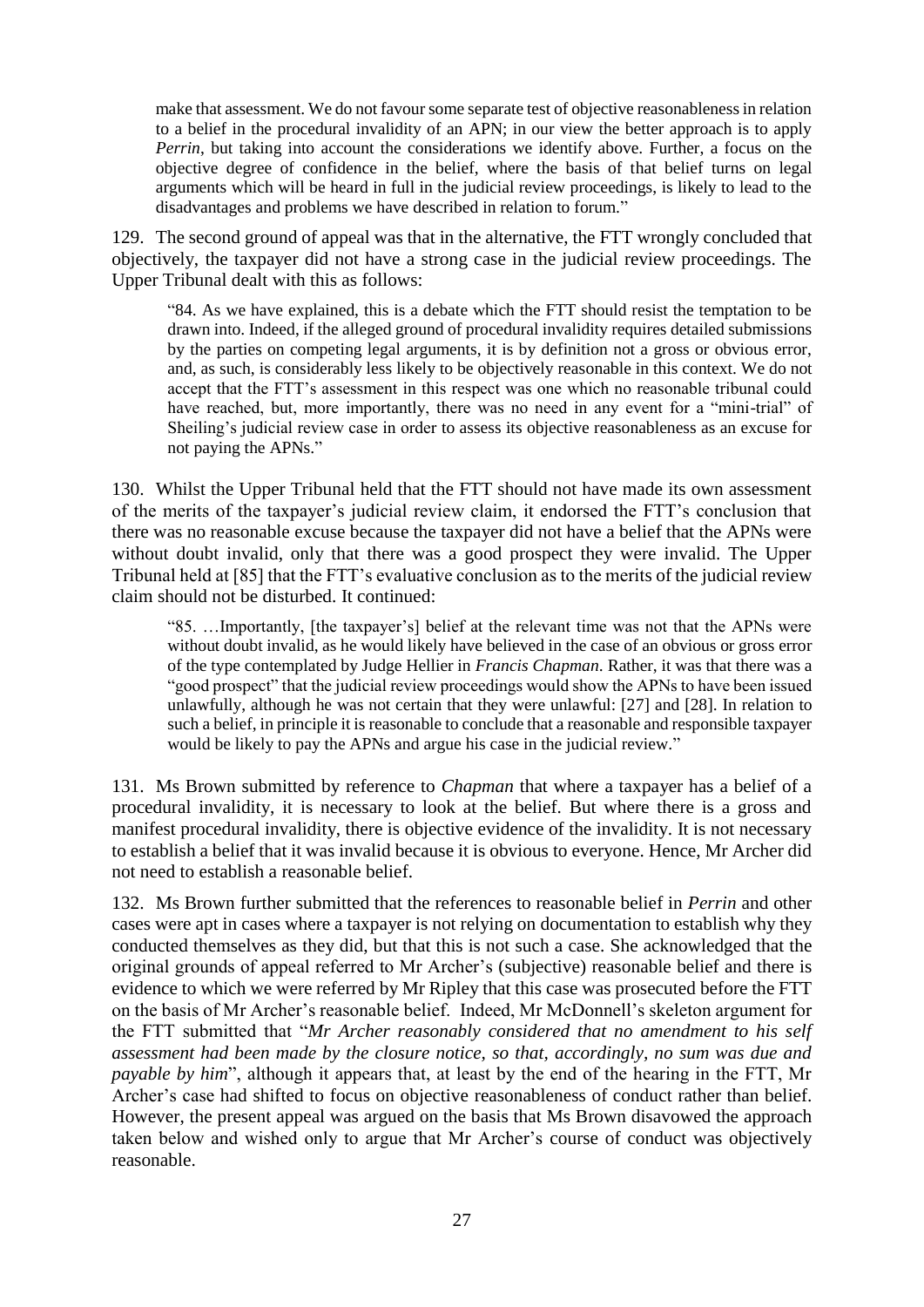133. Ms Brown made various criticisms of the FTT's approach to the question of whether Mr Archer had a reasonable excuse for not paying the tax. Overall, her submission was that the FTT ought to have found, on the basis of the objective evidence, that it was reasonable for Mr Archer to pursue the JR Proceedings without paying the disputed tax.

134. The material on which Ms Brown relied in support of her contention that the strength of Mr Archer's judicial review challenge can be objectively determined may be summarised as follows:

(1) An obvious error in the Closure Notices which was drawn to the attention of HMRC on 2 March 2016. HMRC denied there was any defect and did not reference section 114 TMA 1970. It was Ms Brown's case that the Closure Notices appeared on their face to be ineffective, containing no amendment to the self-assessment.

(2) The statement of Kerr J that Mr Archer had a strong prima facie case in the JR Proceedings.

(3) The fact permission was granted to Mr Archer to challenge HMRC's decision to bankrupt him on the basis of the Closure Notices – there could have been no such grant of permission unless Mr Archer had at minimum a reasonably arguable case.

(4) The fact that Mr Archer was granted interim relief in the JR Proceedings both in the Administrative Court and the Court of Appeal. This could only have been on the basis of a strong prima facie case.

(5) The finding of Jay J that the Closure Notices were defective and could not be cured by section 114 TMA 1970, at least in the JR Proceedings. There was a "gaping hole" in the Closure Notices which was described as "existential". The effect of that finding was that there was no debt under s 59B TMA 1970.

(6) The judgment of the Court of Appeal that the FTT would not have been an appropriate forum to determine the Debt Question. It was against Mr Archer's interests to appeal the Closure Notices to the FTT.

(7) The Court of Appeal held that the Closure Notices were defective, albeit they could be cured by section 114 TMA 1970.

(8) It was clear that the purpose of the JR Proceedings was to determine whether the Closure Notices were effective so as to give rise to a debt under section 59B TMA 1970. The Court of Appeal indicated at [44] that there was no other clear mechanism available to decide that question apart from the bankruptcy procedure.

(9) Having embarked on his judicial review claim, Mr Archer was entitled in the periods following the decision of Jay J and following the decision of the Court of Appeal to rely on his rights of appeal against those decisions.

(10) HMRC agreed to interim relief pending determination of Mr Archer's application to the Supreme Court for that relief and for permission to appeal. Objectively, HMRC would not have agreed to that unless they considered it was at least a realistic outcome that the Supreme Court would make a similar order.

135. It was submitted that any taxpayer possessing Mr Archer's experience and attributes would objectively and reasonably have been entitled to conclude that he had a strong case in the judicial review that there was no debt due under section 59B TMA 1970. That was the position until the Court of Appeal judgment on 30 November 2017. Thereafter, Mr Archer was seeking permission to appeal the Court of Appeal judgment and HMRC agreed to the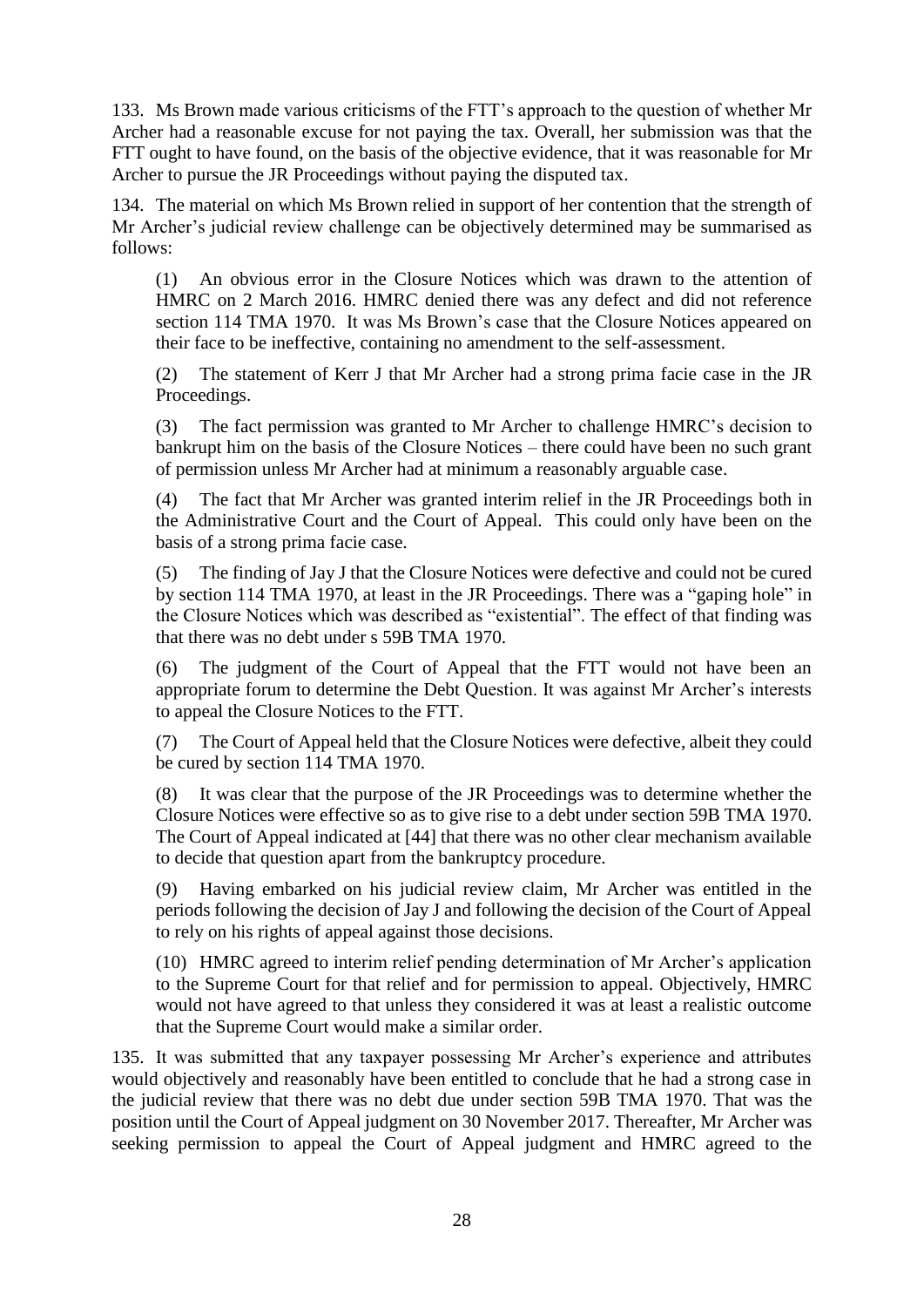continuation of the interim relief. It was objectively reasonable for Mr Archer to continue his challenge in the JR Proceedings.

136. Ms Brown submitted that any reasonable taxpayer in the position of Mr Archer would have acted exactly as he did, although she did not go so far as to suggest that the FTT should have inferred that he in fact reasonably believe that the disputed tax was not due and payable.

137. Mr Ripley submitted that Ms Brown is wrong to say that in a case of objectively reasonable conduct it is not necessary for the taxpayer to establish a reasonable belief that the tax was not payable. He contends that reliance solely upon the question of whether the taxpayer has a strong arguable case would short circuit the approach and guidance of the Upper Tribunal at [81] of *Sheiling Properties.*

138. Accordingly, Mr Ripley argues that the FTT correctly rejected the submission that the reasonable excuse relied upon did not require evidence of Mr Archer's subjective belief and that it was sufficient that Mr Archer had pursued a reasonable course of action. He submitted that the defect relied upon by Mr Archer in this case is similar to the procedural irregularity in *Sheiling Properties*. As such the focus should first be on evidence as to the taxpayer's beliefs. None of the matters relied upon by Mr Archer to establish that his conduct was reasonable provide evidence as to his own beliefs and Ms Brown was not inviting any inferences.

139. The issue we have to determine under Ground 2 is whether Mr Archer was required to establish that he had a reasonable belief that the Closure Notices were invalid and that the appropriate course was to challenge the Closure Notices by way of judicial review without paying the disputed tax. Put another way, is it sufficient to establish a course of conduct which is objectively reasonable? Ms Brown submitted that in theory, even if Mr Archer had subjectively thought that the tax was due and payable, he would still have a reasonable excuse because his conduct was objectively reasonable. We consider that would be a surprising result, at least on the facts of this case.

140. Mr Ripley relied on a number of propositions which in our view provide an answer to Ms Brown's case that no evidence of Mr Archer's subjective belief was necessary in this case:

(1) Whatever reasons for non-payment are relied upon, those reasons must have caused the non-payment of tax if they are to amount to a reasonable excuse.

(2) It is not enough that the taxpayer has an argument that tax is not due or payable. The taxpayer must have reasonably believed that it was not payable.

(3) The reasonableness of the taxpayer's belief is to be judged objectively.

(4) What is reasonable is a matter of fact and degree and involves a value judgment by the FTT.

141. In relation to the question of causation, Mr Ripley relied on the well-known case of *Commissioners for Customs & Excise v Steptoe* [1992] STC 757 where the Court of Appeal was concerned with a provision in the Finance Act 1985 to the effect that an insufficiency of funds can in no circumstances amount to a reasonable excuse for non-payment of VAT. Notwithstanding that provision, it was held that the underlying cause of the insufficiency of funds could amount to a reasonable excuse. Lord Donaldson MR described the issue in these terms at p770:

"… the legislative intention is that insufficiency of funds can never *of itself* constitute a reasonable excuse, but that the cause of that insufficiency, ie the underlying cause of the default, might do so.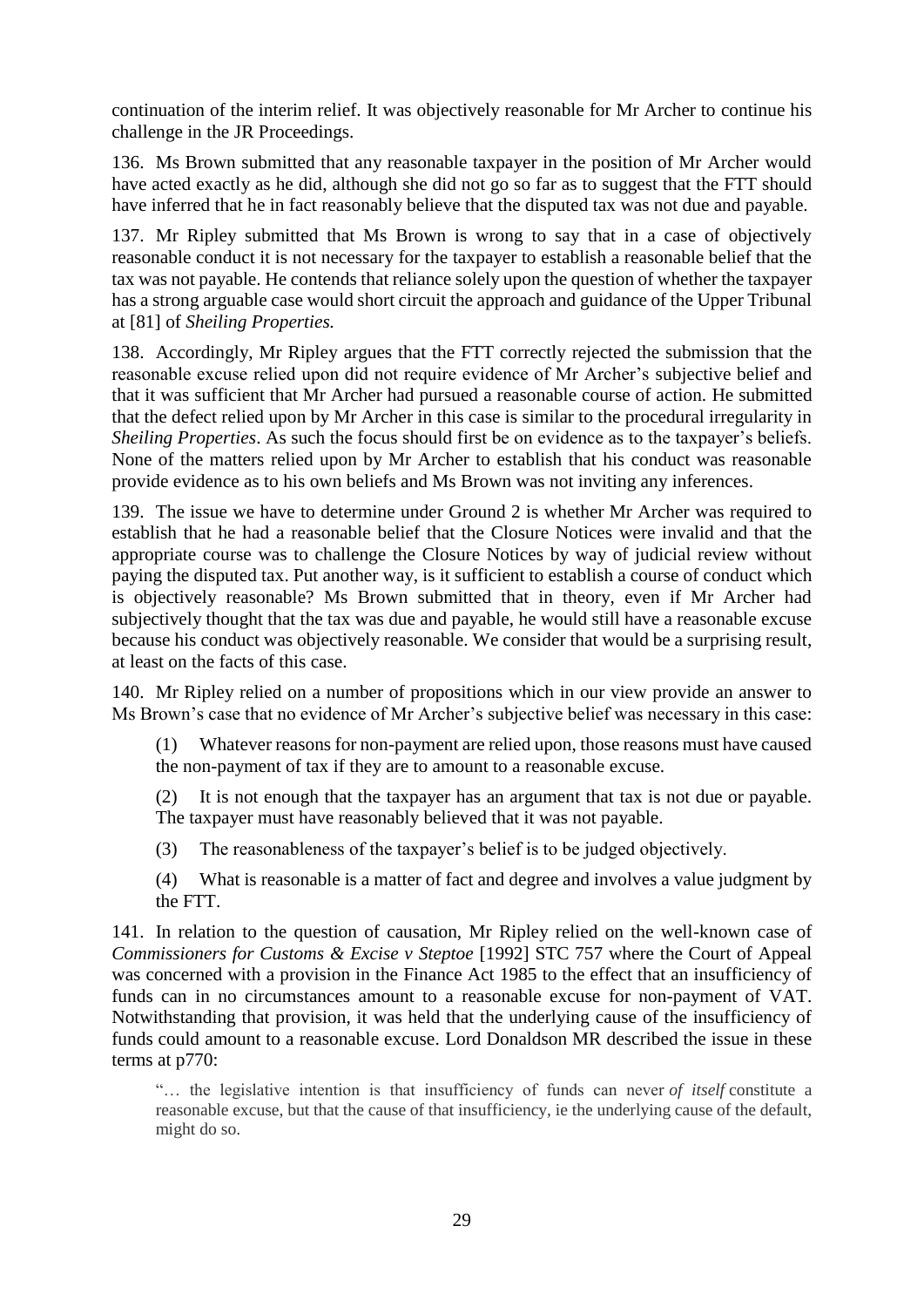The difficulty which then arises is that Parliament has not specified what underlying causes of an insufficiency of funds which lead to a default are to be regarded as reasonable or as not being reasonable…"

142. Mr Ripley submitted that it was clear from this passage that, when looking for a reasonable excuse, one is looking for the underlying cause of the default. He also relied on what the Upper Tribunal said in *Sheiling Properties* at [86] in relation to the third ground of appeal in that case:

"86. The third ground is that the FTT erred in finding that insufficiency of funds was the predominant reason for non-payment of the APNs, and that in the circumstances this was not a reasonable excuse. At [58], this was expressed to be "another reason" for the FTT's decision. We consider that this was an inference drawn from findings of primary fact which the tribunal was entitled to make. We accept Mr Elliott's submission that the reason for non-payment is not necessarily the same as the taxpayer's excuse for non-payment. However, it is for the FTT to find as a fact, at the first stage of the *Perrin* approach, what the taxpayer believed was its excuse for non-payment. The conclusion at [58] must be read against the FTT's findings of fact at [32] in relation to "the precise reasons" why Sheiling did not pay the APNs. As we read that conclusion, it is a finding of fact that Sheiling's excuse for non-payment was not only what it had offered as its excuse (belief in the invalidity of the APN) but was also its concern as to the financial consequences of payment. Further, the FTT found that of those two reasons or excuses for non-payment the latter was predominant. Those were findings which it was for the FTT to make on the basis of the evidence before it, and they were not irrational or perverse so as to give rise to an error of law."

143. That approach has been adopted by the FTT in several cases, including *Chapman* and we accept the proposition that the reason or excuse for non-payment put forward by the taxpayer must have caused the non-payment. In our view, in circumstances such as this, the FTT is entitled to, and indeed must, consider the reasons for non-payment. That will inevitably involve the taxpayer advancing by way of evidence what the reasons were, with HMRC being entitled to test that evidence in cross-examination. That is what happened in *Sheiling Properties*, where the evidence was that the reason the APNs were not paid was because of advice the taxpayer had received that there was a good prospect that the APNs were invalid. It was only when pressed in cross-examination that it became apparent that the predominant reason for nonpayment was the financial position of the taxpayer.

144. The fact that it is necessary to establish that the reason put forward as an excuse caused the taxpayer not to pay the tax inevitably means that, in the first instance, the taxpayer must give evidence of his or her subjective beliefs. As Mr Ripley said in his oral submissions, without examining the subjective belief of the taxpayer, it cannot be established that the strength of the argument in the JR Proceedings alone was causative; no matter how strong the argument on invalidity, the real reason for non-payment may be inability to pay the tax, which section 59C(10) TMA 1970 provides cannot amount to a reasonable excuse. Accordingly, Ms Brown's submission that Mr Archer's beliefs are irrelevant is, in our view, inconsistent with *Sheiling Properties*.

145. Ms Brown submitted that the point in *Sheiling Properties* was that there were various potential reasonable excuses. Where one is impermissible it is necessary to decide which one led to the non-payment; here, however, there is no question of an impermissible excuse. It has never been suggested that Mr Archer did not have the funds. Instead, there was an objective reason offered for non-payment. We do not accept that submission, which permits the taxpayer to take the view that he will not disclose any details of his own personal circumstances. It is the actual reason or reasons for non-payment that is relevant. Only the taxpayer can say what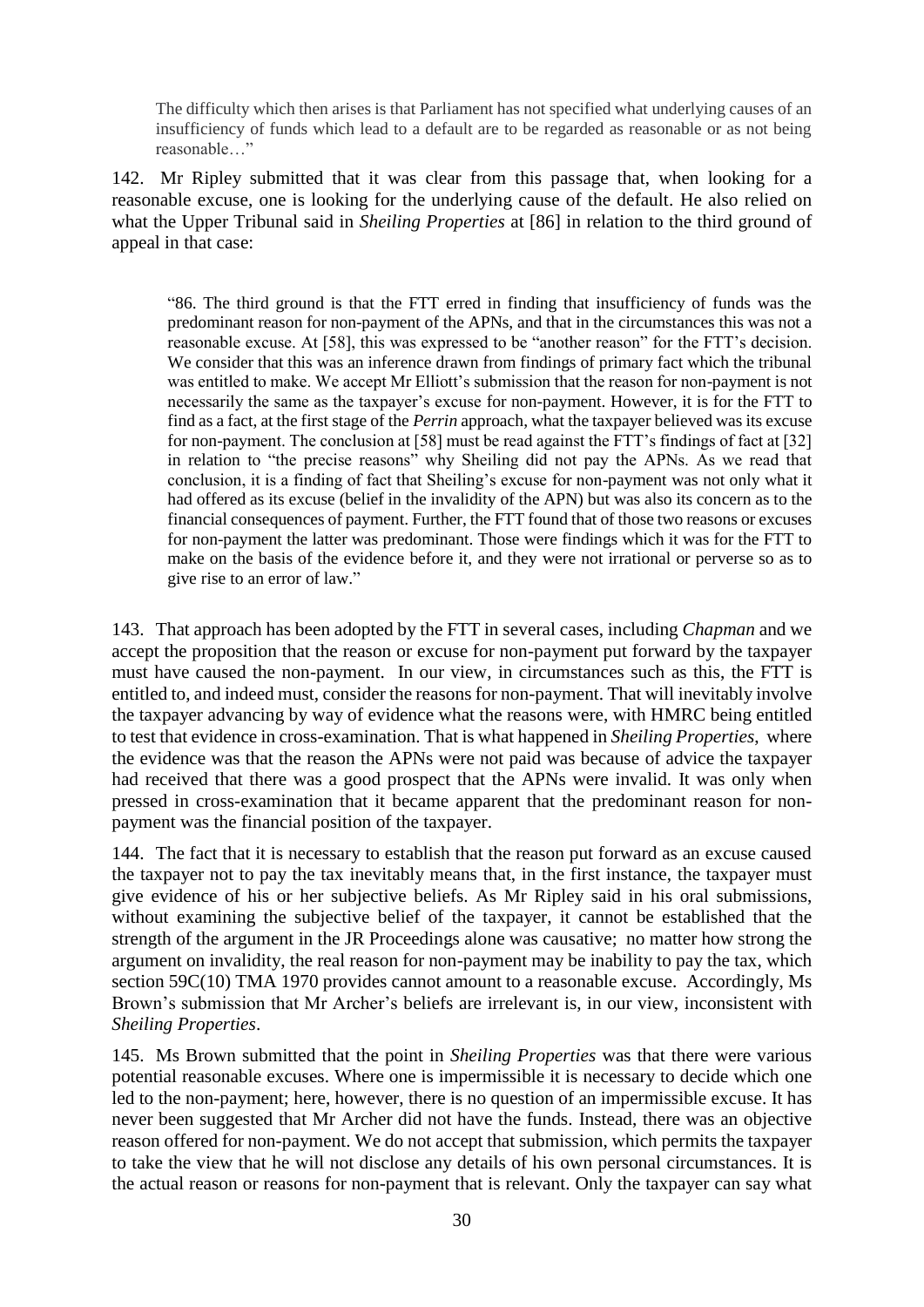those reasons were, based on his beliefs. The FTT in this case did not know and was not provided with any evidence as to what Mr Archer's reasons for non-payment were or what his beliefs were as to the merits of the JR Proceedings and whether or not he should pay the tax. Ms Brown was not seeking to draw any inference as to what Mr Archer believed as to the need for him to pay the tax.

146. Ms Brown also relied on a decision of the FTT in *Sokoya v HM Revenue & Customs*  [2009] UKFTT 163 (TC) in relation to information notices issued pursuant to section 19A TMA 1970. In that case Judge Berner held, without any reference to the taxpayer's belief, that it was reasonable not to comply with a notice when the notice was being challenged:

"23. It must be reasonable for a recipient of a s 19A notice not to comply with such a notice whilst that notice is being challenged in the tribunal or in the courts. Otherwise any such appeals would be rendered nugatory. For this reason, even if the penalty notice were to have been valid, I find that at the date of issue of the penalty notice Mr Sokoya would have had a reasonable excuse for failure to comply with the s 19A notice, and that accordingly he is deemed by s 118(2) TMA not to have failed to comply with it at that time.

24. I have considered whether this conclusion could be affected by the uncertainty over whether s 19A(11) precludes any onward appeal from the decision of the Special Commissioners, and the fact that a stay of execution of the s 19A Notice was not granted. In this case, however, the issue does not in my view arise. Mr Sokoya's appeal to the High Court was permitted to proceed, and his application to the Court of appeal was entertained, and so, notwithstanding that a stay of execution had been denied prior to the appeal in the High court, I find that Mr Sokoya would have a reasonable excuse for failure to comply up to the time his possibilities of appeal were legally exhausted."

147. Mr Ripley submitted that a right to litigate cannot in itself provide the taxpayer with a reasonable excuse. Such a principle would be inconsistent with *Sheiling Properties* and *Beadle*. We accept that submission in the context of the present case. The FTT in *Sokoya* (a case involving a litigant in person) referred to a challenge to the validity of a notice being rendered nugatory if the recipient had to comply with the notice before that challenge was determined. The decision itself is not authoritative. We note also that the FTT had already found that the penalty notice in that case was invalid. Its consideration of the question of reasonable excuse was therefore *obiter*. Nor does it appear that the FTT heard full argument on the issue of reasonable excuse. We do not consider that the FTT's views in the context of information notices necessarily translate to the circumstances of the present case.

148. Having said that, the FTT in the present case did find at [116] that if Mr Archer had paid the tax, then the JR Proceedings would have been rendered nugatory. Mr Ripley sought to argue that this finding of the FTT was wrong because the outcome of the JR Proceedings would not have been academic in the sense described by Peter Jackson JL in *L, M and P v Devon County Council* [2021] EWCA Civ 358 at [61] and [62]. He suggested that Mr Archer could have sought declaratory relief in the JR Proceedings to the effect that the Closure Notices had not created any debt and he submitted that this "throws light and focus onto why Mr Archer believed that no payment should be made, not only at the outset of JR Proceedings, but also after losing at each stage". Further, Mr Archer could have paid the underlying tax of some £14 million leaving the interest outstanding which would have meant the JR Proceedings would not have been academic. Mr Ripley contended that the instruction of Jay J to Mr Archer to "pay up" if he wanted to take the proceedings further was supportive of his general proposition.

149. HMRC did not serve any respondents' notice challenging the FTT's finding that the JR Proceedings would have been rendered nugatory if Mr Archer had paid the tax. However, Mr Ripley contended that he did not need a respondent's notice where he was seeking to rely on a pure question of law that "feeds into the reasons which the FTT itself gave about the need to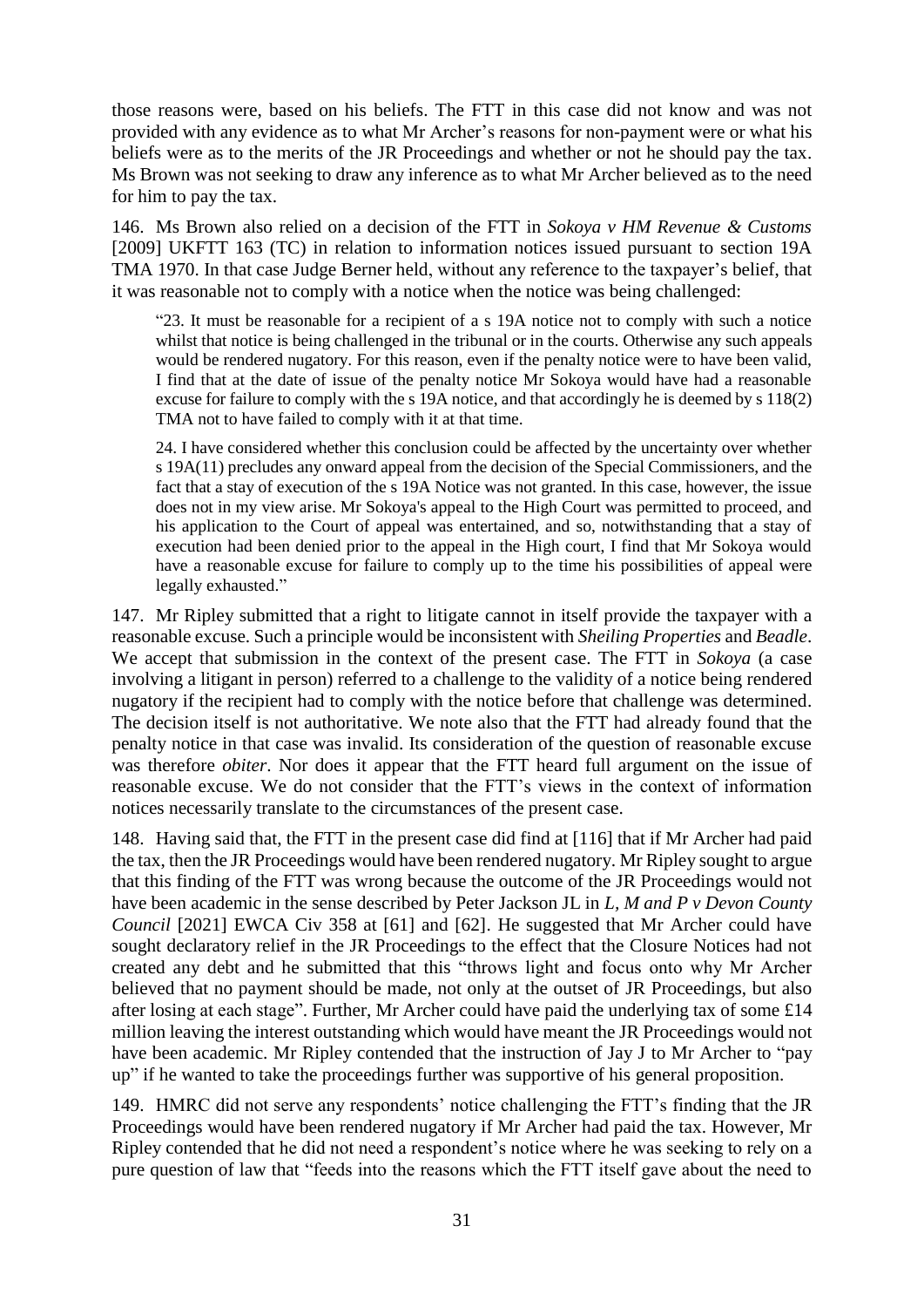understand why Mr Archer believed that he did not need to pay the tax". We do not need to decide this issue. In our judgment, whether or not the JR Proceedings would have been rendered nugatory by a payment of tax does not much matter for present purposes. For the reasons given above, what is relevant is why Mr Archer did not pay the tax. It may be that he was advised not to and that if he paid the tax then the judicial review claim would have been rendered nugatory. We simply do not know and HMRC have had no opportunity to test the reasons being put forward on his behalf.

150. For the sake of completeness we should also note that Ms Brown argued that it was not necessary to have evidence of Mr Archer's belief because there was a gross and manifest procedural irregularity in the Closure Notices. We are not satisfied that the defect in the Closure Notices was at any stage properly described as gross and obvious, to use the language in previous cases. We note in that context that HMRC argued before Jay J and the Court of Appeal that the Closure Notices did validly amend Mr Archer's return. Whilst those arguments were ultimately rejected, there was no indication that they were without merit.

151. For the reasons given above, we would not have allowed the appeal on Ground 2.

### **Grounds 3 and 4**

152. The parties took Grounds 3 and 4 together and we shall do the same. We can deal with them quite briefly.

153. Mr Archer says that the FTT failed to recognise that collection of the tax by HMRC prior to 14 June 2018 would have been a conspicuous and indefensible abuse of power and/or otherwise unlawful in the circumstances of the case. Those circumstances included the interim relief orders of the High Court and the Court of Appeal and the agreement of HMRC in December 2017 not to bankrupt Mr Archer whilst the applications were being considered by the Supreme Court. As a result, the tax was not payable or was not in practice expected to be paid prior to 14 June 2018.

154. Further, Mr Archer says that the FTT failed to recognise that he was entitled to rely on certain statements made by HMRC at material times that there was no amount of tax due and payable. Mr Archer was entitled to rely on those statements as establishing a reasonable excuse for non-payment. Yet further, the statements should be construed as HMRC exercising its power to extend the time for payment pursuant to s 118(2) TMA 1970.

155. In the skeleton argument served on behalf of Mr Archer, it was also said that HMRC were estopped from denying that he was entitled to rely on those statements. Further, good tax administration and/or public law principles including requirements of equal treatment and fairness meant that he should be entitled to rely on those statements. In the event, Ms Brown did not pursue detailed submissions in support of those arguments. We do not consider that they add anything to the existing grounds of appeal.

156. Ms Brown's submissions in her skeleton argument and orally may be summarised as follows:

(1) The sums calculated as due by the reference to the Closure Notices, as validated by section 114 TMA 1970, were prima facie due and payable on 4 March 2016. However, in practice the sums were not payable at any point prior to 19 June 2018. In the circumstances, there was either no default or there was a reasonable excuse for nonpayment.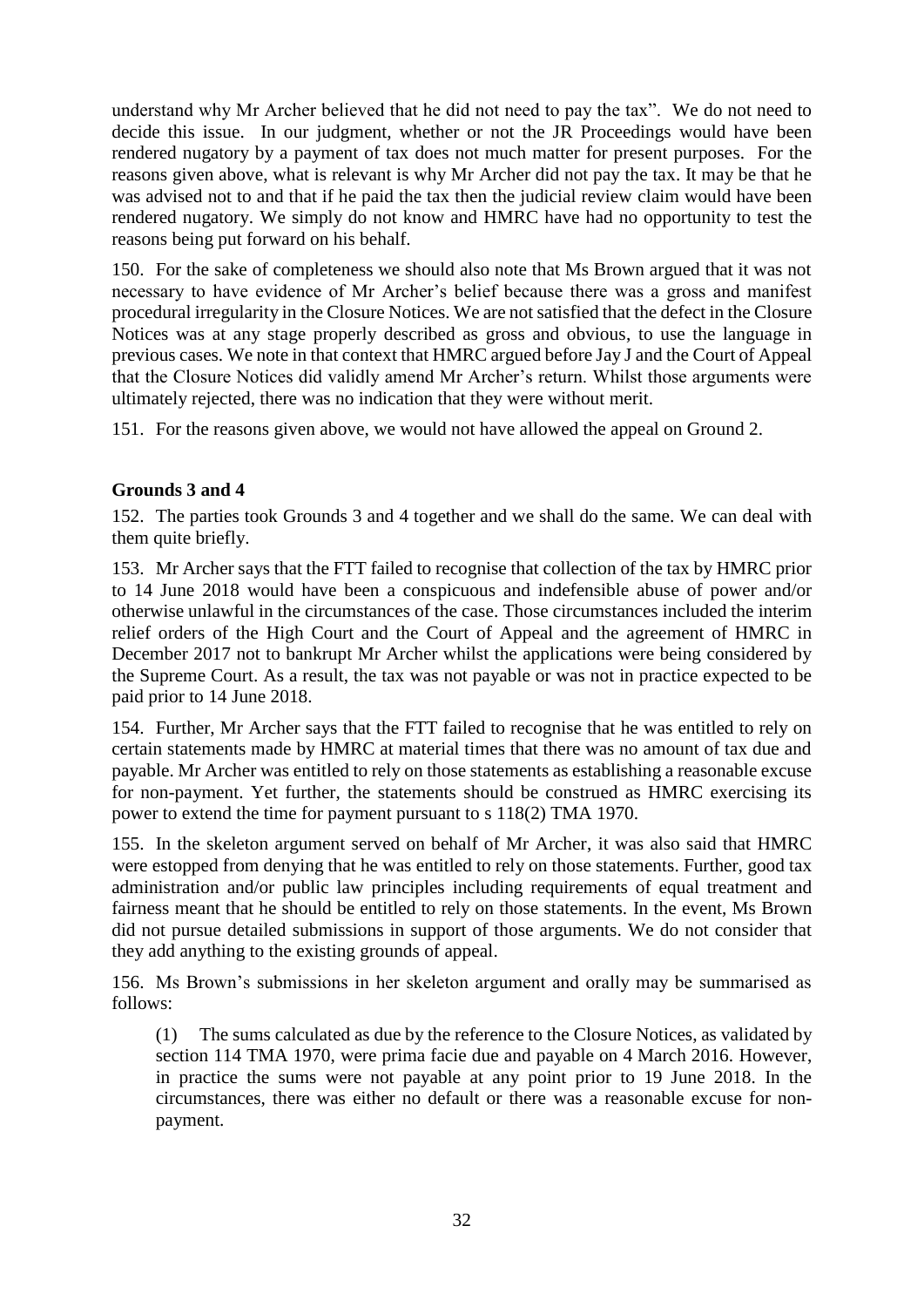(2) The reason for this is the interim relief orders starting on 29 March 2016, the "collection suspended" entry on Mr Archer's statement of account and the December agreement with HMRC not to proceed to bankrupt Mr Archer.

(3) HMRC could not require or compel payment, nor could they take any action by way of bankruptcy. The practical effect or consequence was that the tax would not be paid.

(4) Mr Archer and HMRC did not expect the tax to be paid until June 2018.

157. One issue that arose in connection with these grounds was the extent to which Mr Archer had conceded before the FTT that the tax was due and payable, and that his case was limited to establishing a reasonable excuse for non-payment. Ms Brown submitted that the FTT had wrongly recorded at [7] of the Decision what was said to be a concession by Mr Archer that the tax was "due and payable" at all material times:

"7. At the hearing Mr McDonnell confirmed that it was no longer being argued that Section 118(2) had been applied to mean that the tax liability for the Relevant Years was not due and payable until after the Supreme Court refusal of permission to appeal. The amount of tax had remained due and payable, but the undertaking given by HMRC not to pursue the debt was part of the reasonable excuse for the late payment of the tax."

158. Ms Brown says that what was conceded by Mr Archer before the FTT was an argument that HMRC's correspondence in December 2017 amounted to a "time to pay" arrangement within section 118(2) TMA 1970. The concession did not extend more widely than that. In particular it did not extend to reliance on the statements of account.

159. We were provided with the Judge's hearing note in relation to the concession and it does not take matters any further than what is recorded in the Decision. In the circumstances, it seems to us that, absent a transcript of the hearing, we have little choice other than to accept that the concession was made in the terms recorded in paragraph [7] of the Decision, i.e. that it was being conceded that the tax was due and payable as a matter of law. It was also conceded that there was no time to pay agreement within section 118(2) TMA 1970. There was no application to withdraw the concession.

160. The concession does not extend to Ms Brown's submission that the tax was not "in practice" payable prior to June 2018. However, the matters relied on to support that submission are matters which the FTT considered in the context of whether there was a reasonable excuse.

161. The FTT considered at [134] – [139] of the Decision, quoted above, whether the existence of the agreement in December 2017 or the statements of account "extended" any pre-existing reasonable excuse. The FTT found that neither the December agreement, the statements of account nor a combination of the two amounted to a reasonable excuse. It is implicit that the FTT also found that the delay between 30 November 2017 and 22 June 2018 was unreasonable.

162. We are satisfied that the FTT was entitled to reach that conclusion on the facts and that there is no proper basis on which we could overturn that conclusion. There was no error of law in the FTT's approach.

163. The interim relief orders went no further than HMRC's agreement in December 2017. They restrained HMRC from issuing a statutory demand and from taking steps towards Mr Archer's bankruptcy. They did not restrain HMRC from issuing the surcharges on the basis that they considered the sums to be due and payable. We do not consider that anything in the interim orders made in the JR Proceedings, the December agreement or the statements of account rendered the issuing of surcharges in this case a conspicuous or indefensible abuse of power. Indeed, there was no evidence that Mr Archer relied on these matters as justifying nonpayment of the sums claimed by HMRC. It would have been clear from the fact that HMRC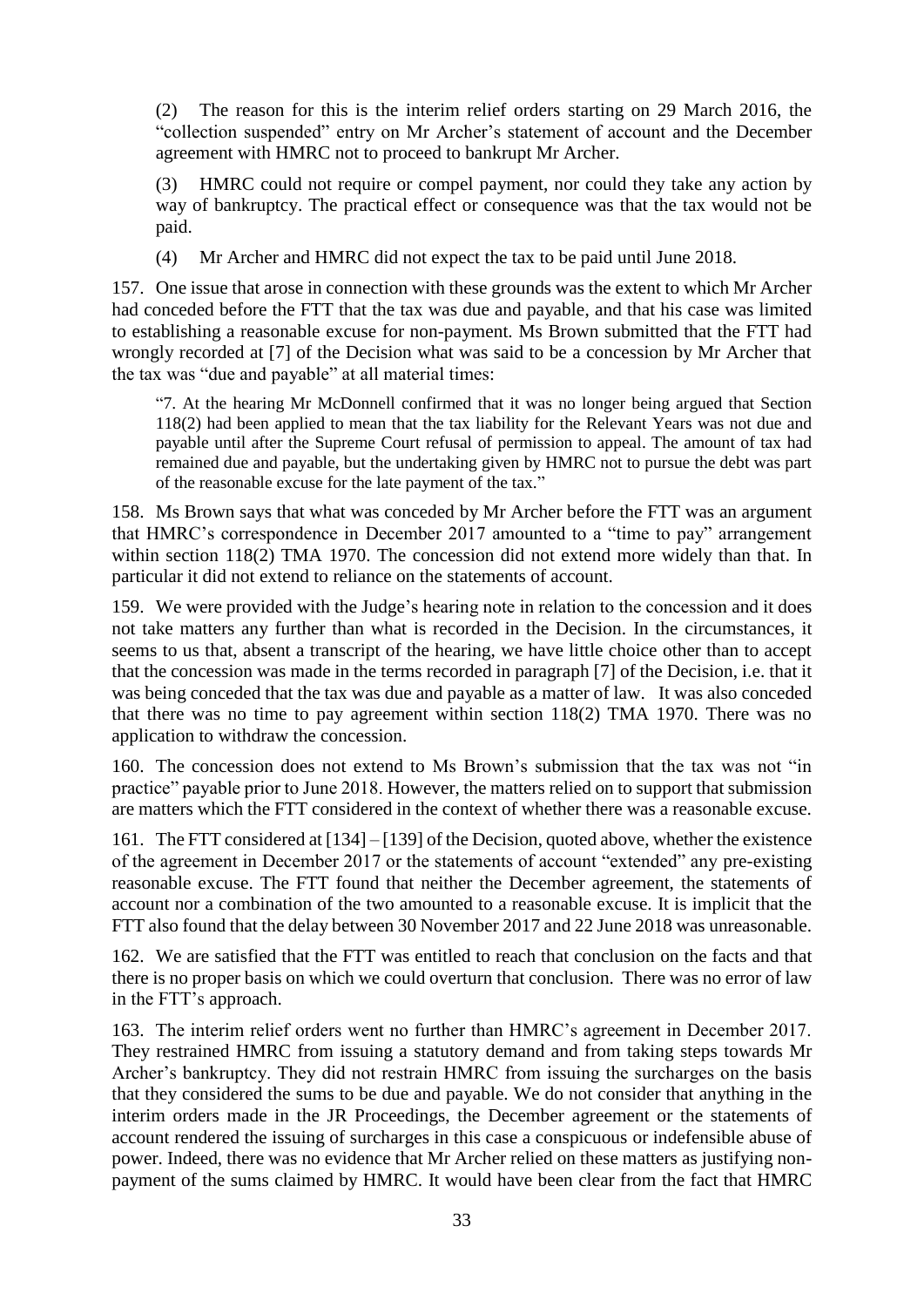issued the First Surcharges on 10 May 2016, after interim relief was first granted by Kerr J, that HMRC considered the sums to be due and payable and were expecting the sums to be paid.

164. These matters did not give rise to any reasonable excuse for non-payment of the tax. We cannot see that they could in the alternative support an argument that the tax was not in practice payable, or that Mr Archer and HMRC did not expect the tax to be paid prior to 22 June 2018.

165. In the circumstances, we do not consider that Grounds 3 and 4 establish any error of law by the FTT.

### **RE-MAKING THE DECISION**

166. We have decided on the basis of the errors of law established under Ground 1 that we should set aside the decision of the FTT and re-make the decision.

167. In the light of our findings on Ground 2 it is clear that Mr Archer's appeal against the surcharges must be dismissed. Notwithstanding the relevant external facts to which Ms Brown drew our attention, there is no evidence as to why Mr Archer did not pay the tax. Without that evidence we cannot be satisfied as to Mr Archer's reason for non-payment. We cannot be satisfied that the reason for non-payment was that he was acting on the strength of "robust" professional advice or that he reasonably believed there was no obligation to make payment. We cannot be satisfied that any reason Mr Archer may have had in fact caused the non-payment of tax. Accordingly, and having regard to the guidance in *Perrin* and *Sheiling*, we cannot go on to arrive at the conclusion that he has an objectively reasonable excuse. The available facts are insufficient to enable us to reach such a conclusion.

168. We also consider that even if (contrary to the conclusion we set out above) Mr Archer did have an objectively reasonable excuse merely by reference to the fact that he was pursuing the JR Proceedings and that he had been provided with some encouragement from the court that he had a reasonably arguable case, there were important evidential gaps in the period immediately after the judgment of Jay J and in the period after the Court of Appeal had refused permission to appeal in respect of which there is no evidence whatever on which to form a view as to whether Mr Archer had an objectively reasonable excuse for failing to pay the outstanding tax. There is no evidence as to the advice he was receiving, or his own beliefs as to the merits of the JR Proceedings between 21 February 2017 and 7 March 2017 or in the period after 30 November 2017.

169. In relation to the former period, Jay J had said that Mr Archer must pay the tax. He had refused permission to appeal and he had refused to continue the interim relief. Ms Brown contends that Jay J's judgment was inconsistent insofar as it was not clear whether he considered the tax to be payable or not and accordingly she submits that such inconsistency "reasonably permitted somebody in Mr Archer's position to not pay", thereby establishing a reasonable excuse. The difficulty with this submission is that it begs the question as to what Mr Archer's belief as to the merits of his position based on any advice he was receiving would have been at this point. On the face of things, and looked at objectively having regard to the facts on which Ms Brown relies, Mr Archer's position was both tenuous and uncertain. We think it extremely unlikely that the reasonable taxpayer operating with the advantage of the knowledge and advice available to Mr Archer would have continued to withhold the tax in such circumstances and we disagree that the existence of inconsistencies in Jay J's judgment is sufficient to give rise to an objectively reasonable excuse. The fact that Mr Archer was seeking to exercise his right to appeal during this period does not assist him absent evidence as to his subjective belief in doing so.

170. In relation to the period after 30 November 2017, the Court of Appeal had found that whilst there was a defect in the Closure Notices, the defect had been cured by the application